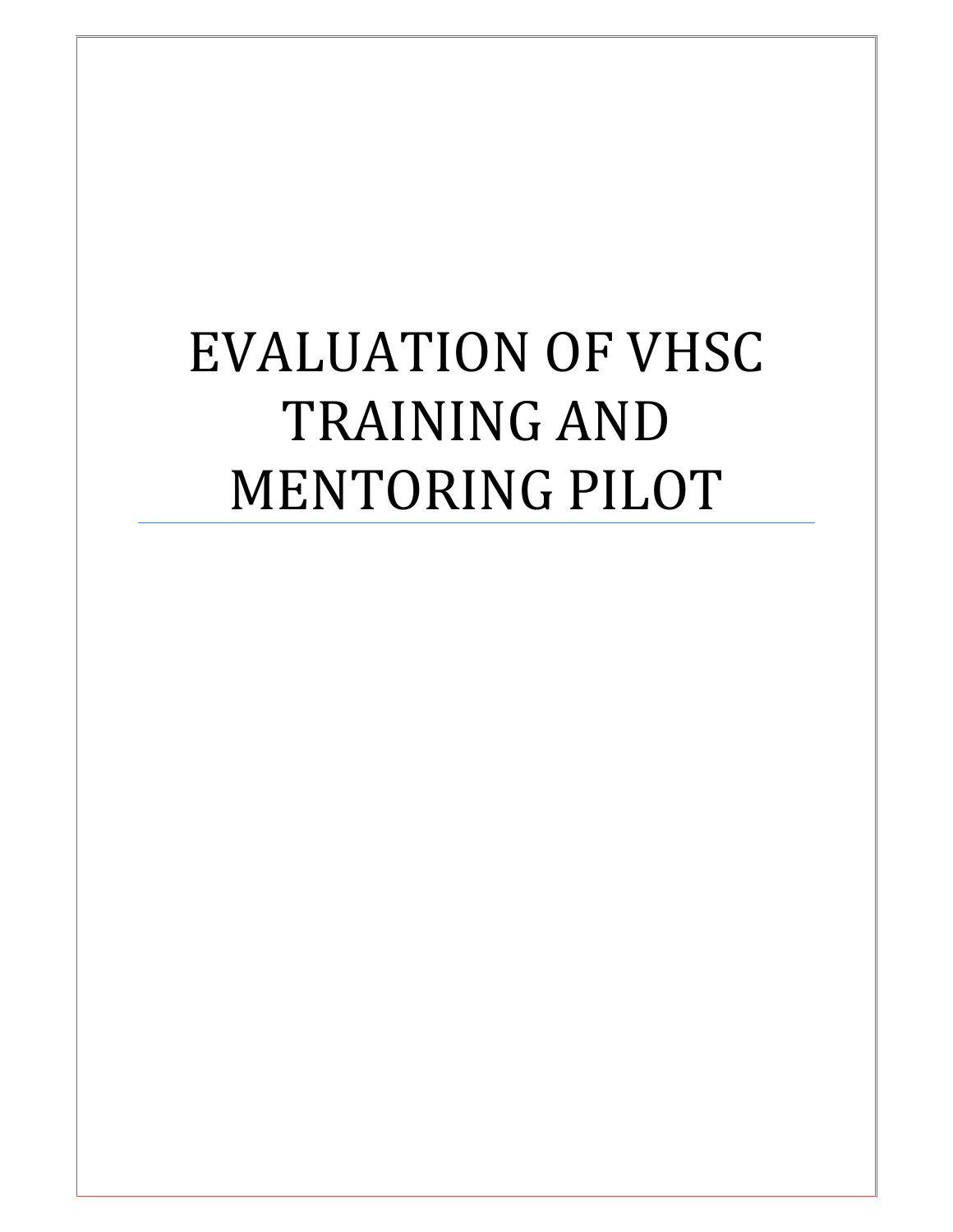**Evaluation of VHSC Training and Mentoring Pilot** 

# CONTENT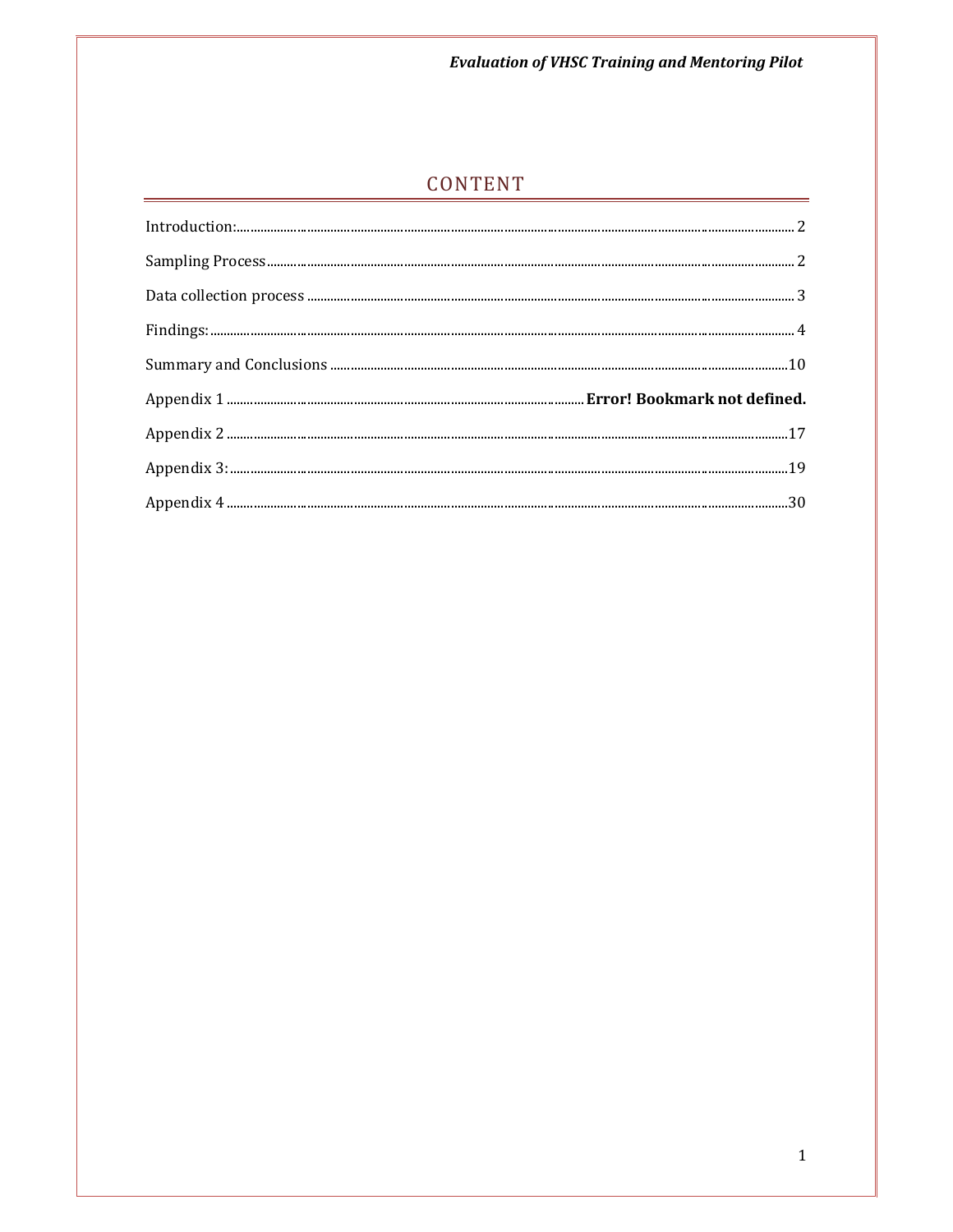# INTRODUCTION:

Phase I of the pilot project was completed in December 2010. The project provided training and mentoring support to 3745 VHSCs, spread across 79 blocks in 23 districts. Subsequently, the government asked FRHS to undertake impact evaluation of the Phase-I of VHSC Training and Mentoring project.

The Government and the NGO partners agreed that in addition to assessing the VHSC fund utilization before and after the training, the impact evaluation should throw light on the functioning of VHSC, and see if any changes in their functioning could be attributed to the training and mentoring project. The following indicators defined the functionality of VHSC, which were to be measured to demonstrate impact of training on them:

- 1. % VHSCs created awareness in the village about available health services and entitlements
- 2. % VHSCs developed Village Health Plans reflecting village health situation and priorities
- 3. % VHSCs analyzed problems pertaining to the health and nutrition program activities and provided feedback to relevant functionaries and officials
- 4. % VHSCs maintained village health register, health information board and calendar
- 5. % VHSCs held regular quarterly meeting to discuss village health problems
- 6. % VHSCs monitored ANMs and MPWs visit to villages on fixed days and contributed to health and nutrition related activities at the village level
- 7. % VHSCs ensured that every maternal and infant death is registered in the village Panchayat and discussed during the meeting
- 8. % VHSCs managed village health fund as per the government guidelines

# SAMPLING PROCESS

The impact assessment was carried out in 50 trained and 50 untrained VHSCs. To select these 100 VHSCs, we first listed the 380 PHC areas wherein VHSCs were trained. We selected every  $7<sup>th</sup>$ PHC-area from this list, starting with seed number of 8. From each PHC-area we randomly selected one VHSC, i.e. about 10 percent of VHSC coming under those PHCs. This selection process ensured representation of all NGO and all districts. Corresponding to each "trained" VHSC we selected an "un-trained" VHSC from the nearest PHC – area that was not involved in the pilot project.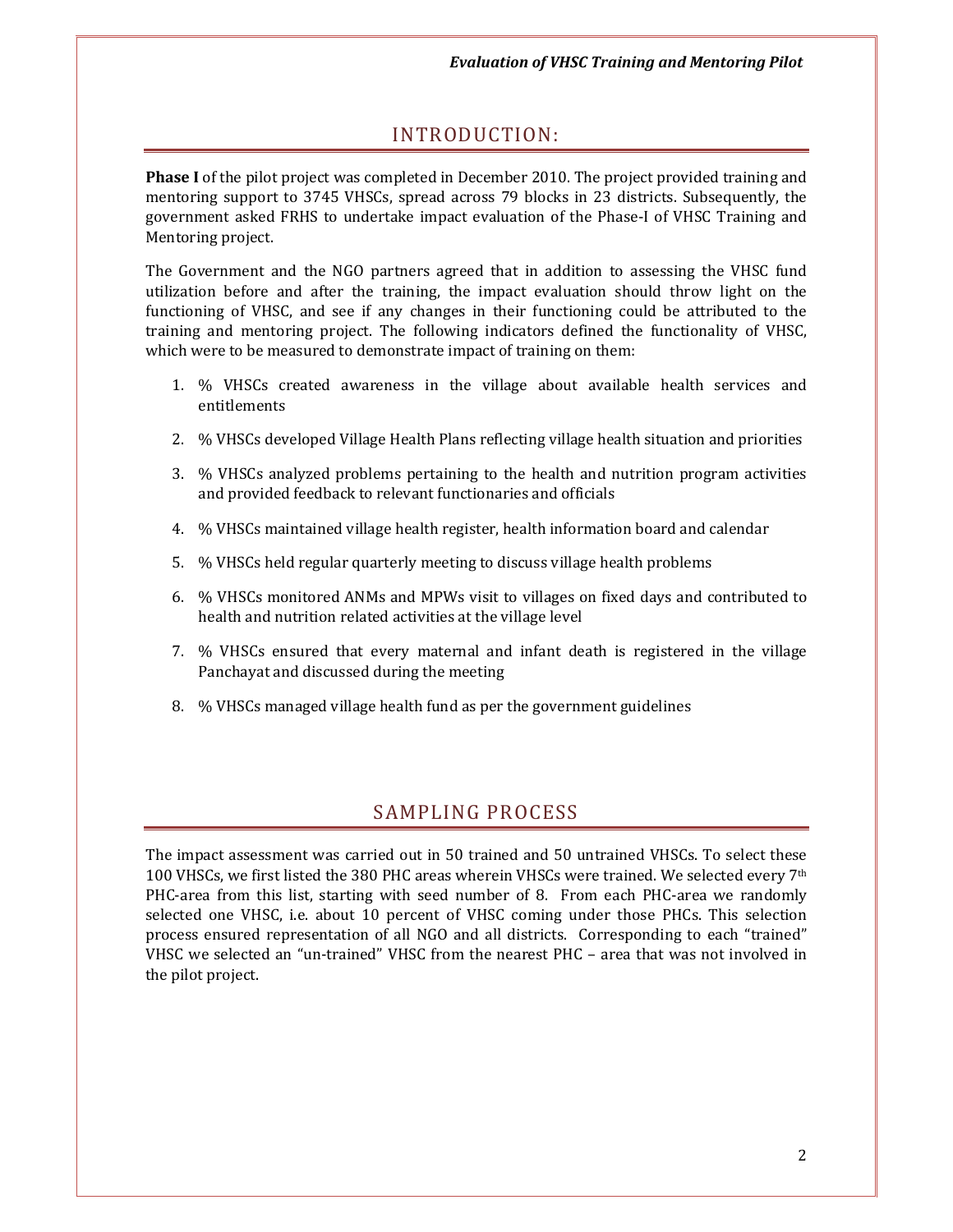# DATA COLLECTION PROCESS

Two brief structured tool were created (shown in the *appendix*) to gather the information needed to assess the status of evaluation indicators listed above. Tool 1 was administered to female health worker associated with the VHSC. Tool-2 was administered to 5-6 members selected from each VHSC who included - VHSC chairman, 2-3 active community members, ASHA and ANM. Copies of village health plans were to be obtained where available and their content was to be analyzed. However in some of the VHSCs where village health plans were prepared, we were not able to collect copies because copying facility was not available in the village or nearby. Registered maintained by VHSC and information board were observed; expenditure details of 2010-11 were obtained and analysed; birth and death records at Panchayat were observed.

Tool-1 gathered basic information about the VHSC from FHW such as whether the VHSC was for Juth Panchayat, who were the office bearer, number of members and their characteristics; VHSC funds received and spent in last three year. This information was to be gathered from FHW from her records. In the trained VHSC we expected to see better utilization of funds as well as reflect the changes made in the officer bearers and signatories to the VHSC bank account since the baseline, which the government had agreed to implement based on the field level feedback received during the project. Two main changes expected as a result of the project were: teachers not to be signatories to the bank account, and more of community members should chair VHSCs.

Tool-2 was administered to 5 members in each sampled VHSC - 2 of them were community members, 2 health staff and the chairman. This tool contained a series of open ended questions, formed around the 8 dimensions of VHSC functionality identified earlier in the report. Investigators were expected to use the tool as an interview guide to prompt responses from the respondents and seek as much qualitative information as possible to get VHSC members views about the VHSC function, about training they received and what changes they perceived since the training, if any.

 8 investigators were selected for the field work, interview guidelines were prepared and investigators were trained for one full day. Investigators were assigned to different regions, each collected data from 10-12 VHSCs.

In the field, the investigators first contacted the NGOs responsible for training VHSC members in the sampled PHC area. They obtained from NGOs the list of VHSCs they had trained and from those lists randomly selected one VHSC each. To select the untrained VHSCs, investigators visited nearby PHCs not involved in the project, and selected one VHSC per PHC from the lists provided by PHCs. Field work was carried out during the months of May to July 2011. NGO facilitators and FHW knew the visit schedule of the investigators so they could remain available during the VHSC visit.

Upon reaching the selected VHSC, investigators first met with the FHW/AWW/Asha whoever was available and collected from them the information about VHSC, as per the schedule 1. Subsequently they contacted four to five other members of VHSCs. They met them individually and filled the sheduale-2.

All schedules were scrutinized by FRHS researchers in the presence of the investigators to ensure that they had not missed any questions and that there was no inconsistency in reporting. Data was entered in excel form and analysed. Findings are presented in the next section.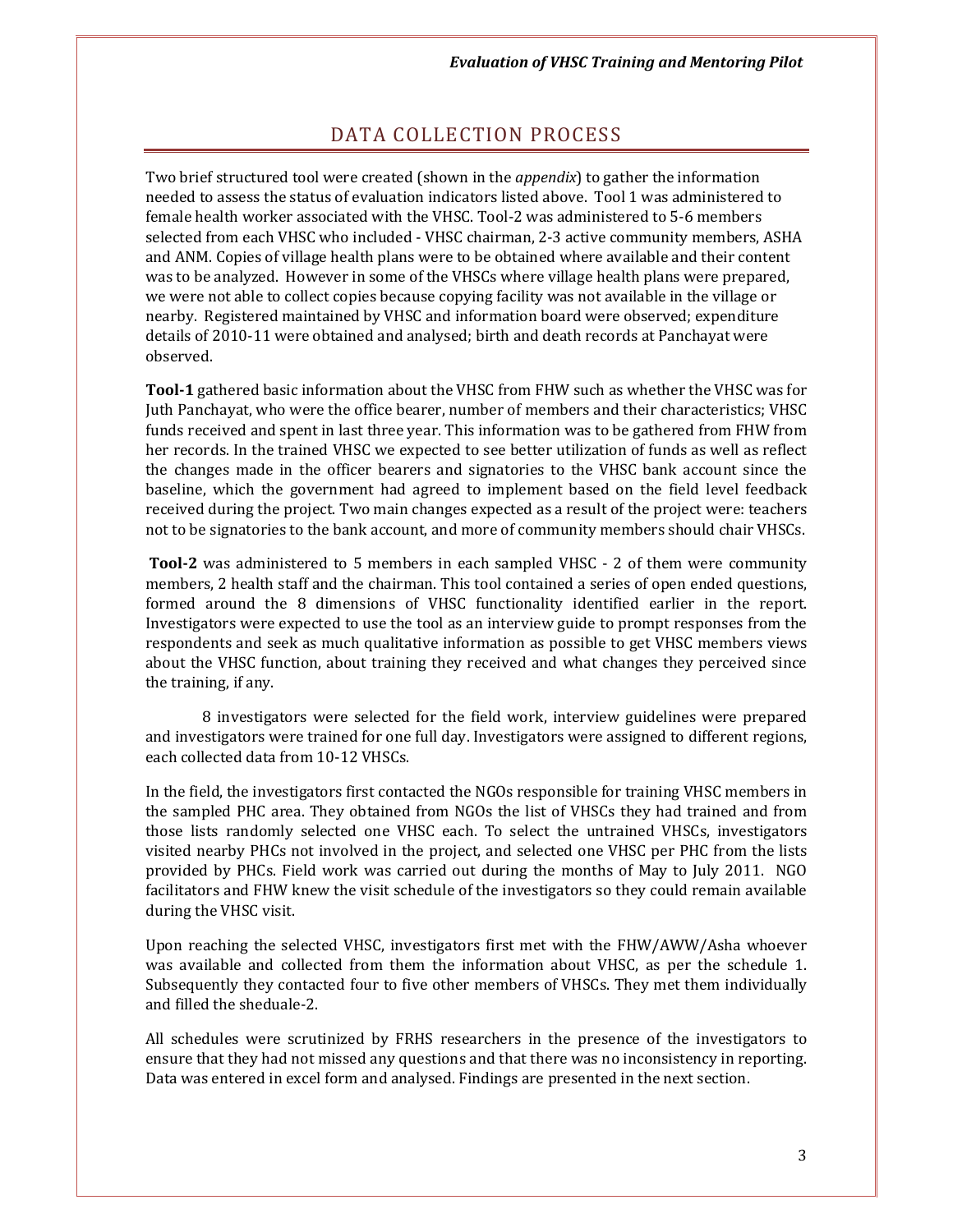# FINDINGS:

Both, trained and untrained VHSC selected for this evaluation, included almost equal number of Juth panchayats VHSC (representing a group of villages) and single panchayat VHSC (representing one village). Out of 50 trained VHSCs 26 were under Juth Panchayat; out of 50 control VHSCs, 21 were under the Juth Panchayat.

In terms of other characteristics, both sets of VHSC had on an average 11 members. Among them 4 were health staff and 7 were community members; 7 were female members and 4 were male members. In 10 percent of trained VHSC community members had not received any training, only the health had attended the VHSC management training provided under the project.

In terms of receipt and utilization for VHSC funds, 94 percent of trained VHSC reported receiving VHSC funds in the previous 3 years compared to 62 percent of the untrained VHSC. Nearly  $2/3$ <sup>rd</sup> of FHW from the trained VHSC knew the amount they had received and how much they had spent each year, compared to half of the FHW from untrained VHSC (Table 1). Over the last three years, trained VHSC had received 94% of the expected grant of Rs, 10000/per year while untrained VHSCs had received 101%. In terms of expenditure, trained VHSC had spent 91% of the funds received compared to 82% by the untrained VHSCs. Training had improved awareness and utilization of VHSC funds.

| Table $-1$                                                | <b>Trained VHSC</b>             |                                 | <b>Untrained VHSC</b>             |                                 |
|-----------------------------------------------------------|---------------------------------|---------------------------------|-----------------------------------|---------------------------------|
| N                                                         | 50                              |                                 | 50                                |                                 |
| Number(%) reported                                        | 47 (94%)                        |                                 | 31 (62%)                          |                                 |
| receiving VHSC funds                                      |                                 |                                 |                                   |                                 |
| Year                                                      | Average amount<br>received/VHSC | Average<br>amount<br>spent/VHSC | Average<br>amount<br>received/VHS | Average<br>amount<br>spent/VHSC |
| 2008-09                                                   | $10000(N=37)$                   | $9473(N=35)$                    | 9993(N=24)                        | 8855(N=23)                      |
| 2009-10                                                   | 9541 (N=36)                     | 8703(N=35)                      | $9551(N=29)$                      | $8245(N=27)$                    |
| 2010-11                                                   | 8613 (N=39)                     | $7734(N=36)$                    | $10958(N=24)$                     | 7692(N=23)                      |
| %Expected grant received<br>and spent<br>(3-year average) | 94%                             | 91% of funds<br>received        | 101%                              | 82%                             |

TABLE 1

The analysis presented below is based on the data collected from 272 members of trained VHSC and 234 members of untrained VHSCs, using Tool-2. This data was gathered only from community members, excluding ASHA and AWW who were seen as members of the health system.

#### Indicator 1: % VHSC undertook health related activity in last six months

272 members from trained VHSC and 234 members from untrained VHSC were asked if their VHSC had undertaken any health related activity in last six months and if yes, then which ones. 96 percent trained and 69 percent untrained members reported that their VHSC had organized some health related program in the village. They recalled a range of activities that their VHSC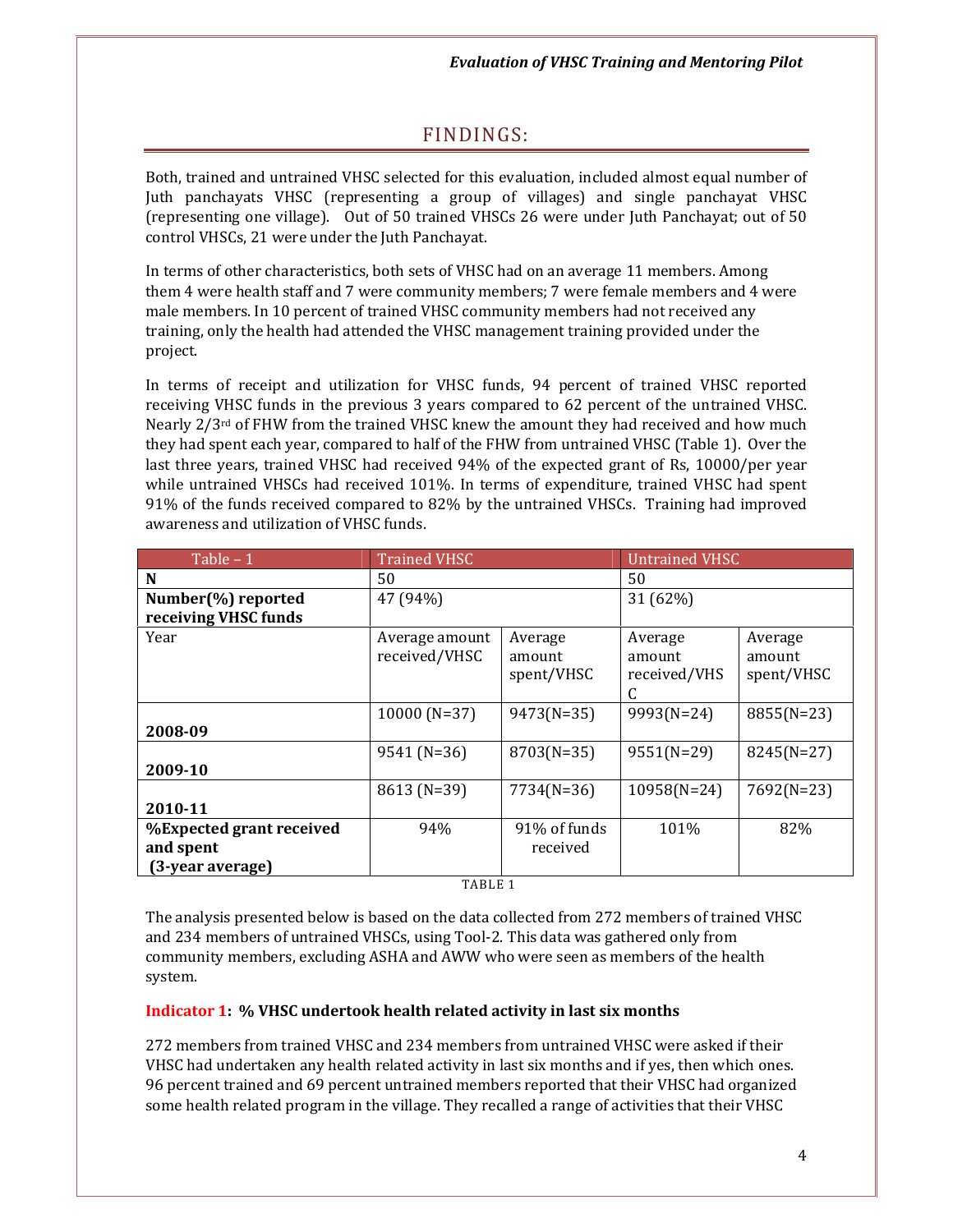had organized. The most frequently mentioned activity was village cleanliness, which was mentioned by 48% percent members from trained VHSC and 25% of the untrained VHSC. The next frequently mentioned activity was Mamta day in the trained VHSC and Chlorination of water by in the untrained VHSC (Table 2).

| <b>Activities organized by VHSC</b>  | <b>Trained VHSC</b> | <b>Untrained VHSC</b> |
|--------------------------------------|---------------------|-----------------------|
| Food packets given to pregnant woman | 47 (17.27%)         | 56 (23.93%)           |
| <b>Awareness of Immunization</b>     | 53 (19.48%)         | 69 (29.48%)           |
| School health program                | 50 (18.38%)         | 59 (25.21%)           |
| <b>Mamta day activities</b>          | 90 (33.08%)         | 48 (20.51%)           |
| Gave iron tablets to adolescents     | 29 (10.66%)         | 31 (13.24%)           |
| Prizes to healthy women and children | 35 (12.86%)         | 25 (10.68%)           |
| <b>Village cleanliness</b>           | 130 (47.79%)        | 59 (25.21%)           |
| <b>Chlorination</b>                  | 53 (19.48%)         | 69 (29.48%)           |
| No activity was organized            | 11(4%)              | 72(31%)               |
|                                      |                     |                       |

TABLE 2

\* Activities mentioned by more than 10 percent respondents are shown in the table above, excluded are those mentioned by 1-2 persons.

# Indicator 2: % VHSC prepared village health plan reflecting village health situation

To seek a comprehensive answer to this question, we attempted to obtain a copy of the village health plan if it was prepared or noted down activities listed in the plan and tried to find out from FHW how those plans were decided and who all participated in preparing the plan. The same information was also gathered from committee members in individual interviews with them. 38 percent of trained VHSC had prepared village health plan that we could see; 16 percent of untrained VHSC reported preparing health plan but we could not see any.

The trained VHSC had prepared the village health plans using the template provided to them in the training program. Training had helped in creating awareness among committee members of creating health plans though this activity needed more attention since only 38% Trained VHSCs had prepared their plans.

## Table 3: VHSC preparing village health plan and content of the plans

| Village health plans                             | <b>Trained VHSC</b> | <b>Untrained VHSC</b> |  |  |
|--------------------------------------------------|---------------------|-----------------------|--|--|
| No. of VHSC prepared village health plan         | 19 (38%)            | 8(16%)                |  |  |
| No. of VHSC where all members participated       | 11(22%)             | 3(6%)                 |  |  |
| in preparing the plan                            |                     |                       |  |  |
| Only government functionaries participated       | 1(2%)               | $0(0\%)$              |  |  |
|                                                  |                     |                       |  |  |
| No. VHSC where Gov. functionaries and            | 7(14%)              | 5(10%)                |  |  |
| some of the VHSC members participated            |                     |                       |  |  |
| Activities listed in the plan                    |                     |                       |  |  |
| <b>Chlorination</b>                              | 3(6%)               | $0(0\%)$              |  |  |
| Sanitation, Water tank cleaning, Anganwadi       | 21(42%)             | 5(10%)                |  |  |
| & Village cleanliness                            |                     |                       |  |  |
| <b>Mamta day Activities</b>                      | 8(16%)              | 5(10%)                |  |  |
| <b>Health Education/healthy baby competition</b> | 2(4%)               | $0(0\%)$              |  |  |
| <b>Supplementary food to needy Pregnant</b>      | 4(8%)               | $0(0\%)$              |  |  |
| women & Children                                 |                     |                       |  |  |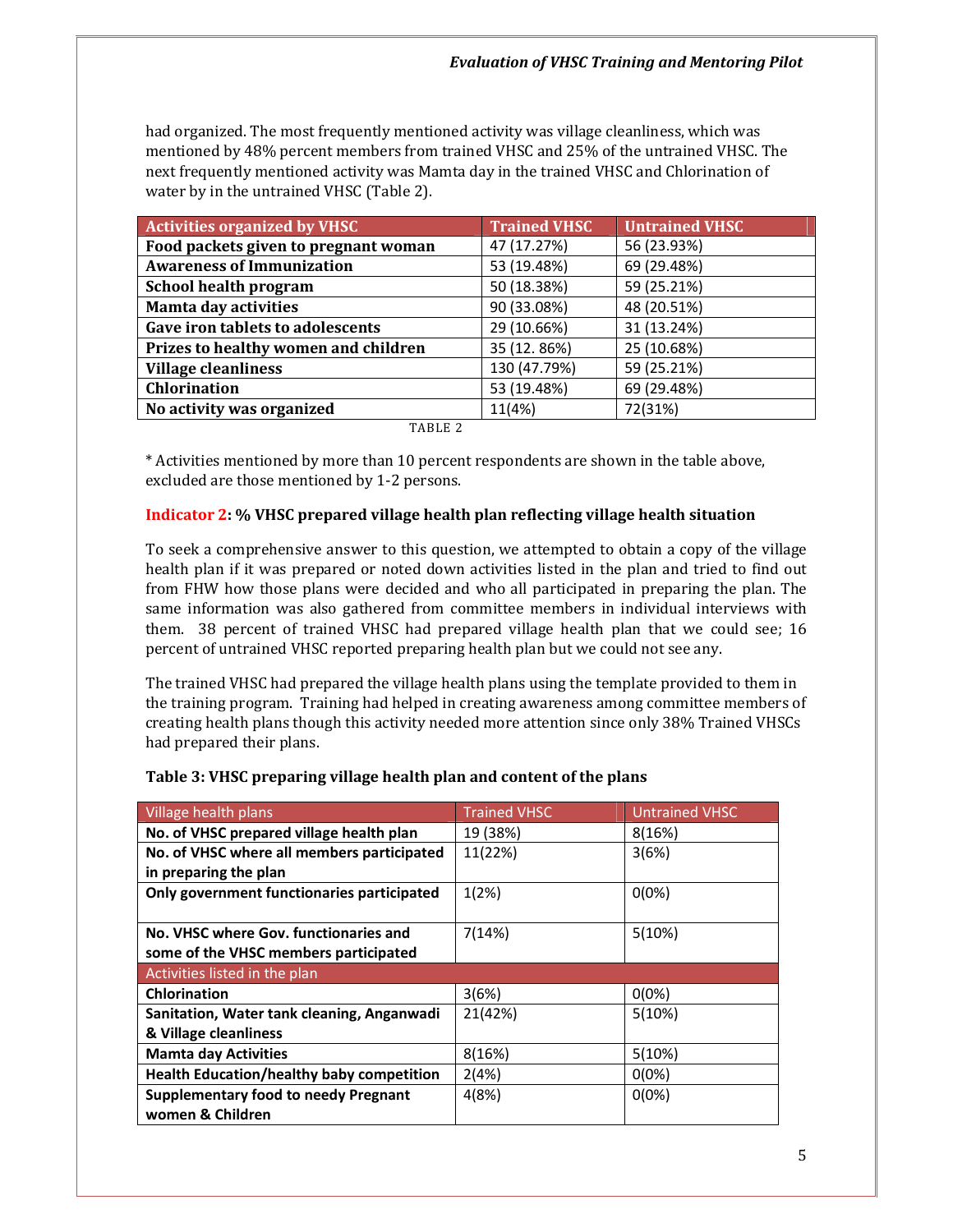| Water pipe line & hand pump repairing | 3(6%)    | $0(0\%)$ |  |  |
|---------------------------------------|----------|----------|--|--|
| <b>Sub center cleanness</b>           | $0(0\%)$ | 3(6%)    |  |  |
| _ _ _ _ _ _                           |          |          |  |  |

#### TABLE 3

#### Indicator 3: % VHSC analyze problems pertaining to health and nutrition activities in the village and provide feedback to relevant functionaries and officials

VHSC members were asked if they discussed any health related problems during their meetings, what were those problems; did they bring those problems to the notice of any functionary and if any action was taken.

96.3% percent respondents from the Trained VHSC mentioned discussing health related problems in VHSC meetings compared to 50% in untrained VHSC. Half of them also mentioned bringing those problems to the notice of health functionaries (Table 4).

# Table 4: Number and (%) of VHSC members reported discussing village health problems in the meeting

|                                                      | <b>Members from Trained</b> | <b>Members from</b>   |
|------------------------------------------------------|-----------------------------|-----------------------|
|                                                      | <b>VHSC</b>                 | <b>Untrained VHSC</b> |
| N                                                    | 272                         | 234                   |
| No. of respondents told about the problems discussed |                             |                       |
| Behavior/Work by FHW, ASHA and AWW                   | 191(70.22%)                 | 49(20.94%)            |
| Difficulty faced in receiving Chiranjeevi and        | 162 (59.55%)                | 39(16.66%)            |
| JSY benefits                                         |                             |                       |
| Problems related to use of untied fund               | 153 (56.25%)                | 29(12.39%)            |
| Instances of maternal or child death in the          | 168(61.76%)                 | 37 (15.81%)           |
| village and causes of death                          |                             |                       |
| About village cleanness and drinking water           | 214(78.67%)                 | 64 (27.35%)           |
| Purchase of material, equipment, furniture,          | 189(69.48%)                 | 61(26.06%)            |
| medicine etc                                         |                             |                       |
| Providing monitory help to needy person for          | 152(55.88%)                 | 61(26.06%)            |
| medical treatment                                    |                             |                       |
| <b>Others</b>                                        | 3(1.10%)                    | $0(0\%)$              |

TABLE 4

The most often problem mentioned was village cleanliness and clean drinking water (79%), followed by behavior or work done by health worker and purchases made at health centers (70%). Untrained members usually mentioned fewer and diffused set of problems. The training seemed to have informed the members what health problems they needed to address.

## Indicator 4: % VHSC maintained village health register, health information board and calendar?

To answer this question we listed all registers that VHSC maintain and found out if they were updated as was taught during the training. 84% trained VHSC were maintaining health registers or information board; 20 percent of the untrained VHSC maintained registers. Over 50 percent of trained VHSC were also maintaining resolution register, agenda register and expenditure registers but were not maintaining the minute book to the same extent. Untrained VHSC performed poorly on maintenance of registers. Training definitely seemed to have helped in systematizing VHSC record keeping.

## Table 5: % Trained and untrained VHSC maintaining the required registers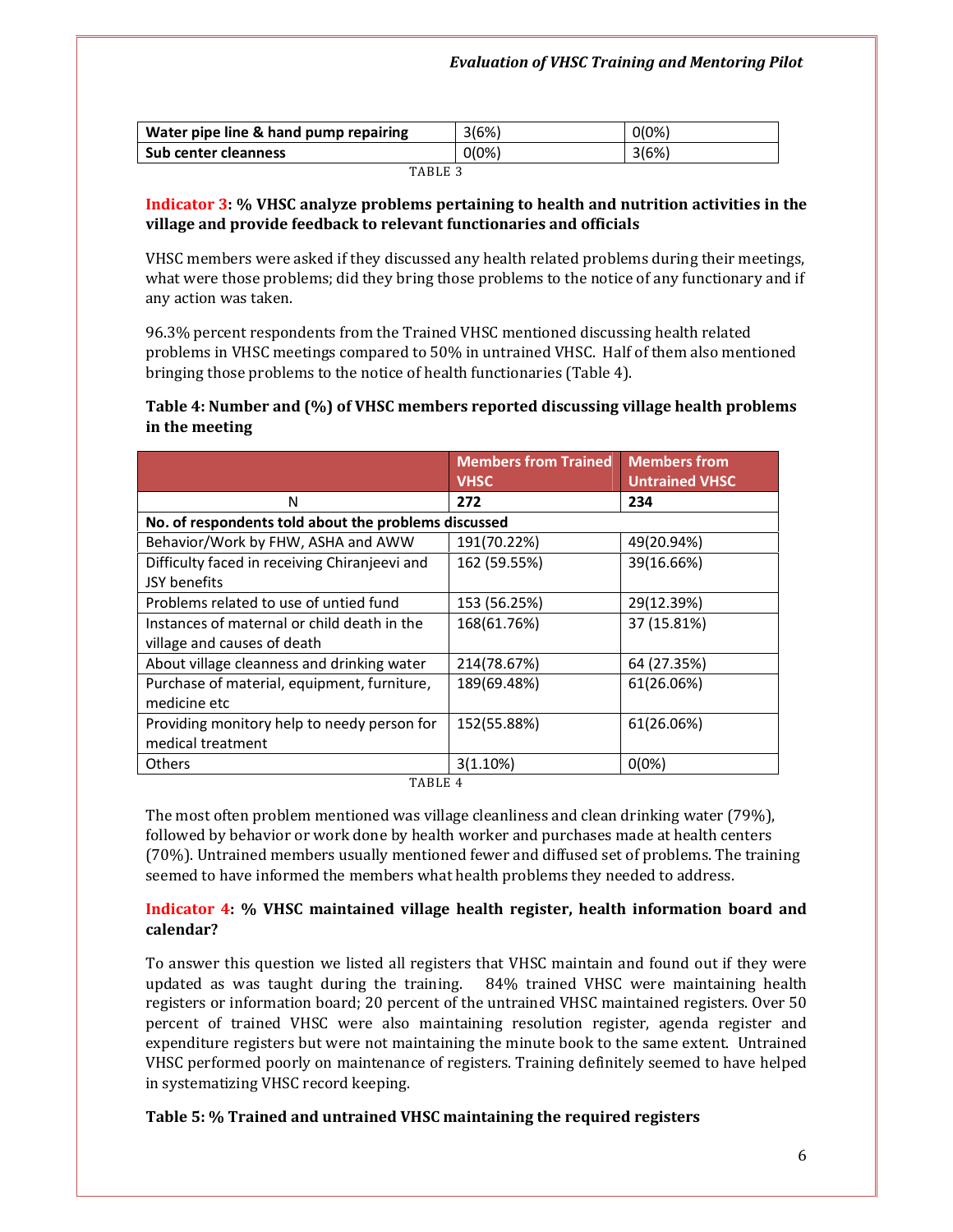|                                               | <b>Trained VHSC</b> | <b>Untrained VHSC</b> |
|-----------------------------------------------|---------------------|-----------------------|
| N                                             | 50                  | 50                    |
| No. of VHSC maintained village health         | 42 (84%)            | 10 (20%)              |
| register or information board                 |                     |                       |
| Resolution register available and seen        | 35 (70%)            | 18 (36%)              |
| at the time of interview                      |                     |                       |
| Resolution register updated regularly         | 33 (66%)            | 17 (34%)              |
| Minutes book seen at the time of              | 14 (28%)            | 9(18%)                |
| interview                                     |                     |                       |
| Minutes book updated regularly                | 11 (22%)            | 8(16%)                |
| Agenda book available at the time of          | 22 (44%)            | 12 (24%)              |
| interview                                     |                     |                       |
| Agenda book updated regularly                 | 20 (40%)            | 11 (22%)              |
| <b>Expenditure book available at the time</b> | 29 (58%)            | 12 (24%)              |
| of interview                                  |                     |                       |
| <b>Expenditure book updated regularly</b>     | 27 (54%)            | 14 (28%)              |

TABLE 5

### Indicator 5: % VHSC meeting regularly to discuss village health problems

To assess if the training had any impact on the frequency and regularity of VHSC meetings being held and issues being discussed, we collected data on how often VHSC met in past one year; how many members, on an average, remain present at those meetings and what is discussed during the meeting.

This indicator showed significant differences between the trained and the untrained VHSC. While 72 percent trained VHSC had met at least once in the past one year; only 40 percent of untrained VHSC had met at all. While 78 percent of the meetings of the trained VHSC were attended by 6 or more members; 36 percent meetings of the untrained VHSC had 6+ attendances. Training seemed have created awareness among members of importance of holding VHSC meetings regularly. But did these committees regularly discuss village health problems? According to the members interviewed, 34 percent of trained VHSC and 10 percent of untrained VHSC seemed to be discussing village health problems at VHSC meetings. The mentoring process supported by NGO seems to have helped make the VHSC meetings somewhat more meaningful but data showed that there is a long way to go.

|                                       | <b>Trained VHSC</b> | <b>Untrained VHSC</b> |
|---------------------------------------|---------------------|-----------------------|
| N                                     | 50                  | 50                    |
| Distribution of VHSC by number of     |                     |                       |
| meetings held in past one year        |                     |                       |
| <b>None</b>                           | 14 (28%)            | 30 (60%)              |
| $1 - 2$                               | 15 (30%)            | 10 (20%)              |
| $3 - 4$                               | 21 (42%)            | 10 (20%)              |
| No. of VHSC meetings where attendance | 39 (78%)            | 18 (36%)              |
| was $6+$                              |                     |                       |
| Number of VHSC discussing village     | 17 (34%)            | $5(10\%)$             |
| health problems                       |                     |                       |

#### Table 6: Regularity and attendance at VHSC meetings

TABLE 6

Indicator 6: % VHSC monitor ANM and MPW visits and their health and nutrition related activities in the village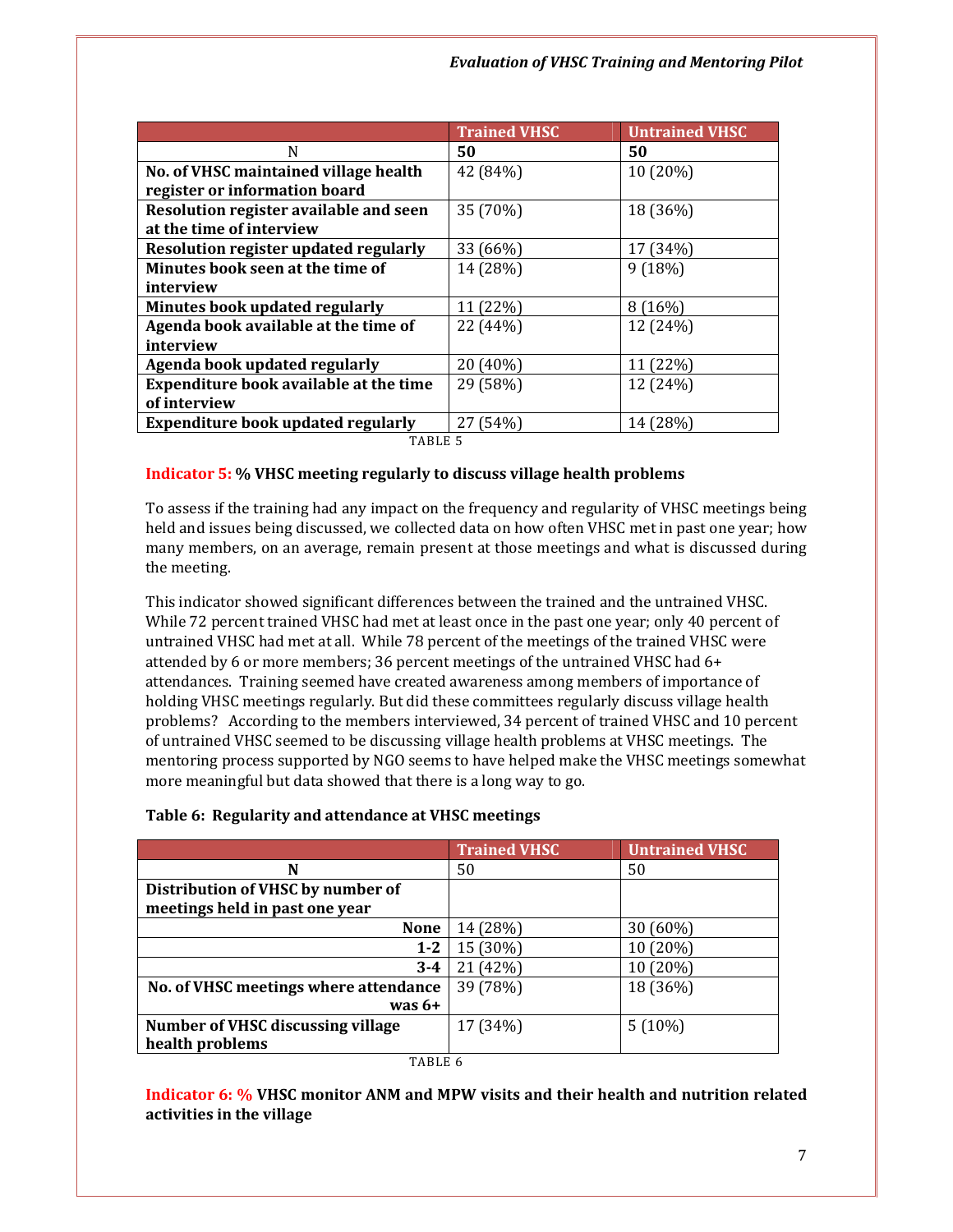Since ANM and MPW visit villages mainly on Mamta days, members were asked if Mamta Days were held regularly in the village (once a month) to which over 90 percent respondents in both the groups said "yes". Only 6 percent respondents among the trained and 10 percent among the untrained members did not know about the Mamata day. On this indicator, hardly any differences were found between the two groups of respondents: 94% respondents from the Trained VHSC and 90% from the Untrained VHSC reported that VHSCs monitor ANM and MPW visits in the village on fixed days.

| VHSC members' responses                          | <b>Trained VHSC</b> | <b>Untrained VHSC</b> |  |
|--------------------------------------------------|---------------------|-----------------------|--|
| N                                                | 272                 | 234                   |  |
| Members reported ANM, MPW remain present on      | 251(92.27%)         | 210(89.74%)           |  |
| Mamta day                                        |                     |                       |  |
| <b>VHSC monitors Mamta day activities</b>        | 137(50.36%)         | 99(42.30%)            |  |
| VHSC has provided logistics on Mamta day         | 150(55.14%)         | 124(52.99%)           |  |
| VHSC has provided financial support on Mamta day | 49(18.00%)          | 15(6.41%)             |  |
| <b>VHSC motivated beneficiaries</b>              | 149(54.77%)         | 117(50.00%)           |  |
| TABLE 7                                          |                     |                       |  |

## Table 7: VHSC members' observations and contributions on Mamta day

#### Indicator 7: % VHSC get all maternal and infant death registered in the Panchayat and discuss it VHSC meeting

This indicator had two parts: (i) extent to which births, infant and maternal deaths were registered with the panchayat and (ii) whether deaths were discussed in the VHSC meeting. In 60% villages with Trained VHSC and 52% villages with Untrained VHSC, Panchayat had registered more than half of the expected number of births. This difference was not significant which suggested that there was no association between VHSC training and registration of vital events.

Only 2 VHSC had reported maternal deaths while 38% of Trained and 22% untrained VHSC had reported infant deaths in their villages.

All trained members and 88 percent of untrained members reported registering every infant and maternal death with the panchayat and 62% of trained members reported discussing these events in the meeting. This data indicates high level of awareness among the members of trained VHSC that maternal and infant deaths need to be registered and discussed in the VHSC meeting, but we cannot say if that was indeed practiced because minutes of the meetings were not available or too sketchy to know if such discussions ever took place.

#### Table 8: Awareness among VHSC Members registration of maternal and infant deaths

|                                                                   | <b>Members from</b><br><b>Trained VHSC</b> | <b>Members from</b><br><b>Untrained VHSC</b> |
|-------------------------------------------------------------------|--------------------------------------------|----------------------------------------------|
| <b>VHSC registering maternal and infant deaths</b>                | 271(99.63%)                                | 207(88.46%)                                  |
| Instances of maternal or child death discussing in<br>the meeting | 168(61.76%)                                | 37 (15.81%)                                  |

TABLE 8

#### Indicator 8: % VHSC manage village health fund as per government guidelines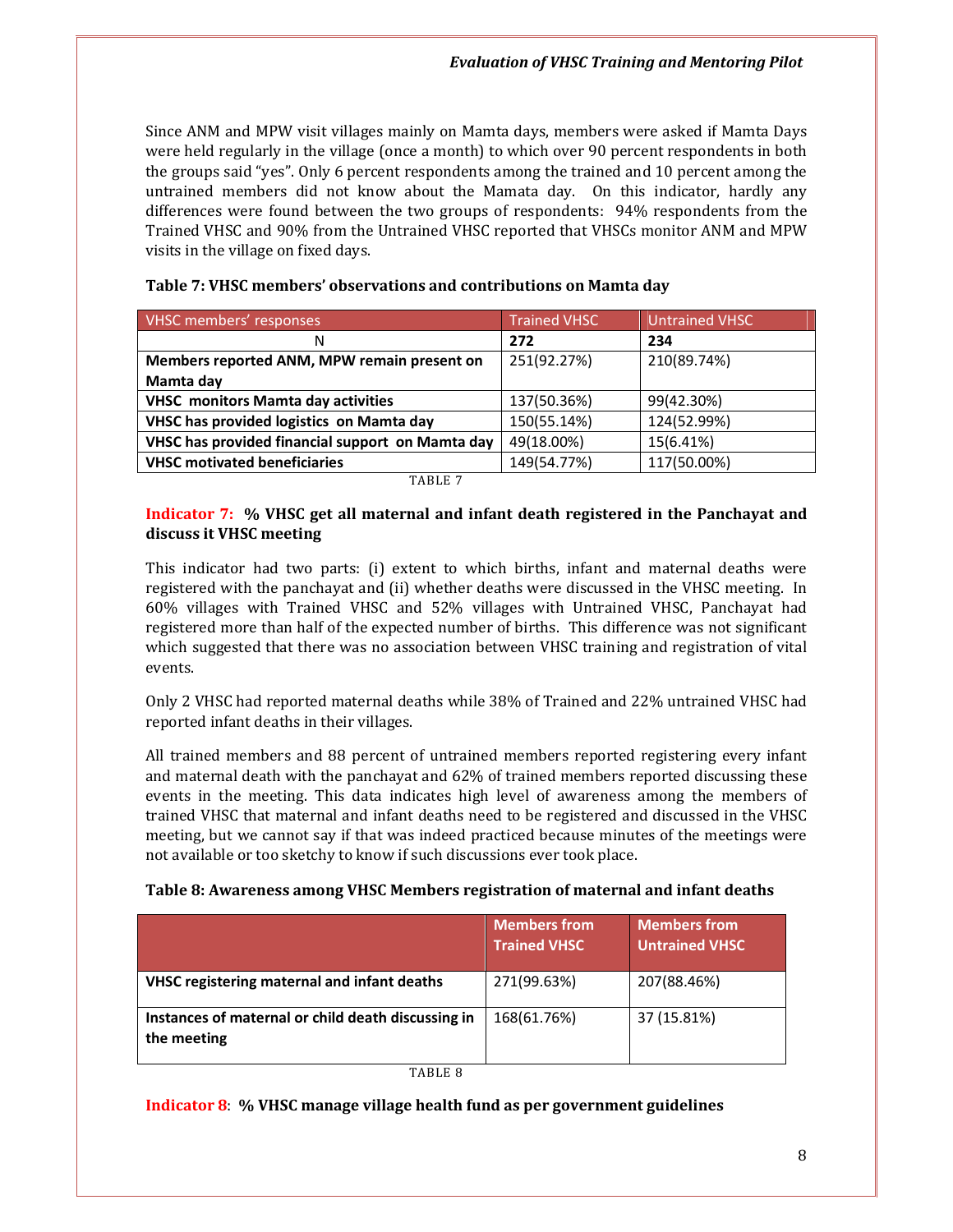During the training, trainers had observed that the most sought after information by members was size of VHSC health fund and how it is to be spent. A lot of training time was spent on this topic, alone. Therefore it was no surprise that trained members were more aware about VHSC funds and its management than the untrained members.

Nearly 75 percent trained members knew the guidelines but none of the untrained members knew about these guidelines. 75% trained members and 57% untrained members reported that they knew how the funds were being used. Table below summarizes the gaps in members' understanding of how VHSC funds should be used and how those are being used which throws some light on the ground realities related to VHSC fund management.

Most trained members reported that VHSC funds were mainly used for purchasing equipment and material for Mamta day. However, practically all untrained members said that VHSC funds were used for school health, but very few trained members thought so. This was because just a few months before the evaluation the government had involved VHSC in implementing the school health program. Trained members understood that this event was a one-off program while the untrained members perceived it to be a major VHSC program.

|                                                     | <b>Trained members</b> |                    | <b>Untrained members</b> |                    |
|-----------------------------------------------------|------------------------|--------------------|--------------------------|--------------------|
| N                                                   | 272                    |                    | 234                      |                    |
| % claimed that they were aware<br>of the guidelines | 201 (74%)              |                    | $1\%$                    |                    |
| % members knew how funds<br>were being used         | 205 (75%)              |                    | 134 (57.3%)              |                    |
| Members' perception of how                          |                        | <b>Expenditure</b> | <b>Guidelines</b>        | <b>Expenditure</b> |
| <b>VHSC funds are utilized:</b>                     | Guideline              |                    |                          |                    |
| Village health activities                           | 57 (21%)               | 13(6%)             | $0\%$                    | 11 (8%)            |
| Purchase of equipment/material<br>for Mamta day     | 163 (60%)              | 159 (78%)          | $NA^*$                   | 103 (77%)          |
| <b>Village cleanliness</b>                          | 126 (62%)              | 88 (43%)           | <b>NA</b>                | 52 (39%)           |
| Pouring mosquito nets in the<br>medicated solution  | 9(4%)                  | 5(2%)              | NA                       | 7(5%)              |
| Providing money to the poor for                     | 67 (33%)               |                    | <b>NA</b>                | $- -$              |

## Table 9: VHSC members' awareness about the VHSC fund utilization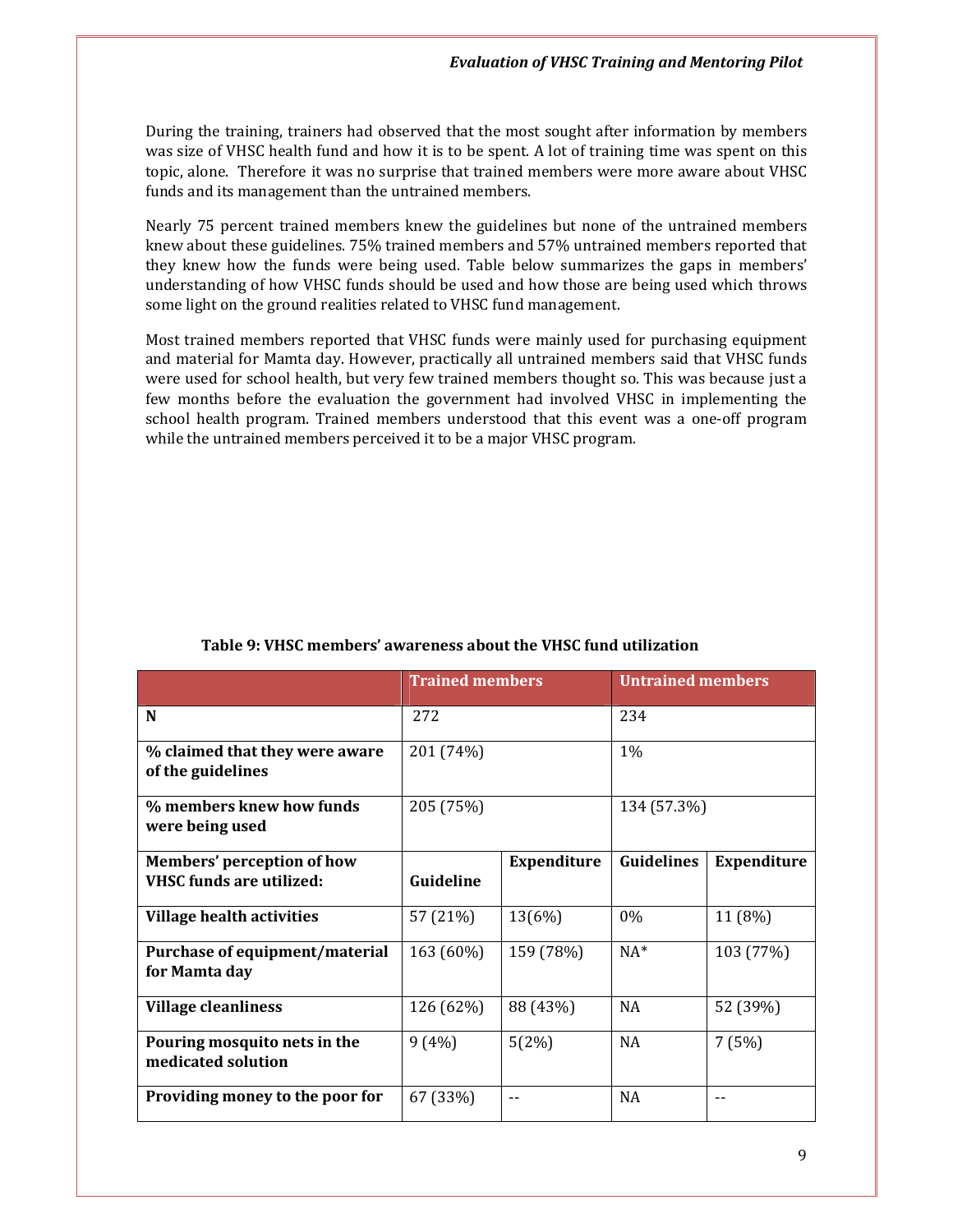| treatment                            |          |         |           |           |
|--------------------------------------|----------|---------|-----------|-----------|
| <b>School health</b>                 | 12 (6%)  | 15 (7%) | <b>NA</b> | 130 (97%) |
| <b>Meeting VHSC meeting Expenses</b> | 12 (6%)  | 2(1%)   | <b>NA</b> | 9(7%)     |
| To control epidemics                 | 7(3%)    | 2(1%)   | NA        | 2(2%)     |
| <b>Chlorination of water</b>         | 21 (10%) | 17 (8%) | <b>NA</b> | 9(7%)     |

#### \* NA= not aware

The above table indicates that members from the trained VHSC who knew about the guidelines also knew where the funds could be utilized. Their replies to "items on which the VHSC funds were spent" matched well with the guidelines. This evaluation also showed that the VHSC funds were not utilized for items that were not included in the guidelines. However, VHSC members also need to know that they should spend the VHSC funds only on items or in emergency situations, for which funds from other sources are not available. For example, funds for equipments for Mamta day should be available form subcenter grants; supplies for water chlorination should be available from the panchayat budget, which the VHSC should to learn to leverage

# SUMMARY AND CONCLUSIONS

This report presents findings from the evaluation of the Phase I project called VHSC training and mentoring, which was completed in December 2010. The project provided training and mentoring support to 3745 VHSCs, spread across 79 blocks in 23 districts by involving 25 reputed NGO working in the state. The Government of Gujarat and the NGO partners agreed that in addition to assessing the VHSC fund utilization before and after the training, the impact evaluation should throw light on the functioning of VHSC, and see if any changes in their functioning could be attributed to the training and mentoring project. They agreed upon 8 indicators of functionality of VHSC, which were to be measured to demonstrate impact of training on them.

The impact assessment was carried out in matched sample of 50 trained and 50 untrained VHSCs. Both, the trained and untrained VHSC selected for this evaluation included almost equal number of Juth panchayats VHSC and single panchayat VHSC. Both sets of VHSC had on an average, 11 members. Among them 4 were health staff and 7 were community members; 7 were female members and 4 were male members.

In terms of receipt and utilization for VHSC funds, 94 percent of trained VHSC reported receiving VHSC funds in the previous 3 years compared to 62 percent of the untrained VHSC. Nearly  $2/3$ <sup>rd</sup> of FHW from the trained VHSC knew the amount they had received and how much they had spent each year, compared to half of the FHW from untrained VHSC. However, in terms of funds received, the trained VHSC had received 94% of the entitled grant of Rs, 10000/per year while untrained VHSCs had received 101% of that grant. In terms of expenditure, trained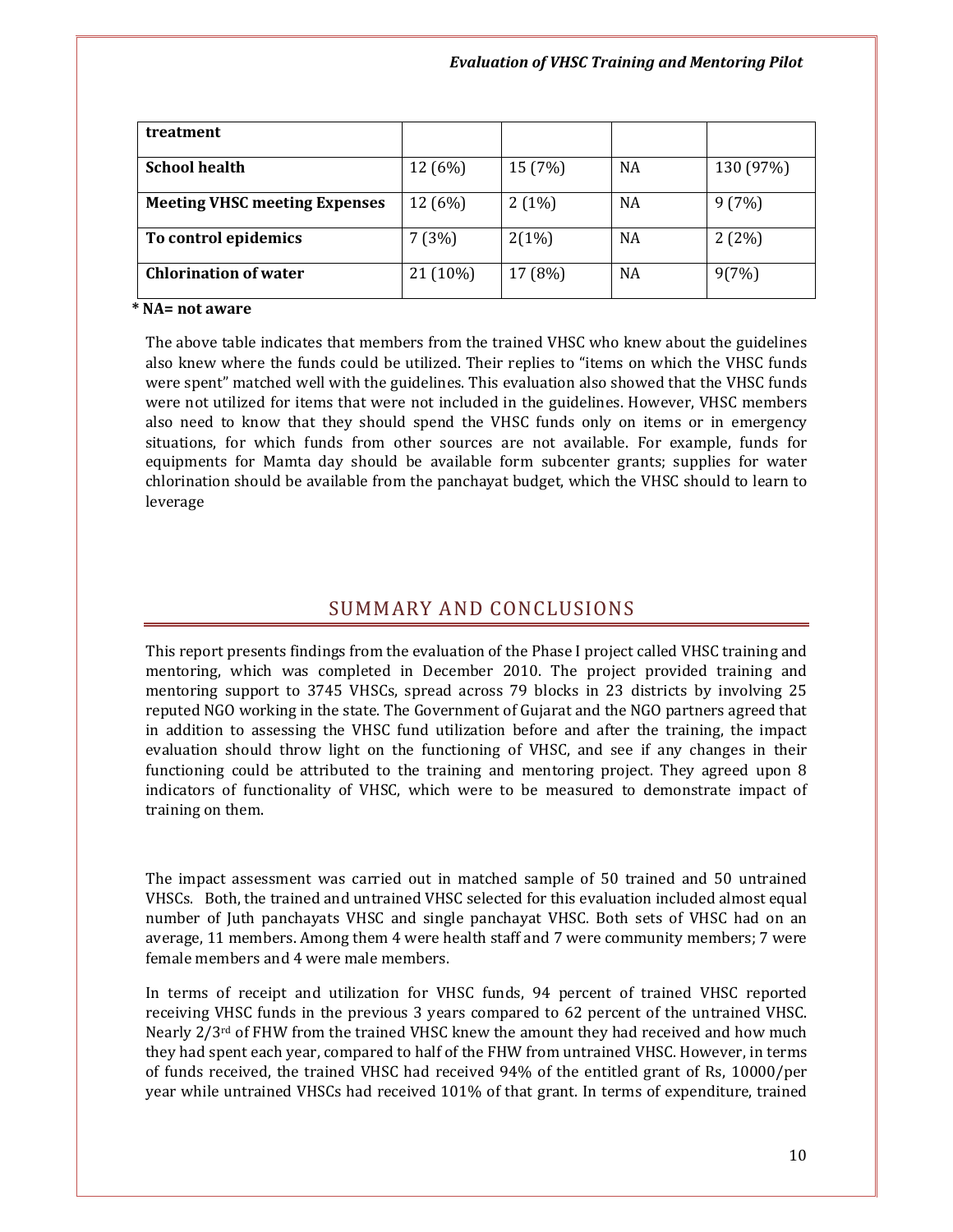VHSC had spent 91% of the funds they had received while the untrained VHSCs had spent 82% of the grants they had received.

#### • The training was found to have improved awareness and utilization of VHSC funds.

Significantly more of the trained VHSC had organized health related program in the village compared to the untrained VHSC (96% vs. 69%) and their activities ranged from village cleanliness drives, chlorination of water tanks to Mamta day activities, which indicated the priorities of the community

## • Training had helped activate the VHSC

 Training had helped create awareness among committee members about developing health plans for their villages though this activity needed more attention because only 39% VHSC had prepared health plans. The training however had very significant impact on maintenance of registers where the untrained VHSC had performed very poorly (87%: 20%). Training definitely seemed to have helped in systematizing VHSC record keeping. It was very heartening to note that:

# • Many untrained VHSC members expressed desire to get this training since they wanted to learn about how to prepare the plans and how to maintain registers (see appendix 3)

Most members from the trained VHSC mentioned discussing problems such as village cleanliness and clean drinking water (79%), followed by behavior or work done by health worker and purchases made at health centers (70%). Untrained members mentioned fewer problems they discussed, which suggested that the training had informed the members what health problems they needed to discuss and address. But did they actually discuss those problems in VHSC meeting? When directly asked, the responses showed that only 39% Trained VHSC discussed those problem at meeting held in last one year, compare to 10 percent of untrained VHSC. This seemed to be the failure of the mentoring activity which was expected to have larger impact (than it did) on actions taken by VHSC as a result of the training. We therefore concluded that:

## • The project was very successful in creating awareness about what VHSC need to do than but not enough on what they actually did.

Both trained and untrained VHSC did equally well in terms of their involvement in Mamta day activities which is the government's flagship program. The message about the importance of Mamta day has reached deep enough in the community that 94% respondents from the Trained VHSC and 90% from the Untrained VHSC reported that they monitored the Mamta day activities; ANM and MPW do visit the village on those days.

Regarding the awareness about registering maternal/infant deaths and discussing them in the VHSC meeting, we saw the same pattern as in developing the health plans and record keeping. All trained members and 88 percent of untrained members reported registering every infant and maternal death with the panchayat; 62% of trained members even reported discussing these events in the meeting. It only indicated a high level of awareness among the trained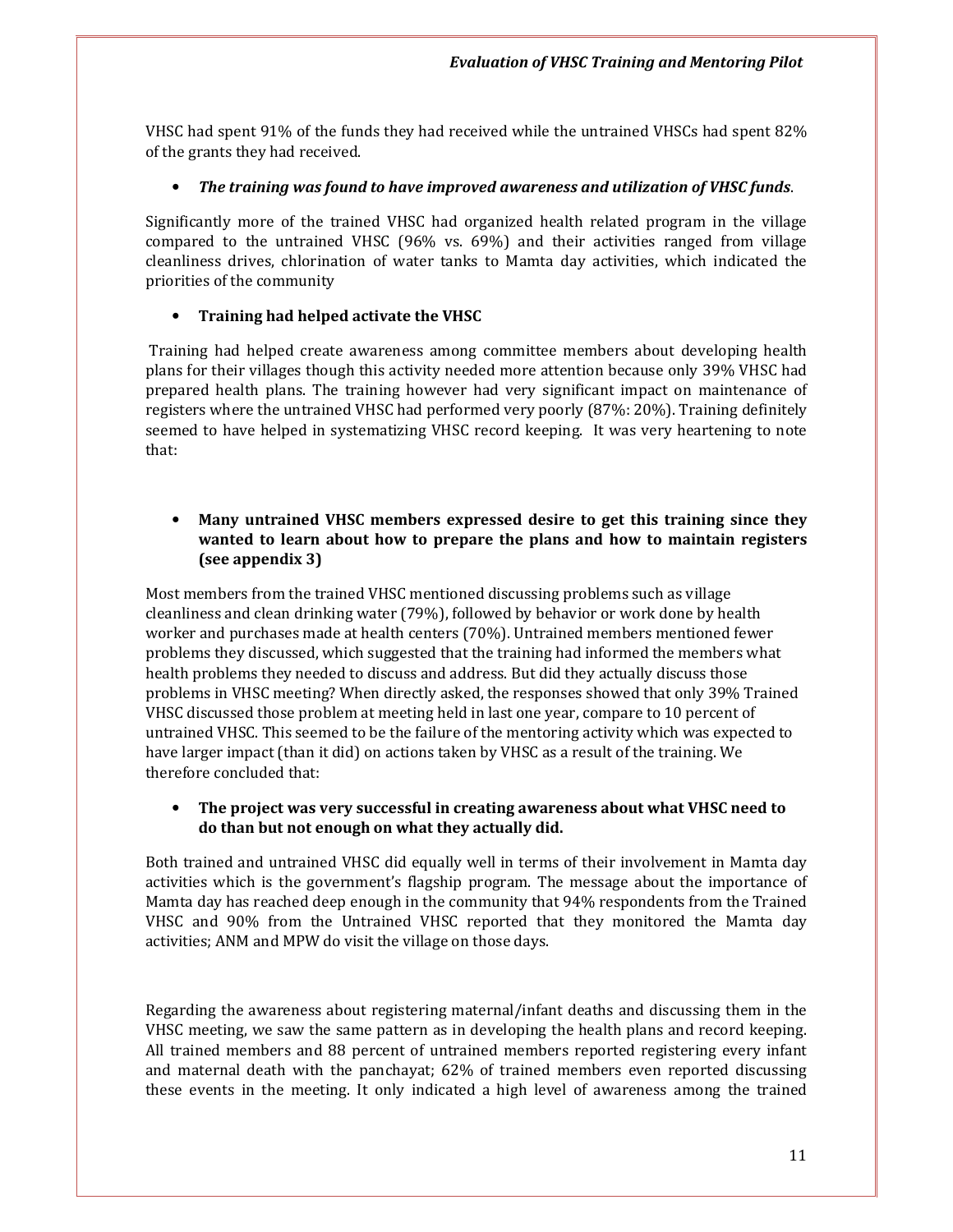members but we could not be sure that this was indeed practiced because minutes of the meetings were not available or too sketchy to know if such discussions ever took place.

One area where the training had made significant impact was that VHSC members knew about the guidelines on how VHSC funds could be utilized. Responses from the trained members indicated that the VHSC funds by and large were not utilized for items that were not included in the guidelines. The untrained members did not know the guidelines and their responses showed no such a match with the guidelines.

Though this was a positive effect of the training, the evaluation also suggested that VHSC members need to know that they should spend funds only on priority items for which funds were not available from other sources. For example:

## • VHSC members need to learn to leverage funds from other sources such as subcenter funds for purchases for Mamta day or panchayat funds for chlorination of water tanks instead of using VHSC funds because those are easily available.

In addition to these findings from the evaluation, most NGO partners, based on their implementation experience, had made several suggestions for the government to consider for improving the implementation of the VHSC training and mentoring process. These are listed in Appendix 4.

In summary: the training was found to be effective in creating awareness but the mentoring was less effective in ensuring changes in the practices. The project period of one year perhaps was not adequate for the mentoring process, which was hardly 6 months, to show the impact. Mentoring phase needs to be extended further to bring the training to the practice level.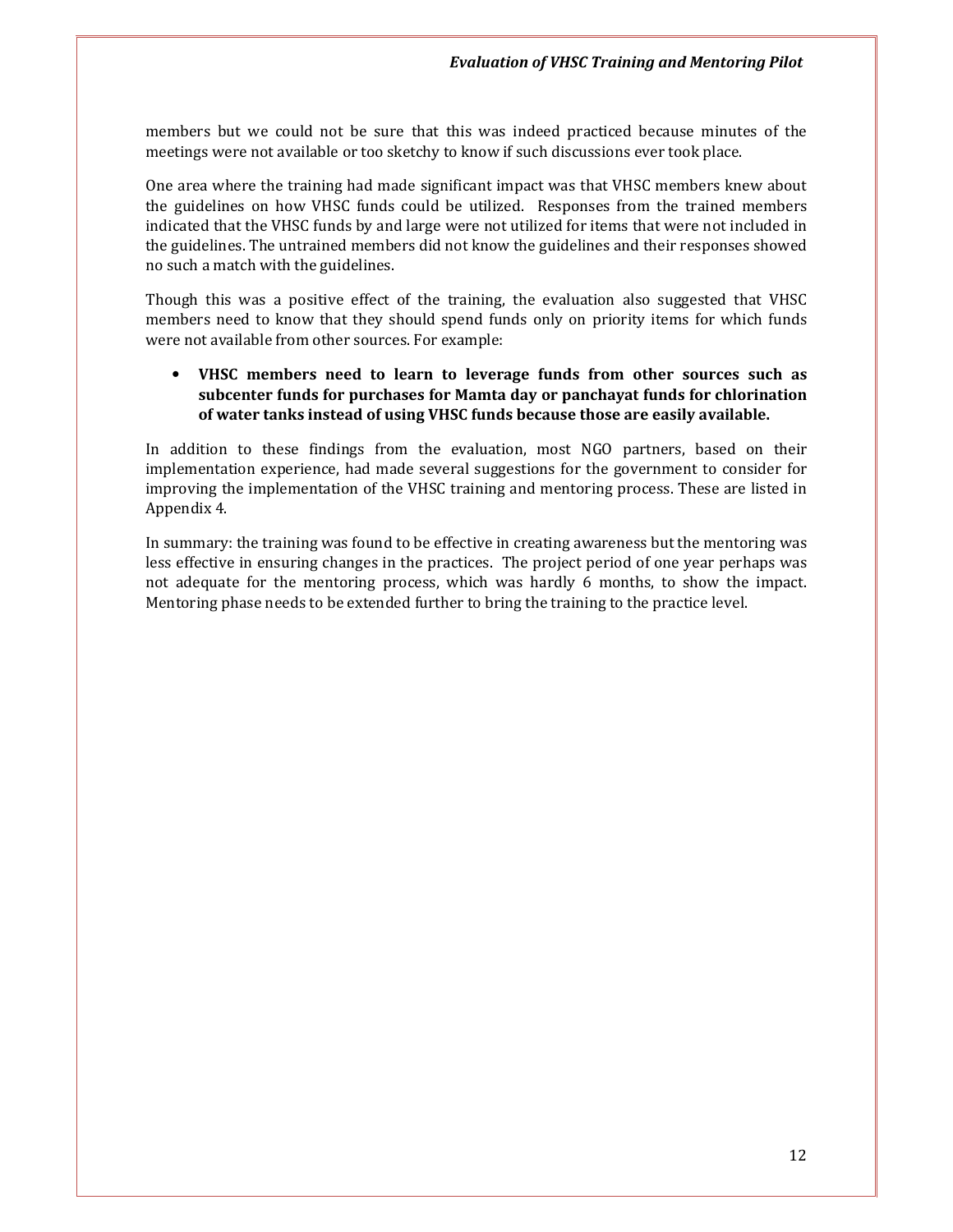Evaluation of VHSC Training and Mentoring Pilot

# Appendix 1

# TOOL STRUCTURE FOR THE EVALUATION PHASE-1

1a. Is the VHSC In Juth Panchayat?(Yes/No)\_\_\_\_\_\_\_\_\_\_

# 1.b. Details of VHSC office bearers

| <b>Details of VHSC office bearers</b>      |  |
|--------------------------------------------|--|
| Name of the President                      |  |
| Occupation of President                    |  |
| <b>Contact Number of VHSC President</b>    |  |
| Name of the secretary                      |  |
| Occupation of secretary                    |  |
| <b>Contact Number of Secretary of VHSC</b> |  |
| First signatory (position in VHSC)         |  |
| Second signatory (position in VHSC)        |  |

# c. Funds Received by VHSC from Government: (data to be obtained from the bank passbook)

| <b>Financial Year</b> | Funds Received (Rs.) | <b>Funds Utilized (Rs.)</b> |
|-----------------------|----------------------|-----------------------------|
| 2008-2009             |                      |                             |
| 2009-2010             |                      |                             |
| 2010-2011             |                      |                             |

## d. No of VHSC Members



(Including President and Secretary)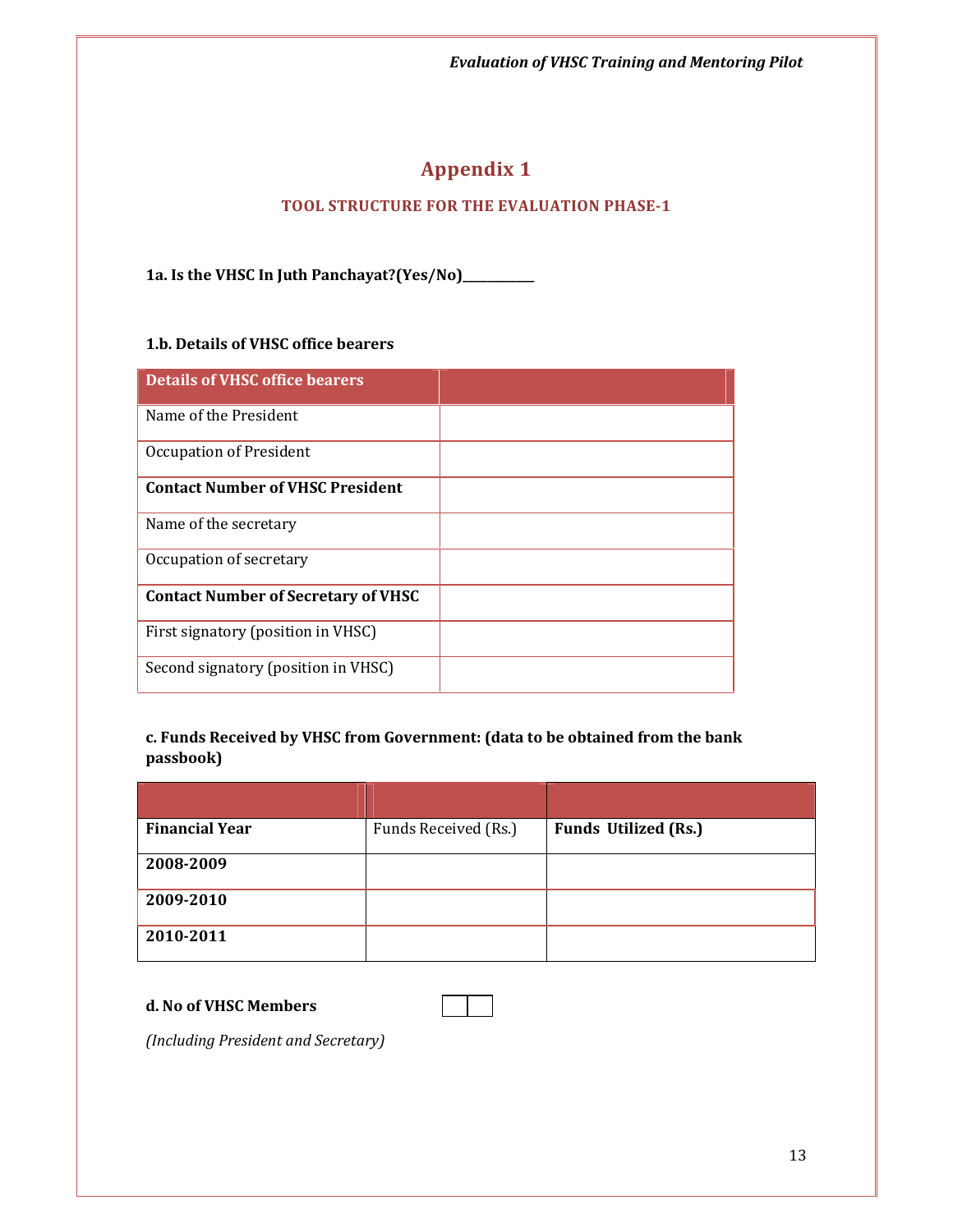#### e. VHSC Members Details:

| Sr. No.                 | <b>Name</b> | Is the member<br>health<br>staff/community<br>member? | Male/Female Received training? |
|-------------------------|-------------|-------------------------------------------------------|--------------------------------|
| $\mathbf{1}$            |             |                                                       |                                |
| $\overline{2}$          |             |                                                       |                                |
| $\overline{3}$          |             |                                                       |                                |
| $\overline{\mathbf{4}}$ |             |                                                       |                                |
| $\overline{\mathbf{5}}$ |             |                                                       |                                |
| $\overline{6}$          |             |                                                       |                                |
| $\overline{7}$          |             |                                                       |                                |
| ${\bf 8}$               |             |                                                       |                                |
| $\boldsymbol{9}$        |             |                                                       |                                |
| ${\bf 10}$              |             |                                                       |                                |
| 11                      |             |                                                       |                                |
| $\overline{12}$         |             |                                                       |                                |
| 13                      |             |                                                       |                                |
| $\overline{14}$         |             |                                                       |                                |
| 15                      |             |                                                       |                                |

# Interview Schedule 2:

To be administered to 5 members in each sampled VHSC: 2 of them community members, 2 health staff and the chairman

Indicator 1: Did the VHSC undertake any health related activity in last six months?

( Open ended question )

Indicator 2: Did the VHSC prepare village health plan? (if yes, obtain copy)

- What activities were listed in the plan?
- How those were decided?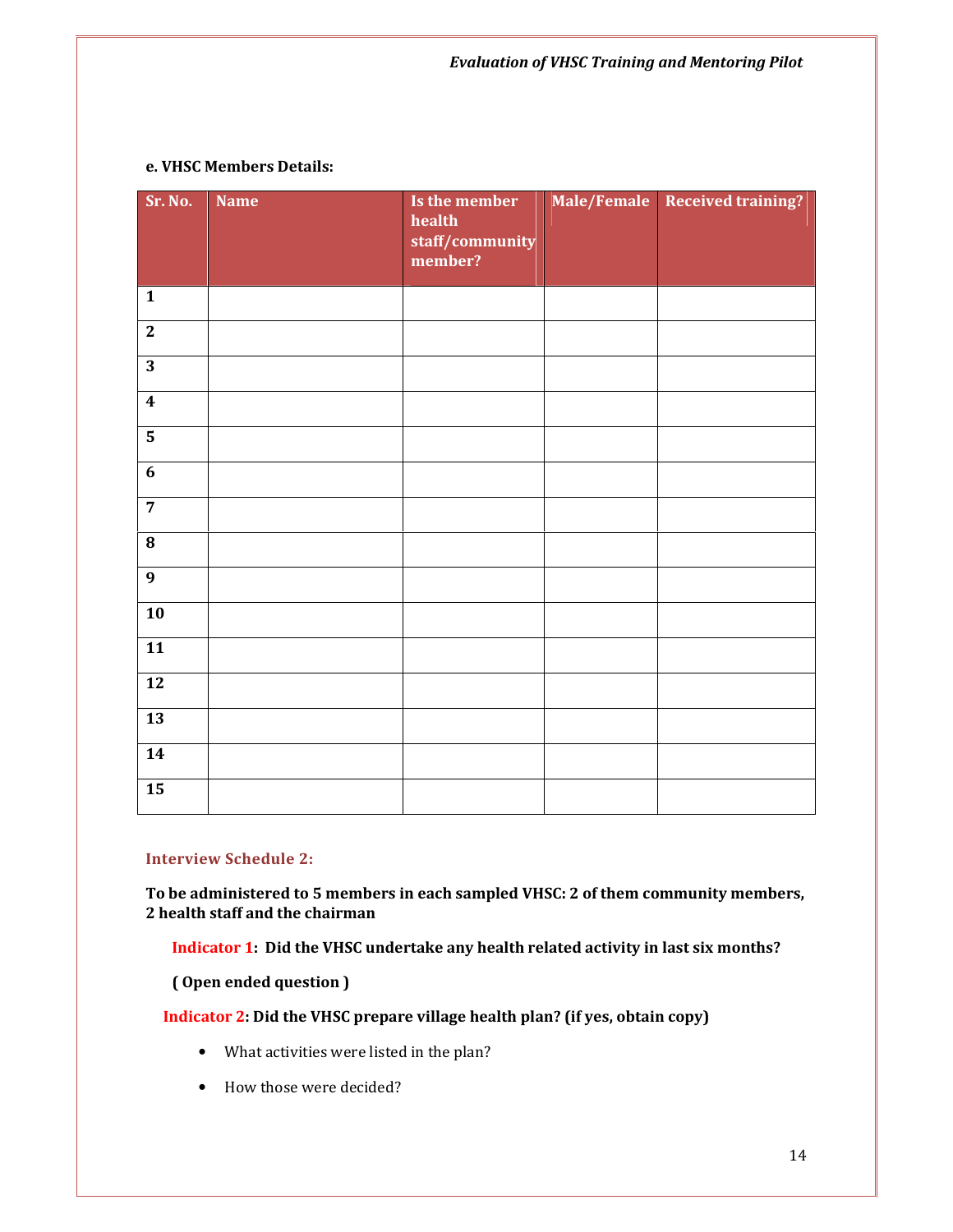• Who all participated in preparing the plan?

## Indicator 3: Did the VHSC analyze problems pertaining to village level health and nutrition activities and provide feedback to relevant functionaries and officials)

- Review the minutes of the meeting recorded in the register for any problem discussed (copy the minutes )
- Did the VHSC bring those problems to the notice of any functionary?
- Describe the action and what happened in those cases
- Have there been any instances of grievance of community against provider that the VHSC brought to the notice of officer?
- If yes, record the instance and what happened in those cases

#### Indicator 4: Did the VHSC maintain village health register, health information board and calendar

- Describe what all registers the VHSC maintained?
- Were those update?
- Observe the board and what it contained? Was the board useful? How?

#### Indicator 5: Does the VHSC meets regularly to discuss village health problems?

- How often does VHSC meet? When did it meet last?
- How many members were present in the last meeting?
- What was discussed during the meeting? (Find out through interview or looking at minute book if they discussed any of the following)
	- --Work done by FHW, ASHA and AWW
	- --Difficulty faced in receiving Chiranjeevi and JSY benefits
	- --Problems related to use of untied fund
	- --Instances of maternal or child death in the village and reasons for death
- -- Village situation in terms of drinking water and cleanliness

Indicator 6: Does VHSC monitor ANM and MPW visit village on fixed days? How VHSC contributes to health and nutrition related activities in the village?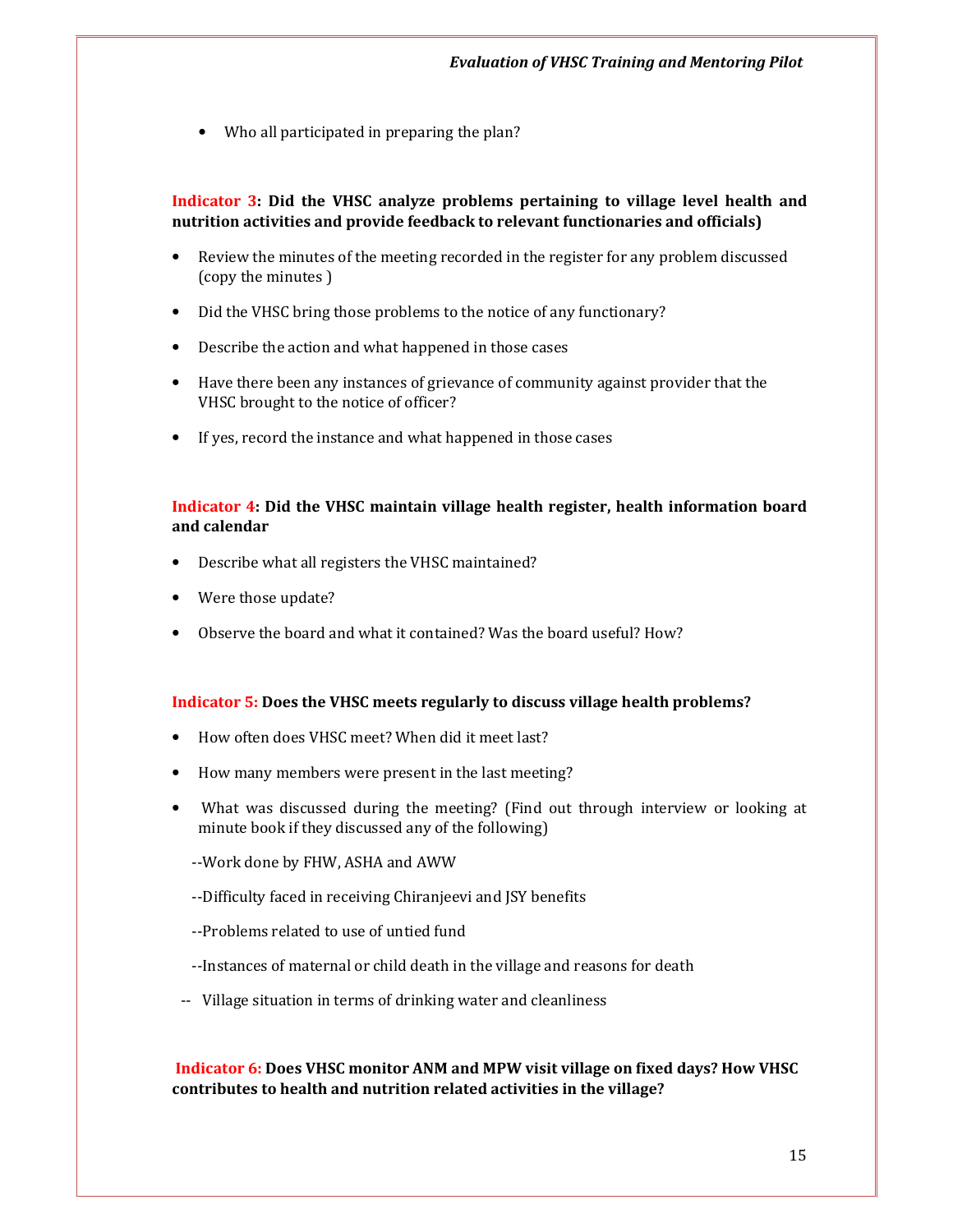- How often is Mamta Day held in the village
- When was the last Mamta day held?
- Were all health workers present on the last Mamata day?
- How many VHSC members remain present on mamata day?
- What contribution did VHSC make for the mamta day?

## Indicator 7: Did VHSC discuss every maternal and neonatal death that occurs in the village and get them registered in the Panchayat?

- How many births, infants or maternal deaths were registered with panchayat in last 6 months?
- Whether deaths were discussed in the meeting? Y/N

## Indicator 8: Did VHSC manage village health fund as per government guidelines?

- Are you aware about the guidelines mentioned in the "Green book" (government guidelines? (Explore their awareness about the guidelines)
- How was the untied fund used? (open ended)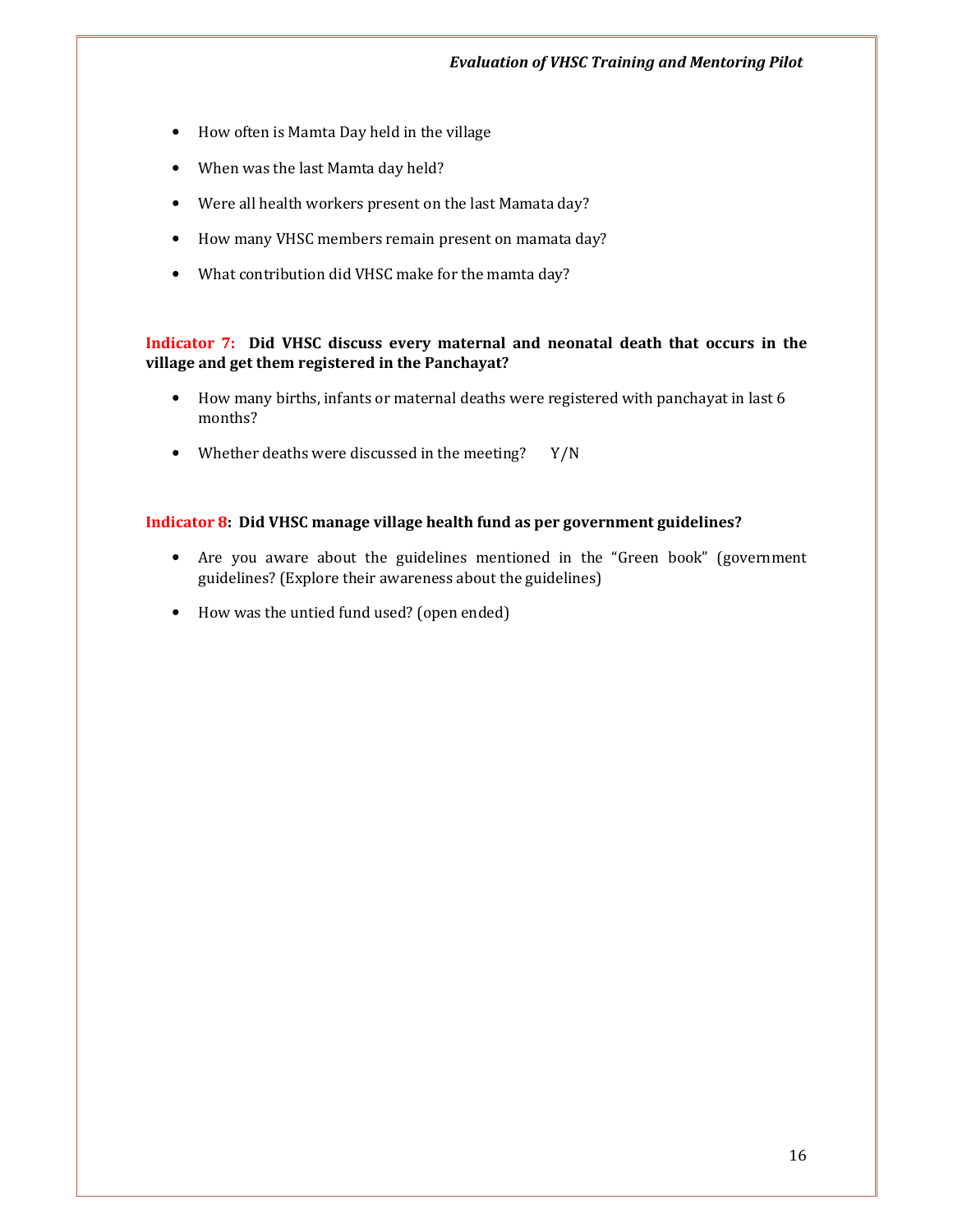Evaluation of VHSC Training and Mentoring Pilot

# APPENDIX 2

# Sampled VHSC

| Sr.<br>No.       | <b>NGO</b>  | <b>District</b>   | <b>Experimental Group</b> |                  | <b>Control Group</b> |                    |
|------------------|-------------|-------------------|---------------------------|------------------|----------------------|--------------------|
|                  |             |                   | <b>PHC</b> Area           | <b>VHSC</b> name | <b>PHC</b> Area      | <b>VHSC</b> name   |
| 1                | Mahiti      | Ahmedabad         | Bhadiyad                  | Kadipur          | Bhadiyad             | Cher               |
| $\overline{2}$   |             | Bhavnagar         | Nari                      | Ganesh gadh      | Nari                 | Savainagar         |
| 3                | <b>SEWA</b> | Ahmedabad         | Kuha                      | Vadod            | Kuha                 | Rodra              |
| $\boldsymbol{4}$ |             |                   | Vataman                   | Nani boru        | Vataman              | Bholad             |
| 5                |             |                   | Manipura                  | Devpura          | Manipura             | Kokta              |
| 6                | <b>TF</b>   | Anand             | Kunjarav                  | Trnol            | Vaddala              | Dateli             |
| 7                |             |                   | Bharod                    | Hamidpura        | Nar                  | Ramodadi           |
| 8                |             | Kheda             | Janod                     | Dhathi           | Piplvada             | Khera na<br>Muvada |
| 9                | Navjeevan   | Surendra<br>Nagar | Mujidad                   | Vanala           | Siyani               | Umedpar            |
| 10               |             | Jamnagar          | Verad                     | Sai devadiya     | Gunda                | Jamrajivada        |
| 11               | <b>IRDI</b> | Surendra<br>Nagar | Kanka vati                | Soladi           | Kanka vati           | Jiva               |
| 12               | Swati       | Surendra<br>Nagar | Khara Ghoda               | Navrangpura      | Khara Ghoda          | Mota ubhada        |
| 13               | Anandi      | Bhavnagar         | Sanosara                  | Bhutiya          | Ranghola             | Golrama            |
| 14               |             |                   | Songadh                   | Piparla          | Songadh              | Panchvada          |
| 15               |             | Rajkot            | Khakharechi               | Chikhli          | Bagathala            | Khakhrala          |
| 16               | <b>SSKK</b> | Amreli            | Dedan                     | Vangdara         | Timbi                | Fasariya           |
| 17               | <b>AWAG</b> | Patan             | Pimpal                    | Vadavali         | Pimpal               | Zakhana            |
| 18               |             |                   | Gotarka                   | Satun            | Nanapura             | Vijaynagar         |
| 19               |             | Banas Kantha      | Anganvada                 | Aanganvada       | Anganvada            | Kasra              |
| 20               |             |                   | Kuvala                    | Khari paldi      | Kuvala               | Bhodaliya          |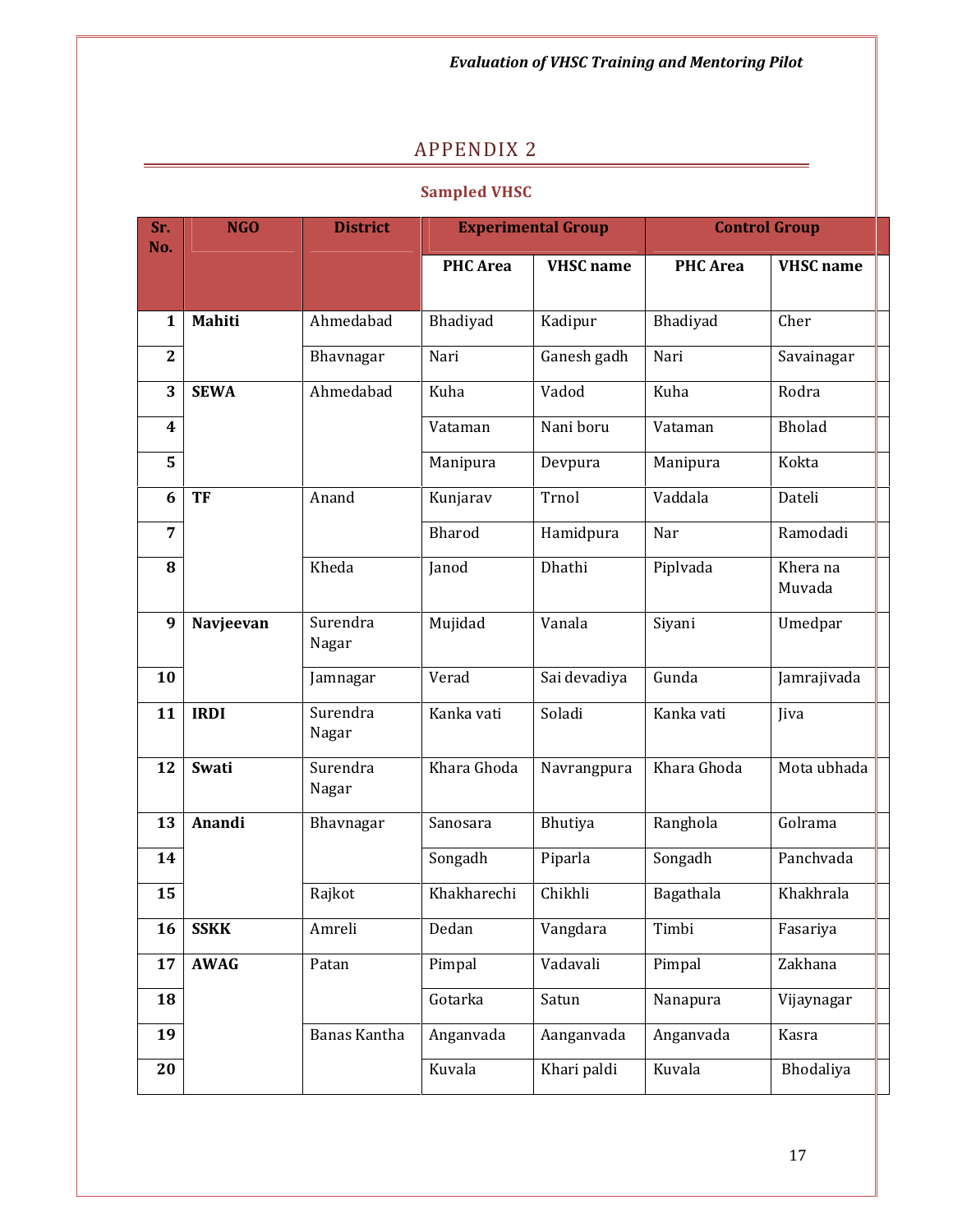# Evaluation of VHSC Training and Mentoring Pilot

| 21 |                                     | Kutch       | Manfara      | Manfara       | Manfara      | Nilpar       |
|----|-------------------------------------|-------------|--------------|---------------|--------------|--------------|
| 22 |                                     |             | Suvai        | Ramvav        | Gangodar     | Badargadh    |
| 23 | Chetna                              | Mehsana     | Medha        | Kanajari      | Kalyan pura  | Panthoda     |
| 24 |                                     | Navsari     | Makumiya     | Vangad        | God mal      | God mal      |
| 25 | <b>FPAI</b>                         | Gandhinagar | Saij         | Palsana       | Soja         | Golthara     |
| 26 | <b>FRHS</b>                         | Mehsana     | Jagudan      | <b>Kukas</b>  | Linch        | Linch        |
| 27 | <b>Manav</b><br><b>Kalyan Trust</b> | Banaskantha | Kuvarsi      | Kuvarsi       | Gorad        | Dalpura      |
| 28 | <b>Gram Vikas</b><br><b>Trust</b>   | Jamnagar    | Lamba        | Lamba         | Lamba        | Gangani      |
| 29 | <b>KMVS</b>                         | Kutch       | Netra        | Khirasara     | Matana Madh  | Madh kotda   |
| 30 |                                     |             | Patri        | Patri         | Khedoi       | Chandroda    |
| 31 | Prayas                              | Kutch       | Bhimasar     | Ajapur        | Dudhai       | Bhadroi      |
| 32 |                                     | Dahod       | Gangardi     | Gangardi      | Dahod        | Bordi        |
| 33 | <b>SAVA</b>                         | Porbandar   | Mahiyari     | Chhatrava     | Ranakandorna | Mokar        |
| 34 | <b>SAVARAJ</b>                      | Rajkot      | Aatkot       | Chitaliya     | Sardhar      | Halenda      |
| 35 | <b>GST</b>                          | Navsari     | Tankal       | Degam         | Dhej         | Maliya Dhara |
| 36 | Vedchhi<br><b>Pradesh</b>           | Surat Tapi  | Degama       | Butvada       | Borda        | Budhvada     |
| 37 |                                     |             | Bhad-bhunja  | Nir kot       | Virthava     | Chimer       |
| 38 | <b>DHRUVA</b>                       | Dang        | Garkhadi     | Karandiamba   | Subir        | Jinner       |
| 39 | <b>DCT</b>                          | Vadodara    | Varnama      | Kharali       | Kelanpur     | Talsat       |
| 40 |                                     |             | Pipalai      | Kochvad       | Navalam      | Moti Sakad   |
| 41 |                                     |             | Samalaya     | Vemar         | Tudav        | Khunpad      |
| 42 |                                     |             | Gadh Boriyad | Dholi Kotardi | Palasni      | Kadva        |
| 43 |                                     |             | Makani       | Pichuvada     | Bhatpur      | Kuberpura    |
| 44 |                                     |             | Bhilodiya    | Sompura       | Sathod       | Knayda       |
| 45 | <b>SEWA Rural</b>                   | Bharuch     | Bhalod       | Or patar      | Valiya       | Daheli       |
| 46 |                                     |             | Zaghadia     | Limodra       | Gundiya      | Rajpara      |
| 47 | <b>Shroff</b>                       | Vadodara    | Rarod        | Rarod         | Rarod        | Fatepura     |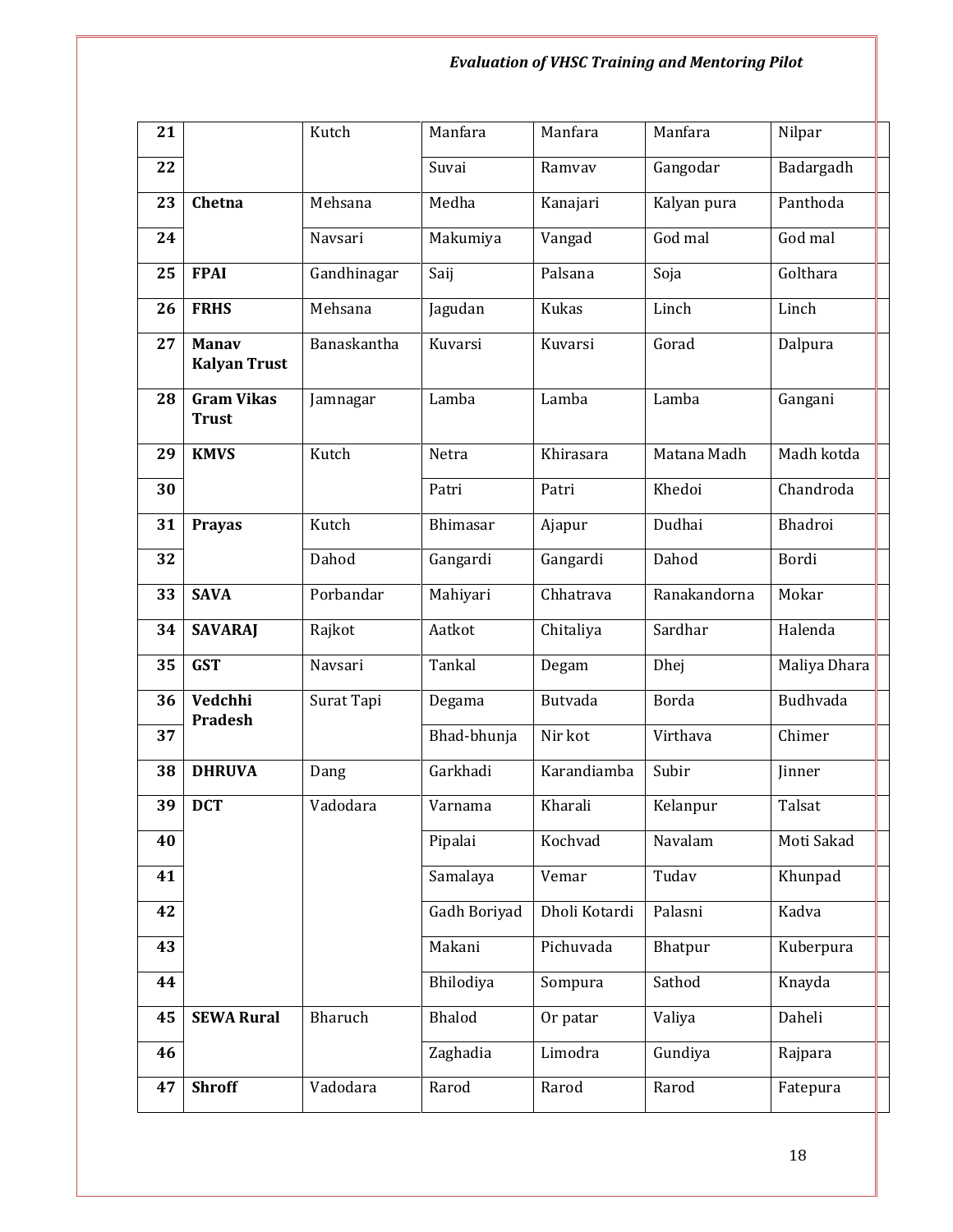| 48 | <b>Foundation</b> |            | Kanzat   | Muval    | Kanzat        | Sapla |
|----|-------------------|------------|----------|----------|---------------|-------|
| 49 |                   |            | Kalarani | Panibar  | Kalarani      | Seloj |
| 50 | <b>SARTHI</b>     | Panchmahal | Viraniya | Bhayasar | <b>Boriya</b> | Mor   |

# APPENDIX 3:

# Some Field Observations

| No.              | <b>NGO</b>    | <b>Experimental VHSC</b>                                                                                                                                                                                                      | <b>Control VHSC</b>                                                                                                                                                                                                                    |
|------------------|---------------|-------------------------------------------------------------------------------------------------------------------------------------------------------------------------------------------------------------------------------|----------------------------------------------------------------------------------------------------------------------------------------------------------------------------------------------------------------------------------------|
| $\mathbf{1}$     | <b>Mahiti</b> | PHC-<br>Village-Kadipur,<br><b>Bhadiad, Dist.- Ahmedabad</b>                                                                                                                                                                  | Village-Cher,<br>PHC-Bhadiyad,<br>Dist. - Ahmedabad                                                                                                                                                                                    |
|                  |               | FHW, ASHA and AWW attend<br>meeting, no community member<br>comes; meetings are not regular.<br>ASHA did not know how to use<br>the untied fund. Community<br>members<br>indifferent.<br>are<br>practice caste discrimination | Nobody knew about the VHSC in<br>the village. VHSC members did not<br>know anything about the VHSC<br>fund. FHW was deputed to this<br>village only 3 months before. She<br>also did not know anything about<br><b>VHSC</b> activities |
| $\mathbf{2}$     |               | Village-Ganeshgadh, PHC -Nari<br>, Dist.-Bhavnagar                                                                                                                                                                            | Village - Savainagar, PHC- Nari,<br>Dist.- Bhavnagar                                                                                                                                                                                   |
|                  |               | The VHSC members wanted<br>more training regarding VHSC<br>functioning                                                                                                                                                        | Nobody knew about the VHSC in<br>village<br><b>VHSC</b><br>the<br>the<br>even<br>members.                                                                                                                                              |
| 3                | SEWA-Ahd.     | Village - Vadod, PHC- Kuha,                                                                                                                                                                                                   | Village - Rodra; PHC - Kuha                                                                                                                                                                                                            |
|                  |               | Dist.- Ahmedabad                                                                                                                                                                                                              | Dist.-Ahmedabad                                                                                                                                                                                                                        |
|                  |               | Those members who got the<br>VHSC training, knew a lot about<br><b>VHSC</b>                                                                                                                                                   | Nobody<br>health<br>except<br>the<br>functionaries knows about the<br>VHSC.                                                                                                                                                            |
| $\boldsymbol{4}$ |               | Village - Nani boru, PHC<br>Vataman, Dist. - Ahmedabad                                                                                                                                                                        | Village- Bholad, PHC- Vataman,<br>Dist.- Ahmedabad,                                                                                                                                                                                    |
|                  |               | In the Nani boru Village, VHSC<br>members wanted some more<br>training regarding VHSC.                                                                                                                                        | Only FHW knew about the VHSC.<br>Even Asha did not know anything<br>about VHSC. She said, only mamta<br>day is organized in the village                                                                                                |
| 5                |               | Village - Devapura, PHC<br>Manipura, Dist.- Ahmedabad                                                                                                                                                                         | Village -Kokta, PHC -Manipura,<br>Dist.- Ahmedabad                                                                                                                                                                                     |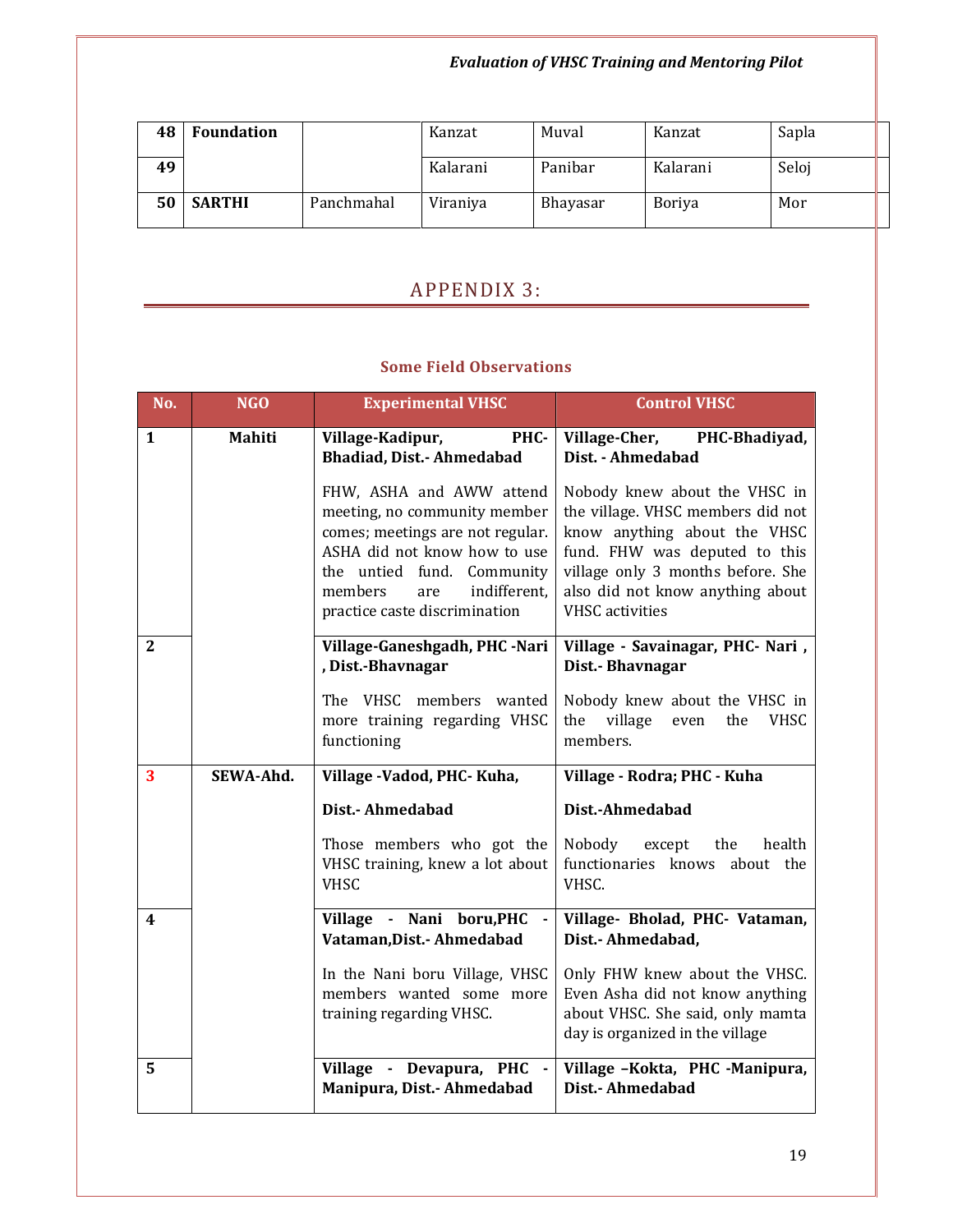|    |                                          | In the Devpura Village, VHSC<br>had resolution register and<br>agenda book, but they do not<br>maintained<br>those<br>registers<br>regularly.                                                                                                                                                                                                   | In the Kokta Village, they did not<br>receive fund for the year 2010-11,<br>they said.                                                                                                                                                                                                                                                                 |
|----|------------------------------------------|-------------------------------------------------------------------------------------------------------------------------------------------------------------------------------------------------------------------------------------------------------------------------------------------------------------------------------------------------|--------------------------------------------------------------------------------------------------------------------------------------------------------------------------------------------------------------------------------------------------------------------------------------------------------------------------------------------------------|
| 6  | <b>Tribhuvandas</b><br><b>Foundation</b> | - Trnol ; PHC-<br><b>Village</b><br>Kunjarav, Dist.-Anand                                                                                                                                                                                                                                                                                       | Village - Dateli, PHC Vaddala,<br>Dist.- Anand                                                                                                                                                                                                                                                                                                         |
|    |                                          | Only the FHW of the Village<br>knew about the utilization of the<br>fund of the VHSC, no one else<br>knew about this.                                                                                                                                                                                                                           | Every member of VHSC wanted to<br>get training regarding<br><b>VHSC</b><br>functioning.                                                                                                                                                                                                                                                                |
| 7  |                                          | Village - Hamidpura, PHC -<br><b>Bharod, Dist.- Anand</b>                                                                                                                                                                                                                                                                                       | Village - Ramodadi, PHC- Nar,<br>Dist.- Anand                                                                                                                                                                                                                                                                                                          |
|    |                                          | Member who did not get the<br>training did not know anything<br>about VHSC, those trained knew<br>a lot.                                                                                                                                                                                                                                        | No member of VHSC except Asha,<br>AWW & FHW met with our<br>interviewer.                                                                                                                                                                                                                                                                               |
| 8  |                                          | Village - Dhathi, PHC -Janod,<br>Dist.- Anand                                                                                                                                                                                                                                                                                                   | Village - Khera na Muvada, PHC -<br>Piplvada, Dist.- Anand                                                                                                                                                                                                                                                                                             |
|    |                                          | Even though, VHSC members<br>were trained, only FHW & Asha<br>knew about the VHSC activities<br>& also about the fund.                                                                                                                                                                                                                          | In the khera na Muvada village,<br>VHSC members did not know<br>where the fund was used. They<br>wanted training regarding VHSC<br>fund utilization.                                                                                                                                                                                                   |
| 9  | Navajeevan                               | Village -Vanala, PHC- Mujidad,<br>Dist.-Surendra nagar                                                                                                                                                                                                                                                                                          | Village- Umedpura, PHC- Siyani,<br>Dist.- Surendra nagar                                                                                                                                                                                                                                                                                               |
|    |                                          | In the Vanala village, VHSC<br>members are well aware about<br>the guidelines which are given in<br>the green book.                                                                                                                                                                                                                             | There is no Asha working in the<br>village. VHSC members of this<br>village wanted training regarding<br><b>VHSC</b>                                                                                                                                                                                                                                   |
| 10 |                                          | Village -Sai devadiya, PHC-<br>Verad, Dist.- Jamnagar                                                                                                                                                                                                                                                                                           | Village - Jamrajivada, PHC -<br>Gunda, Dist.-Jamnagar                                                                                                                                                                                                                                                                                                  |
|    |                                          | Sai devadiya village seemed like<br>an ideal village. There is no<br>sanitation or health problem in<br>the village; VHSC members were<br>concerned about health<br>and<br>sanitation of people in<br>the<br>village/ FHW came regularly;<br>Mamata<br>day<br>activity<br>was<br>regular, no child was with birth<br>weight lower than 2.50 kg. | VHSC members complained that<br>FHW did not tell anything about<br>VHSC and also about the utilization<br>of the fund of the VHSC. Even Asha<br>and AWW did not know anything<br>about VHSC. There were no<br>registers maintained in the VHSC.<br>FHW told that she arranges<br>meetings regularly in the village<br>and also gives information about |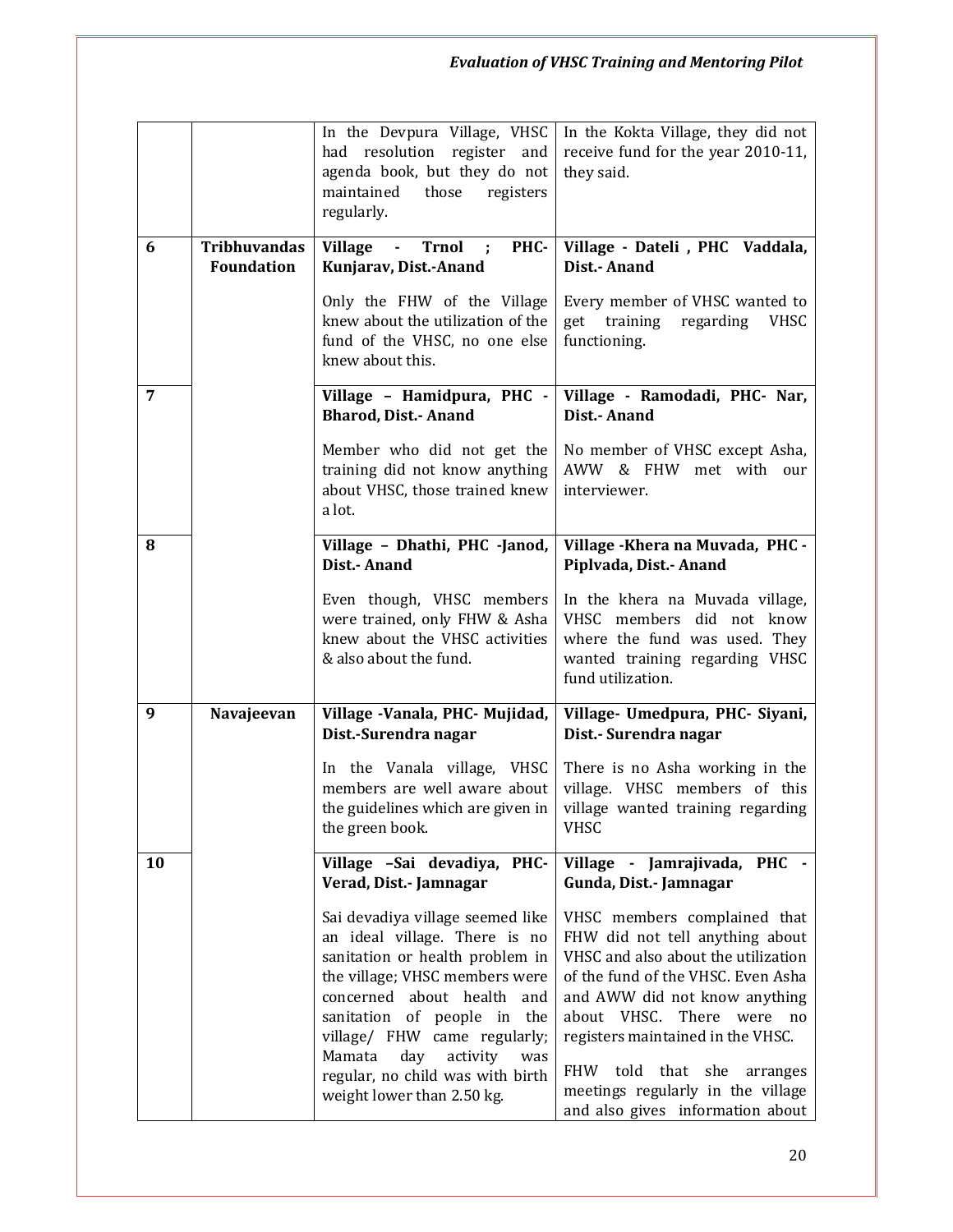|    |              |                                                                                                                                                                                                                                                                                                                                                                                                                                                                                                                                             | fund utilization to VHSC members,<br>but VHSC members told that FHW<br>did not gave any information to<br>them                                                                                                                                                                                                             |
|----|--------------|---------------------------------------------------------------------------------------------------------------------------------------------------------------------------------------------------------------------------------------------------------------------------------------------------------------------------------------------------------------------------------------------------------------------------------------------------------------------------------------------------------------------------------------------|----------------------------------------------------------------------------------------------------------------------------------------------------------------------------------------------------------------------------------------------------------------------------------------------------------------------------|
| 11 | <b>IRDI</b>  | Village-Soladi; PHC-<br><b>Kanka</b><br>vati, Dist.- Surendranagar                                                                                                                                                                                                                                                                                                                                                                                                                                                                          | Village-Jiva, PHC-Kankavati,<br>Dist.- Surendranagar                                                                                                                                                                                                                                                                       |
|    |              | Though trained, FHW did not<br>know about the use of untied<br>fund. AW and SC were dirty.<br>FHW wanted to get training<br>regarding utilization of fund for<br>VHSC.                                                                                                                                                                                                                                                                                                                                                                      | Asha worker of the village had<br>recently joined. She did not know<br>about the VHSC members of the<br>village                                                                                                                                                                                                            |
| 12 | <b>SWATI</b> | Village - Navrangpura, PHC -<br>KharaGhoda,<br>Dist.<br>Surendranagar                                                                                                                                                                                                                                                                                                                                                                                                                                                                       | Village- Mota<br>Ubhada, PHC-<br>Kharaghoda,<br>Dist.-Surendra<br>nagar                                                                                                                                                                                                                                                    |
|    |              | In the Navarangpura village,<br>after VHSC training, the VHSC<br>members say that they are now<br>well aware about the VHSC<br>activities.                                                                                                                                                                                                                                                                                                                                                                                                  | Asha of the village is not present in<br>the village regularly. (She works<br>only on paper, we were told). Asha<br>did not know anything about VHSC.<br>told<br>that<br><b>FHW</b><br>She<br>knows<br>everything<br>about<br>the<br><b>VHSC</b><br>activities. Asha did not want to<br>participate in the VHSC activities |
| 13 | Anandi       | <b>Village</b><br>Bhutiya,<br>PHC-<br>$\blacksquare$<br>Sanosara, Dist.-Bhavnagar                                                                                                                                                                                                                                                                                                                                                                                                                                                           | <b>Village</b><br>-Golrama,<br>PHC-<br>Ranghola, Dist.-Bhavnagar                                                                                                                                                                                                                                                           |
|    |              | VHSC is active, discusses health<br>problems in the meeting and<br>follows<br>them<br>with<br><b>up</b><br>Ensures benefit of<br>authorities.<br>"Janani<br>Suraksha"<br><b>BPL</b><br>to<br>families. Helps migrant workers<br>get BPL cards. VHSC conducted<br>two health camps with the help<br>of donors. IEC activities are also<br>done on "Mamta Diwas". When<br>forms<br>necessary,<br>of<br>govt.<br>schemes<br>Xeroxed<br>and<br>are<br>provided<br>beneficiaries.<br>to<br>Mosquito nets were given with<br>the efforts of VHSC. | There is no meeting of VHSC in the<br>village<br>ever<br>before,<br>a<br><b>VHSC</b><br>member told us.                                                                                                                                                                                                                    |
| 14 |              | <b>PHC</b><br>Village-<br>Piparla,                                                                                                                                                                                                                                                                                                                                                                                                                                                                                                          | Panchvada,<br>PHC-<br>Village-                                                                                                                                                                                                                                                                                             |
|    |              | Songadh, Dist.- Bhavnagar                                                                                                                                                                                                                                                                                                                                                                                                                                                                                                                   | Songadh, Dist.- Bhavnagar                                                                                                                                                                                                                                                                                                  |
|    |              | this<br>village,<br>the<br>VHSC<br>In<br>members told that before VHSC                                                                                                                                                                                                                                                                                                                                                                                                                                                                      | The<br><b>VHSC</b><br>members<br>wanted<br>training regarding VHSC activities                                                                                                                                                                                                                                              |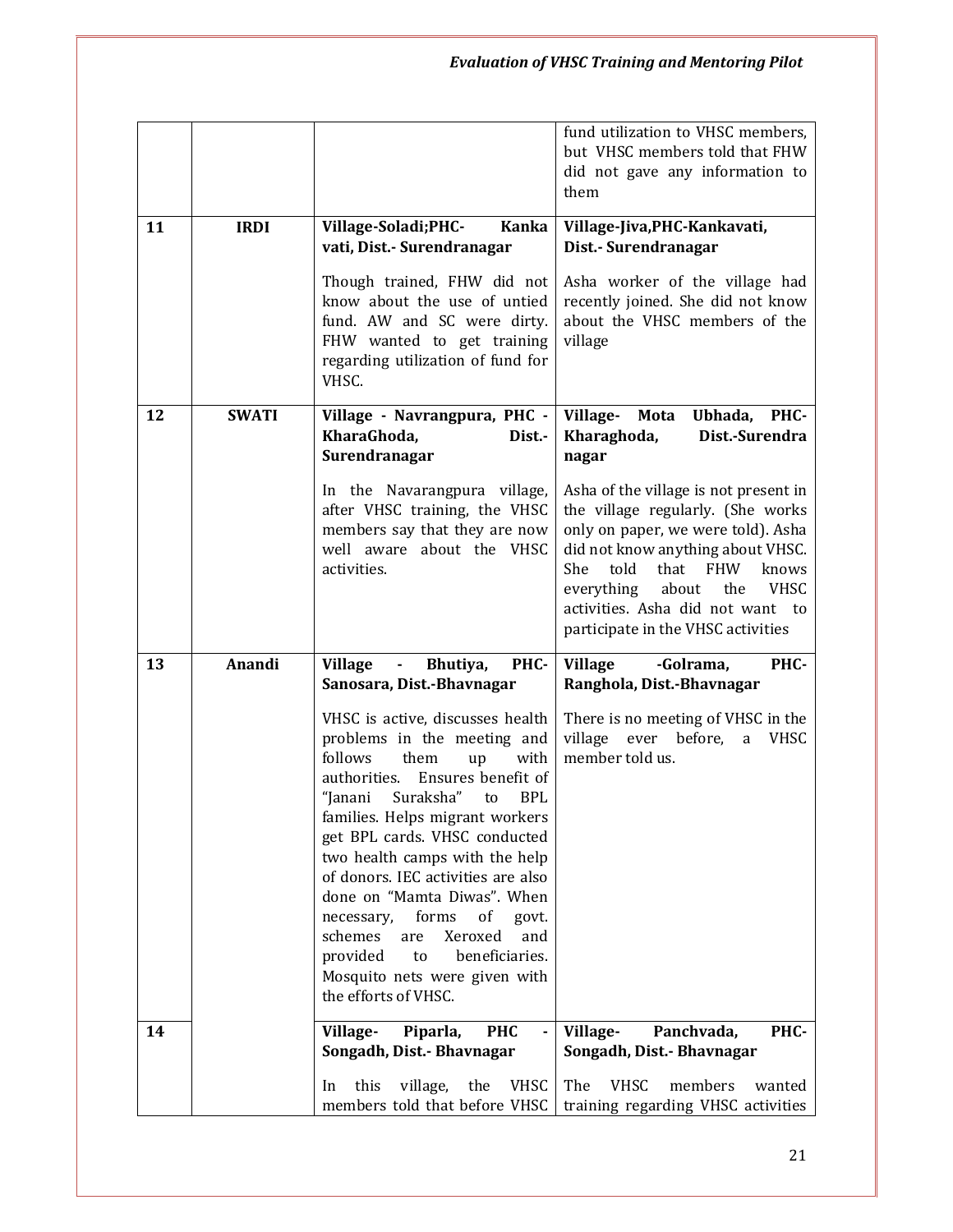|    |             | training they were not aware<br>about the VHSC activities and<br>also about the utilization of the<br>fund of VHSC. After the training<br>they are able to maintain<br>registers of VHSC and also aware<br>about the utilization of the fund.                                                    | and also regarding utilization of<br>fund. They wanted this training to<br>be given at convenient time for<br>them, like 'in the evening"                                                                                                                   |
|----|-------------|--------------------------------------------------------------------------------------------------------------------------------------------------------------------------------------------------------------------------------------------------------------------------------------------------|-------------------------------------------------------------------------------------------------------------------------------------------------------------------------------------------------------------------------------------------------------------|
| 15 |             | Village - Chikhli,<br><b>PHC</b><br>Khakharechi, Dist.- Rajkot                                                                                                                                                                                                                                   | - Khakhrala,<br>PHC-<br><b>Village</b><br>Bagathala, Dist. - Rajkot                                                                                                                                                                                         |
|    |             | VHSC members complained that<br>FHW did not inform them about<br>the utilization of fund of the<br>She<br>VHSC.<br>has<br>not<br>even<br>maintained the registers<br>of<br>VHSC.<br>VHSC members did not say this<br>in front of FHW but only when<br>she was not around.                        | Khakhrala<br>the<br>village,<br>In<br>everything was well managed in<br>the VHSC, though it is not a trained<br>VHSC.<br>The<br>registers<br>were<br>maintained very well. Each VHSC<br>member is aware about the VHSC<br>and about the utilization of fund |
| 16 | <b>SSKK</b> | <b>Village</b><br>PHC-<br>-Vangdara,<br>Dedan, Dist.- Amreli                                                                                                                                                                                                                                     | Village - Fasariya, PHC -Timbi,<br>Dist.- Amreli                                                                                                                                                                                                            |
|    |             | In the Vangadara village, VHSC<br>members are not aware about<br>the<br>fund received for the<br>previous year. They only knew<br>about the fund for the current<br>year. Our interviewer could not<br>meet other VHSC members<br>except health staff due to rainy<br>season's agriculture work. | In the Fasariya village, Nobody<br>about the<br>VHSC.<br>Our<br>knew<br>interviewer met 2 AWW in the<br>village who did not know anything<br>about the VHSC.                                                                                                |
| 17 | <b>AWAG</b> | Village Vadavali, PHC - Pimpal,<br>Dist.-Patan                                                                                                                                                                                                                                                   | Village - Zakhana, PHC- Pimpal,<br>Dist.-Patan                                                                                                                                                                                                              |
|    |             | VHSC member did not like to<br>include Sarapanch of the village<br>in the VHSC. He was interfering<br>with all VHSC activities, they<br>said                                                                                                                                                     | In the Zakhana village, the VHSC<br>members did not know anything<br>about the VHSC. They all wanted<br>training regarding VHSC.                                                                                                                            |
| 18 |             | Village - Satun, PHC -Gotarka,<br>Dist.-Patan                                                                                                                                                                                                                                                    | <b>Village</b><br>Vijaynagar,<br>PHC-<br>Nanapura, Dist.-Patan                                                                                                                                                                                              |
|    |             | the<br>comparison<br>of<br>the<br>In<br>untrained members, the trained<br>members are well aware about<br>the VHSC activities.                                                                                                                                                                   | Nobody knew anything about the<br>VHSC even FHW do not know<br>much about the VHSC. Even they<br>did not maintain any register of<br>VHSC.                                                                                                                  |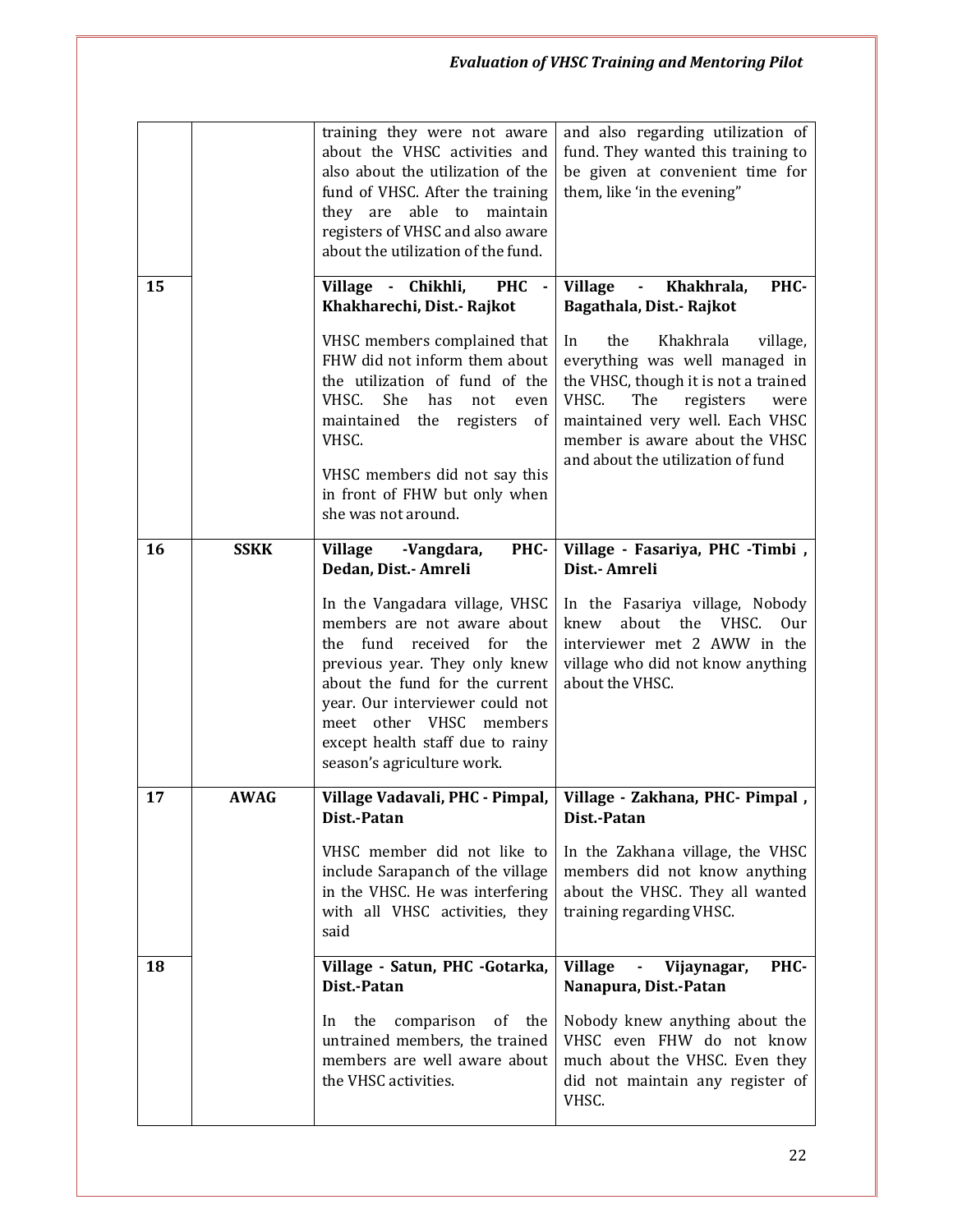| 19 |               | Village - Aanganvada, PHC -<br>Aanganvada, Dist.-                                                                                                                                                                                                                       | Village - Kasra<br><b>PHC</b><br>$\mathbf{r}$<br>Aanganvada, Dist.- Banaskantha                                                                                                    |
|----|---------------|-------------------------------------------------------------------------------------------------------------------------------------------------------------------------------------------------------------------------------------------------------------------------|------------------------------------------------------------------------------------------------------------------------------------------------------------------------------------|
|    |               | <b>Banaskatha</b><br>Village health plan is not<br>prepared. VHSC meets regularly;<br>uses the untied fund properly.<br>Minute book is not maintained.<br>All members were satisfied with<br>health services. Problems are<br>solved because this village is<br>PHC HQ. | The FHW did not know who the<br>president of the VHSC was. She did<br>not maintain any register of the<br>VHSC.                                                                    |
| 20 |               | Village - Khari paldi, PHC-<br>Kuvala, Dist.-Banaskantha                                                                                                                                                                                                                | Village- Bhodaliya, PHC Kuvala,<br>Dist.-Banaskantha                                                                                                                               |
|    |               | In the Khari Paldi Village, they<br>resolution<br>maintained<br>book,<br>book,<br>&<br>also<br>Agenda<br>Expenditure book. The trained<br>members of the VHSC are well<br>aware about the fund used.                                                                    | In the Bholadiya Village, the VHSC<br>members do not know much about<br>the VHSC activities, they even did<br>not know about the Mamta day<br>celebration in the village.          |
| 21 |               | <b>Village</b><br>-Manfara,<br>PHC-<br>Manfara, Dist.- Kutch                                                                                                                                                                                                            | Village - Nilpar, PHC- Manfara,<br>Dist.- Kutch                                                                                                                                    |
|    |               | In this village, our interviewer<br>could meet the other member<br>except the health staff. The VHSC<br>members want<br>some<br>more<br>training regarding VHSC.                                                                                                        | In the Nilpar village, No VHSC<br>member was available at the time<br>of the visit. Only AWW was<br>available, and she did not know<br>anything about the VHSC.                    |
| 22 |               | Village - Ramvav, PHC- Suvai,                                                                                                                                                                                                                                           | <b>Village</b><br>-Badargadh,<br>PHC-                                                                                                                                              |
|    |               | Dist.- Kutch                                                                                                                                                                                                                                                            | Gangodar, Dist.- Kutch                                                                                                                                                             |
|    |               | The VHSC members told that<br>they are now well aware about<br>the VHSC activities in the village.<br>Only after training they are able<br>to know about the mamta day<br>celebration in the village.                                                                   | In this village, even the FHW did<br>not know anything about the VHSC.<br>She was not able to tell anything<br>about the VHSC.                                                     |
| 23 | <b>CHETNA</b> | PHC-<br><b>Village</b><br>Kanajari,<br>$\sim 10$<br>Medha, Dist.- Mehsana                                                                                                                                                                                               | Village -Panthoda, PHC- Kalyan<br>pura, Dist. - Mehsana                                                                                                                            |
|    |               | In the Kanajari Village, the VHSC<br>members do not know where<br>the untied fund was used. They<br>wanted more training regarding                                                                                                                                      | In the Panthoda Village, only FHW<br>knew about the fund used in the<br>VHSC. Nobody else knew anything<br>about the VHSC. FHW did not know<br>about the VHSC activities. They all |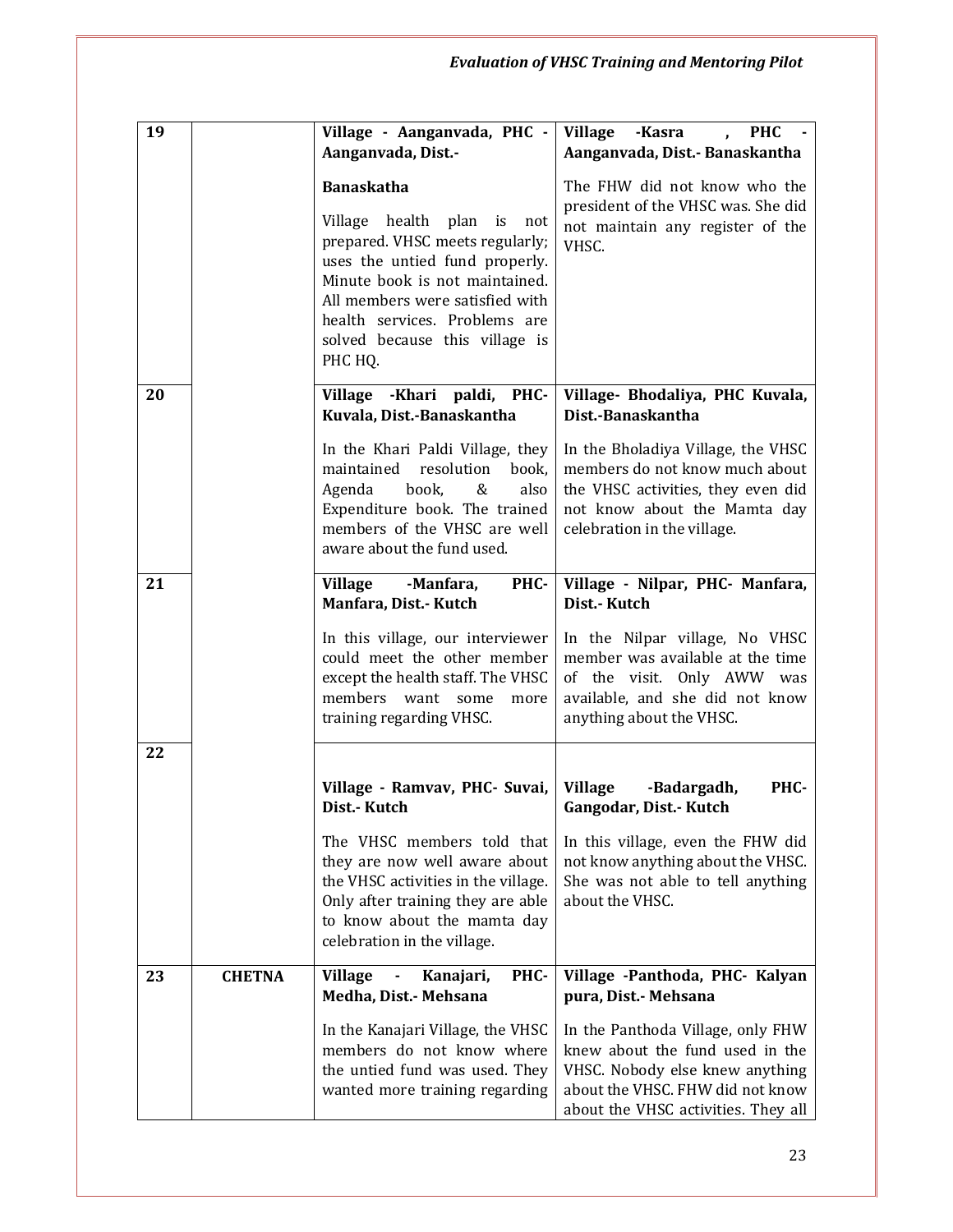|    |                                     | VHSC.                                                                                                                                                                                                                                                                                                | wanted<br>training<br>for<br>VHSC<br>activities.                                                                                                                                                                                                                                      |
|----|-------------------------------------|------------------------------------------------------------------------------------------------------------------------------------------------------------------------------------------------------------------------------------------------------------------------------------------------------|---------------------------------------------------------------------------------------------------------------------------------------------------------------------------------------------------------------------------------------------------------------------------------------|
| 24 |                                     | <b>Village</b><br>-Vangad,<br><b>PHC</b><br>Makumiya, Dist.- Navsari                                                                                                                                                                                                                                 | Village -God mal, PHC- God mal,<br>Dist.- Navsari                                                                                                                                                                                                                                     |
|    |                                     | Post of FHW is vacant; AWW<br>signs cheques. In-charge FHW<br>comes only on "Mamta Diwas                                                                                                                                                                                                             | The VHSC members do not know<br>anything about the VHSC activities.<br>They did not have any information<br>regarding the fund received for<br>VHSC.                                                                                                                                  |
| 25 | <b>FPAI</b>                         | Village -Palsana, PHC- Saij,<br>Dist.- Gandhinagar                                                                                                                                                                                                                                                   | Village - Golthara, PHC<br>-Soja,<br>Dist.- Gandhinagar                                                                                                                                                                                                                               |
|    |                                     | In the Palsana village, they have<br>maintained the resolution book,<br>agenda book,<br>also<br>&<br>the<br>expenditure book. Even then<br>they<br>did<br>not<br>have<br>any<br>information regarding<br>fund<br>received in the previous year.                                                      | The president of the VHSC, who is<br>also the Sarpanch the village, was<br>not aware about her designation in<br>the VHSC.                                                                                                                                                            |
| 26 | <b>FRHS</b>                         | Village -Kukas, PHC -Jagudan,<br>Dist.-Mehsana                                                                                                                                                                                                                                                       | Village -Linch, PHC -Linch, Dist.-<br>Mehsana                                                                                                                                                                                                                                         |
|    |                                     | In the Kukas village, the VHSC<br>members wanted more training<br>regarding VHSC as well as more<br>financial<br>help<br>from<br>the<br>Government.                                                                                                                                                  | In the Linch Village, Only FHW<br>knew about the VHSC formation in<br>the village, nobody else. They all<br>wanted the training about the<br>VHSC activities.                                                                                                                         |
| 27 | <b>Manav Kalyan</b><br><b>Trust</b> | Kunvarsi,<br>Village-<br>PHC-<br>Kunvarsi, Dist.- Banas kantha                                                                                                                                                                                                                                       | Village- Dalpura, PHC- Gorad,<br>Dist.- Banas kantha                                                                                                                                                                                                                                  |
|    |                                     | VHSC Members did not know<br>about the VHSC. They said,<br>people in the village do not<br>know<br>about<br>the<br>benefits<br>provided by the Government                                                                                                                                            | Nobody except FHW knew about<br>the fund utilization of the VHSC.                                                                                                                                                                                                                     |
| 28 | <b>Gram Vikas</b><br><b>Trust</b>   | Village -Lamba, PHC -Lamba,<br>Dist.-Jamnagar                                                                                                                                                                                                                                                        | Village-Gangani, PHC- Lamba,<br>Dist.-Jamnagar                                                                                                                                                                                                                                        |
|    |                                     | In the Lamba Village, Only 4<br>VHSC members knew about the<br>VHSC committee. They did not<br>know about the VHSC fund<br>utilization. Village Panchayat<br>does not support the VHSC, they<br>said. There are many problems<br>village<br>the<br>regarding<br>in<br>sanitation.<br>The<br>Panchayt | In the Gangani village, There are<br>only 7 members in the VHSC (5<br>female, 2 male). The female<br>members of the VHSC are actively<br>participating in the VHSC Activities<br>and the 2 male members have not<br>taken enough interest in the VHSC.<br>Female members of this VHSC |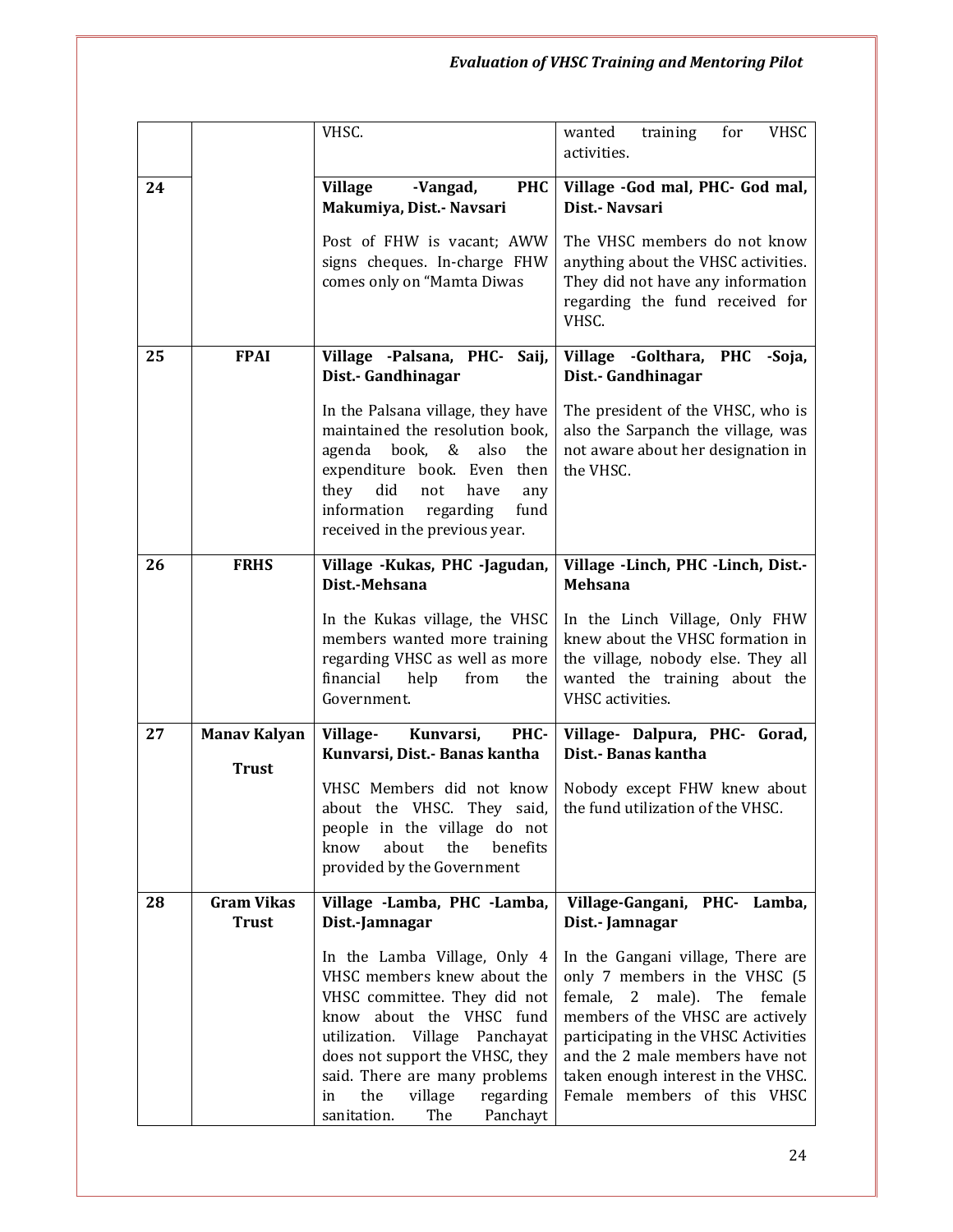|    |               | members and the other people<br>make fun of VHSC Members                                                                                                                                                                                                                                                                                                                                 | wanted training regarding VHSC.                                                                                                                                                                                                                                                                                                                                                    |
|----|---------------|------------------------------------------------------------------------------------------------------------------------------------------------------------------------------------------------------------------------------------------------------------------------------------------------------------------------------------------------------------------------------------------|------------------------------------------------------------------------------------------------------------------------------------------------------------------------------------------------------------------------------------------------------------------------------------------------------------------------------------------------------------------------------------|
| 29 | <b>KMVS</b>   | Village - Khirasara,<br>PHC-<br>Netra, Dist.- Kutch                                                                                                                                                                                                                                                                                                                                      | Village - Madh kotda, PHC -<br>Matana Madh, Dist.-Kutch                                                                                                                                                                                                                                                                                                                            |
|    |               | VHSC members told that in the<br>previous years they did not<br>know anything about VHSC or<br>utilization of the fund. After<br>training of VHSC, they know<br>about the utilization of the fund<br>for the current year.                                                                                                                                                               | Nobody knew anything about the<br>VHSC or about the Mamata day<br>celebration also.                                                                                                                                                                                                                                                                                                |
| 30 |               | Patri,<br>Village-Patri, PHC-<br>Dist.- Kutch                                                                                                                                                                                                                                                                                                                                            | Village-<br>Chandroda,<br>PHC-<br>Khedoi, Dist.-Kutch                                                                                                                                                                                                                                                                                                                              |
|    |               | FHW is trained but does nothing<br>village<br>people<br>have<br>and<br>complained and written for her<br>transfer                                                                                                                                                                                                                                                                        | Nobody in the village knew about<br>the VHSC.                                                                                                                                                                                                                                                                                                                                      |
| 31 | <b>Prayas</b> | PHC-<br><b>Village</b><br>-Ajapur,<br>Bhimasar, Dist.-Kutch                                                                                                                                                                                                                                                                                                                              | Village -Bhadroi, PHC- Dudhai,<br>Dist.- Kutch                                                                                                                                                                                                                                                                                                                                     |
|    |               | The FHW and other two active<br>members knew about the VHSC<br>activities. They do not maintain<br>the VHSC registers.                                                                                                                                                                                                                                                                   | Only AWW<br>and<br>Asha<br>were<br>available in the village at the time<br>of visit. And they both did not<br>know anything about the VHSC<br>Activities.                                                                                                                                                                                                                          |
| 32 |               | PHC-<br>Village - Gangardi,<br>Gangardi, , Dist. - Dahod                                                                                                                                                                                                                                                                                                                                 | Village-Bordi, PHC- Dahod, Dist.-<br><b>Dahod</b>                                                                                                                                                                                                                                                                                                                                  |
|    |               | Only FHW of this village has got<br>the training regarding VHSC. But<br>other members also knew about<br>the VHSC activities.                                                                                                                                                                                                                                                            | FHW told us that she did not know<br>anything about VHSC or fund of the<br>VHSC.<br>All<br>the<br>registers<br>are<br>submitted in the BHO office                                                                                                                                                                                                                                  |
| 33 | <b>SAVA</b>   | <b>Village</b><br>-Chhatrava,<br>PHC-<br>Mahiyari, Dist.- Porbandar                                                                                                                                                                                                                                                                                                                      | <b>Village</b><br>-Mokar,<br>PHC-<br>Ranakandorna, Dist.-Porbandar                                                                                                                                                                                                                                                                                                                 |
|    |               | In Chhatrava village, the VHSC<br>members said that before VHSC<br>training they were not aware<br>about the activities and VHSC<br>utilization.<br>After<br>fund<br>the<br>able<br>they are<br>training<br>to<br>maintain registers of VHSC and<br>also are aware of how VHSC<br>utilized.<br>funds<br>Male<br>are<br>members were not participating<br>actively in the VHSC activities | FHW does not know anything<br>about<br>maintaining<br>of<br>VHSC<br>registers. She had not maintained<br>the Resolution book or the any<br>other register regarding VHSC.<br>VHSC<br>members did not know<br>about utilization of VHSC fund.<br>Male VHSC members were not<br>taking much interest in VHSC<br>activities<br>compared to<br>female<br>Female<br>members.<br>members |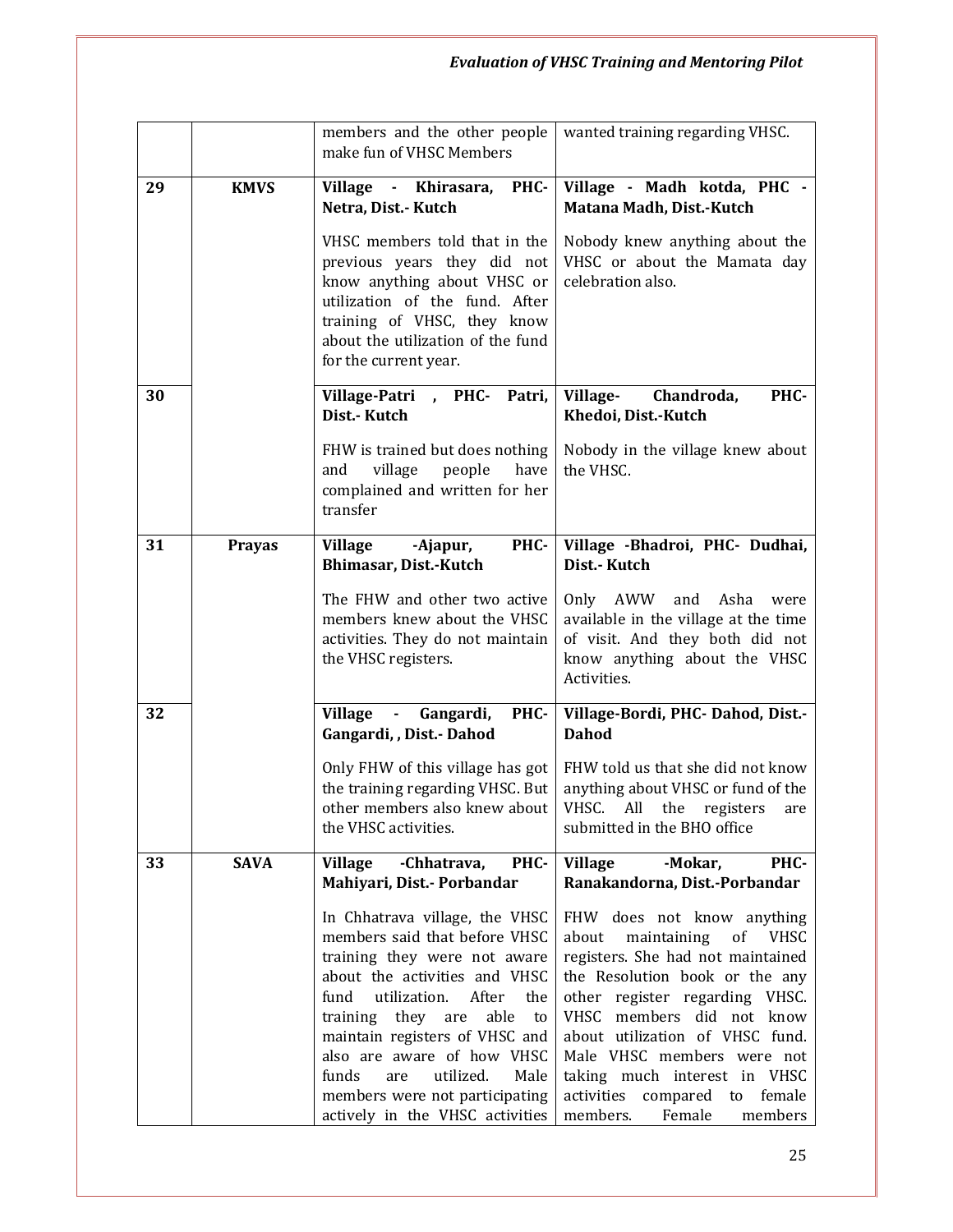|          |                                         | before the training, but after the<br>training they have<br>started<br>participating actively, they said                                                                                                                                                                                                                                                                               | wanted training regarding VHSC                                                                                                                                                                                                                                                                                                       |
|----------|-----------------------------------------|----------------------------------------------------------------------------------------------------------------------------------------------------------------------------------------------------------------------------------------------------------------------------------------------------------------------------------------------------------------------------------------|--------------------------------------------------------------------------------------------------------------------------------------------------------------------------------------------------------------------------------------------------------------------------------------------------------------------------------------|
| 34       | <b>SAVARAJ</b>                          | Village - Chitaliya, PHC- Aatkot,<br>Dist.- Rajkot<br>In the Chitaliya Village, only<br>FHW, Asha & AWW knew about<br>the VHSC, no other members<br>knew about VHSC. Members also<br>did know about VHSC funds and<br>how those were being spent in<br>the village                                                                                                                     | Village -Halenda, PHC- Sardhar,<br>Dist.-Rajkot<br>In Halenda Village,<br>all VHSC<br>members knew about VHSC, but<br>nobody was ready to work for it.<br>FHW, Asha and AWW were the<br>only active participants in the<br><b>VHSC</b> activities                                                                                    |
| 35<br>36 | <b>Gram Seva</b><br>trust               | Village -Degam, PHC-Tankal,<br>Dist.-Navsari<br>Regular quarterly<br>meetings<br>were held. Average 10 out of 11<br>members remain present and<br>VHSC fund fully utilized, they<br>said. They needed more fund.<br>health<br>Village<br>plan<br>were<br>prepared. Mamta divas board,<br>health<br>services<br>board<br>&<br>Immunization<br>board were<br>prepared and could be seen. | Village-Maliya Dhara, PHC -Dhej,<br>Dist.- Navsari<br>In the Maliyadhara village, VHSC<br>members did not know anything<br>about the VHSC. Except the FHW,<br>they all wanted the training<br>regarding VHSC.                                                                                                                        |
|          | Vedchhi<br><b>Pradesh Seva</b><br>Samaj | <b>Village</b><br>-Butvada,<br>PHC-<br>Degama, Dist.- Tapi<br>All the trained members of the<br>VHSC knew about the VHSC<br>activities, they were well aware<br>about the utilization of the VHSC<br>fund also.                                                                                                                                                                        | Village- Budhvada, PHC- Borda,<br>Dist. Tapi<br>FHW told that there was no VHSC<br>formed in the village, because the<br>village<br>was<br>under<br>the<br>Juth<br>Panchayat.<br>FHW orally told us that she<br><b>VHSC</b><br>maintains<br>registers<br>regularly, but had not brought<br>them with her so we could not see<br>any. |
| 37       |                                         | Village -Nir kot, PHC- Bhad-<br>bhunja, Dist.-Tapi<br>In the Nirkot village, they had<br>maintained all registers for the<br>also they were<br>VHSC<br>and                                                                                                                                                                                                                             | Village- Chimer, PHC- Virthava,<br>Dist - Tapi<br>FHW of Chimer Village did not give<br>information about VHSC. She told<br>us that BHO did not permit her to<br>give information. She refused to                                                                                                                                    |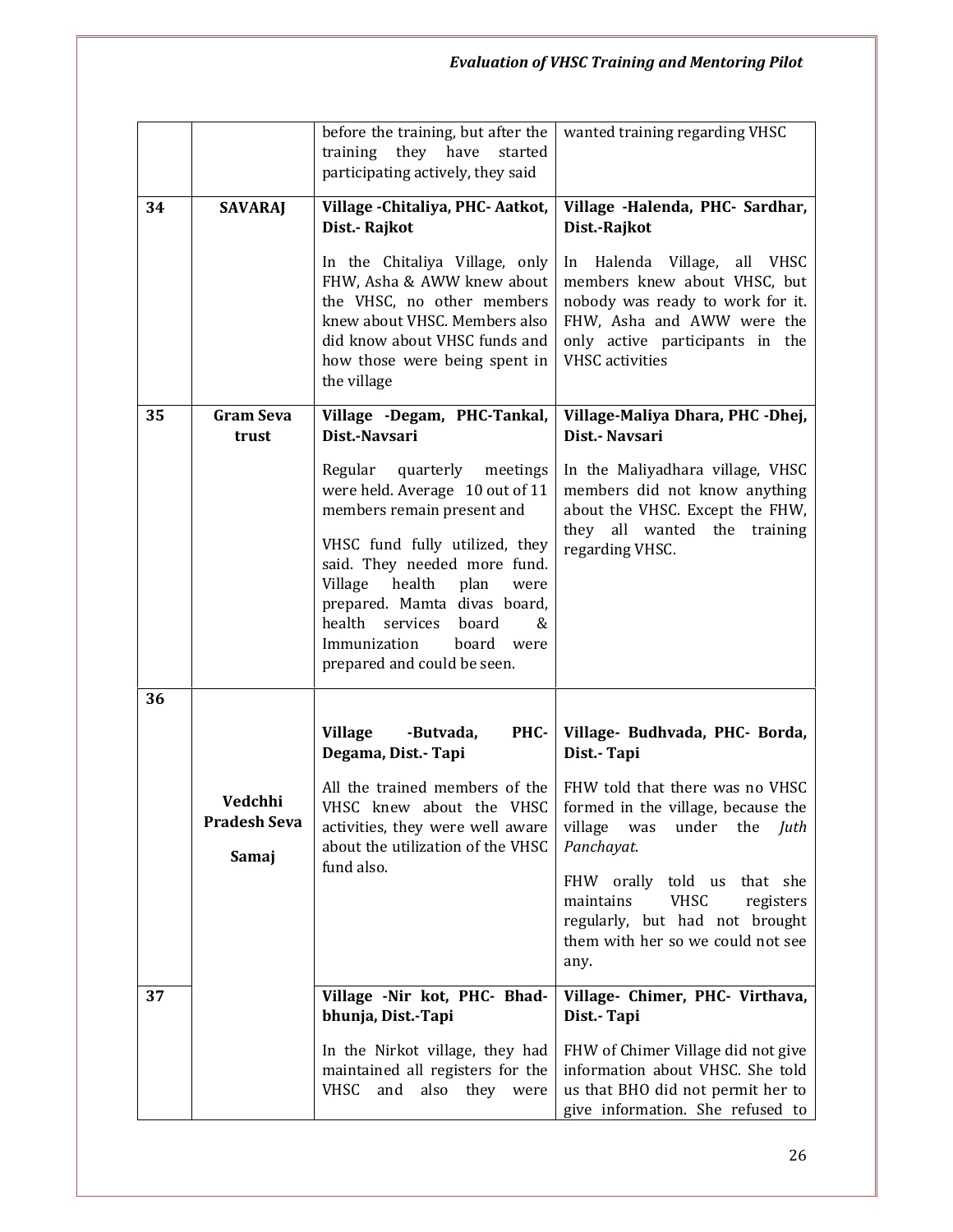|    |                                    | keeping the registers up to date.                                                                                                                                                                                                                                                                                                | give the interview.                                                                                                                                                                                                                        |
|----|------------------------------------|----------------------------------------------------------------------------------------------------------------------------------------------------------------------------------------------------------------------------------------------------------------------------------------------------------------------------------|--------------------------------------------------------------------------------------------------------------------------------------------------------------------------------------------------------------------------------------------|
| 38 | <b>DHRUVA</b>                      | Village-Karandiamba,<br>PHC-<br>Garkhadi, Dist. - Dang                                                                                                                                                                                                                                                                           | Village -Jinner, PHC -Subir, Dist.-<br>Dang                                                                                                                                                                                                |
|    |                                    | the<br>comparison of<br>the<br><sub>In</sub><br>untrained members, those who<br>got the training knew much<br>more about VHSC activities in<br>the village.                                                                                                                                                                      | In the Jiner village, Only asha and<br>AWW knew about the VHSC. They<br>had maintained only the minutes<br>book for the VHSC.                                                                                                              |
| 39 |                                    | Village-<br>Kharali,<br>PHC-<br>Varnama, Dist. - Vadodara                                                                                                                                                                                                                                                                        | Village -Talsat, PHC -Kelanpur,<br>Dist.-Vadodara                                                                                                                                                                                          |
|    |                                    | Nobody in the village knew<br>about the VHSC. FHW is recently<br>deputed here, so she did not<br>know anything about VHSC.<br>VHSC members did not know<br>about the utilization of VHSC<br>fund. "The former FHW did not<br>give any information about<br>VHSC fund utilization", members<br>said                               | FHW did not know anything about<br>VHSC because the previous FHW<br>had taken all VHSC registers with<br>her. The FHW we met, had newly<br>joined.                                                                                         |
| 40 |                                    | Village-<br>Kochvad,<br>PHC-<br>Pipalai, Dist.- Vadodara                                                                                                                                                                                                                                                                         | Village - Moti<br><b>PHC</b><br>Sakad;<br>Navalaja, Dist.-Vadodara                                                                                                                                                                         |
|    | <b>Deepak</b><br><b>Foundation</b> | The Kochvad Village is situated<br>at the Madhya Pradesh border.<br>So it was too difficult for us to<br>understand the local language of<br>the village people. Facilitator of<br>Deepak Foundation helped our<br>investigator to understand their<br>local language. FHW, though<br>trained, did not know about<br>untied fund | Nobody in the village knew about<br>the VHSC. FHW also did not know<br>anything about the VHSC. The<br>VHSC is<br>in<br>under<br>the<br>Juth<br>panchayat, so it is more difficult to<br>gather VHSC members for the<br>meeting, she said. |
| 41 |                                    | Village-Vemar, PHC-Smalaya,<br>Vadodara,                                                                                                                                                                                                                                                                                         | Village -Khunpad, PHC- Tudav,<br>Dist.-Vadodara                                                                                                                                                                                            |
|    |                                    | In the Vemar village, only Asha<br>worker handles all the activities<br>of the VHSC. Nobody else is<br>taking enough interest in the<br><b>VHSC</b> activities                                                                                                                                                                   | Asha is very active in the Khunpad<br>village. She maintains<br>all the<br>registers of the VHSC.                                                                                                                                          |
| 42 |                                    | Village- Dholi Kotaradi, PHC-<br>Gadh boriyad, Dist.-Vadoara                                                                                                                                                                                                                                                                     | Village -Kadva, PHC- Palasni,<br>Dist - Vadodara                                                                                                                                                                                           |
|    |                                    | Everyone of the VHSC members<br>knew about the fund utilization,                                                                                                                                                                                                                                                                 | FHW was not taking any interest in<br>the VHSC activities. VHSC members                                                                                                                                                                    |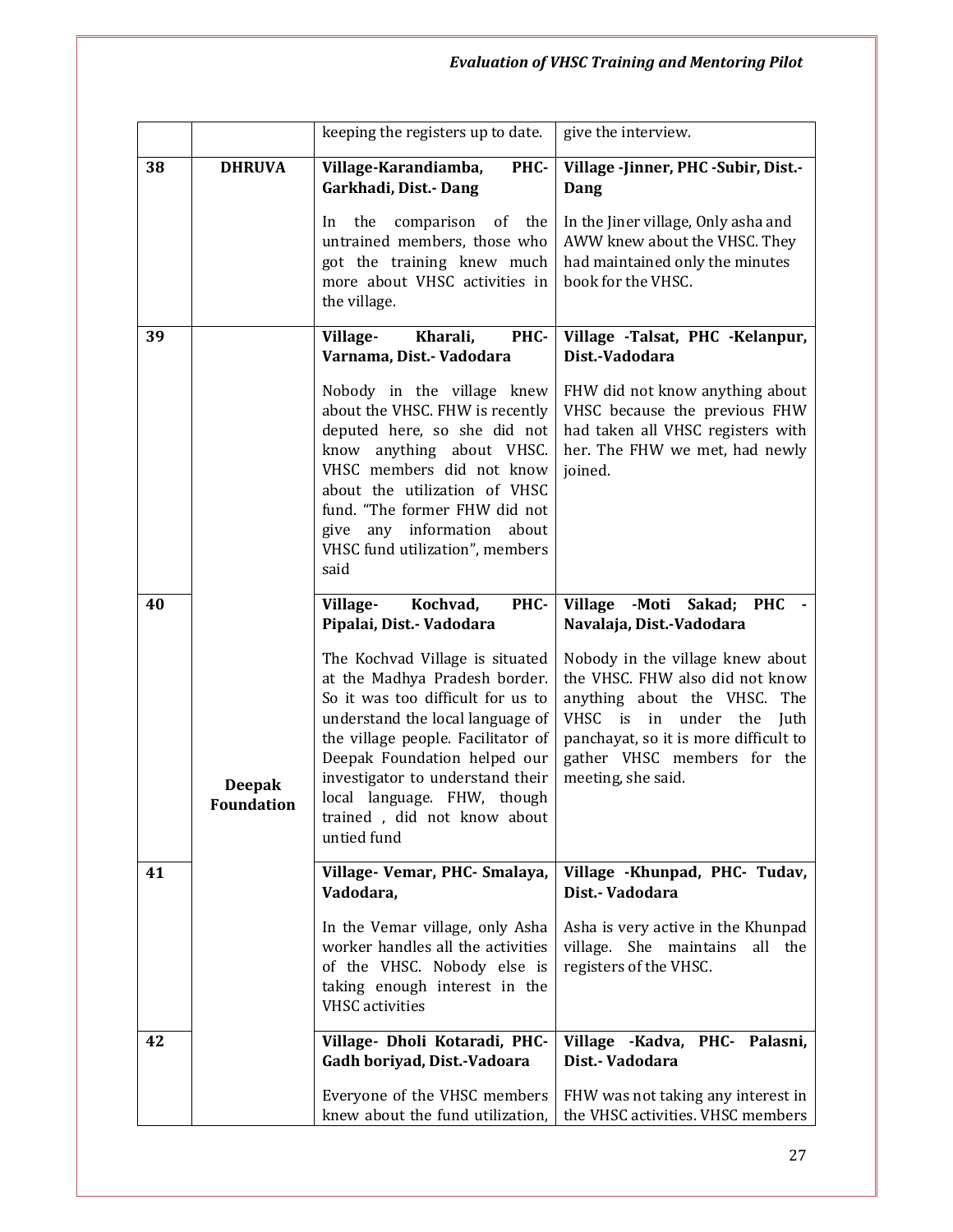|    |                             | as per green book.                                                                                                                                                                                                | did not know anything about VHSC                                                                                                                 |
|----|-----------------------------|-------------------------------------------------------------------------------------------------------------------------------------------------------------------------------------------------------------------|--------------------------------------------------------------------------------------------------------------------------------------------------|
| 43 |                             | PHC-<br>Village- Pinchhuvada,<br>Makani, Dist.- Vadodara                                                                                                                                                          | <b>Village</b><br>PHC-<br>-Kuberpura,<br>Bhatpur, Dist.-Vadodara                                                                                 |
|    |                             | Pinchhuvada Village,<br>the<br>In.<br>Nobody<br>knew<br>about<br>their<br>membership in the VHSC                                                                                                                  | about<br>the<br>Nobody<br>knows<br>Mamtaday<br>celebration<br>the<br>in<br>village and also about the VHSC.                                      |
| 44 |                             | PHC-<br>Village-<br>Sompura,<br>Bhilodiya, Dist.- Vadodara                                                                                                                                                        | Village- Kanayada, PHC- Sathod,<br>Dist - Vadodara                                                                                               |
|    |                             | In the Sompura village, we hear<br>from members that VHSC was<br>working well. Fund is utilized<br>well. Asha and AWW give good<br>support to the village. Meeting of<br>the VHSC is being organized<br>regularly | Nobody in the village knew about<br>VHSC. People of the village did not<br>even know about FHW                                                   |
| 45 | <b>Sewa Rural</b>           | Village-Orpatar, PHC-Bhalod,<br>Dist.- Bharuch,                                                                                                                                                                   | Village - Daheli, PHC - Valiya,<br>Dist.- Bharuch                                                                                                |
|    |                             | In the Orpatar Village, no body<br>knew about the VHSC. No<br>member seemed willing to take<br>interest or participate in VHSC<br>activities. VHSC registers were<br>not maintained                               | They maintained all the registers<br>in the VHSC and attend regularly<br>the meetings of the VHSC                                                |
| 46 |                             | Village -Limodra, Zaghadia<br>PHC, Dist.-Bharuch                                                                                                                                                                  | Village - Rajpara, PHC- Gundiya,<br>Dist.- Bharuch                                                                                               |
|    |                             | ANM, though trained, did not<br>know about VHSC meeting<br>or<br>about maintaining registers; did<br>not know names of VHSC<br>members; VHSC meeting was<br>called only at instance of Seva -<br>Rural            | ANM did not hand over the VHSC<br>registers to Asha. ANM is very<br>irregular.                                                                   |
| 47 | <b>Shroff</b><br>foundation | Village - Rarod, PHC - Rarod,<br>Dist.-Vadodara                                                                                                                                                                   | Village -Fatepura, PHC- Rarod,<br>Dist - Vadodara                                                                                                |
|    |                             | In the Rarod village, all the<br>trained memebrs are well aware<br>about the VHSC activites. Before<br>the VHSC training they did no<br>know anything about the VHSC.                                             | In the Fatepura village, the VHSC<br>members are active and knew<br>much about<br>the VHSC.<br>They<br>the training regarding<br>wanted<br>VHSC. |
| 48 |                             | Village -Muval, PHC -Kanzat,<br>Dist.-Vadodara                                                                                                                                                                    | Village- Sampla, PHC- Kanzat,<br>Dist - Vadodara                                                                                                 |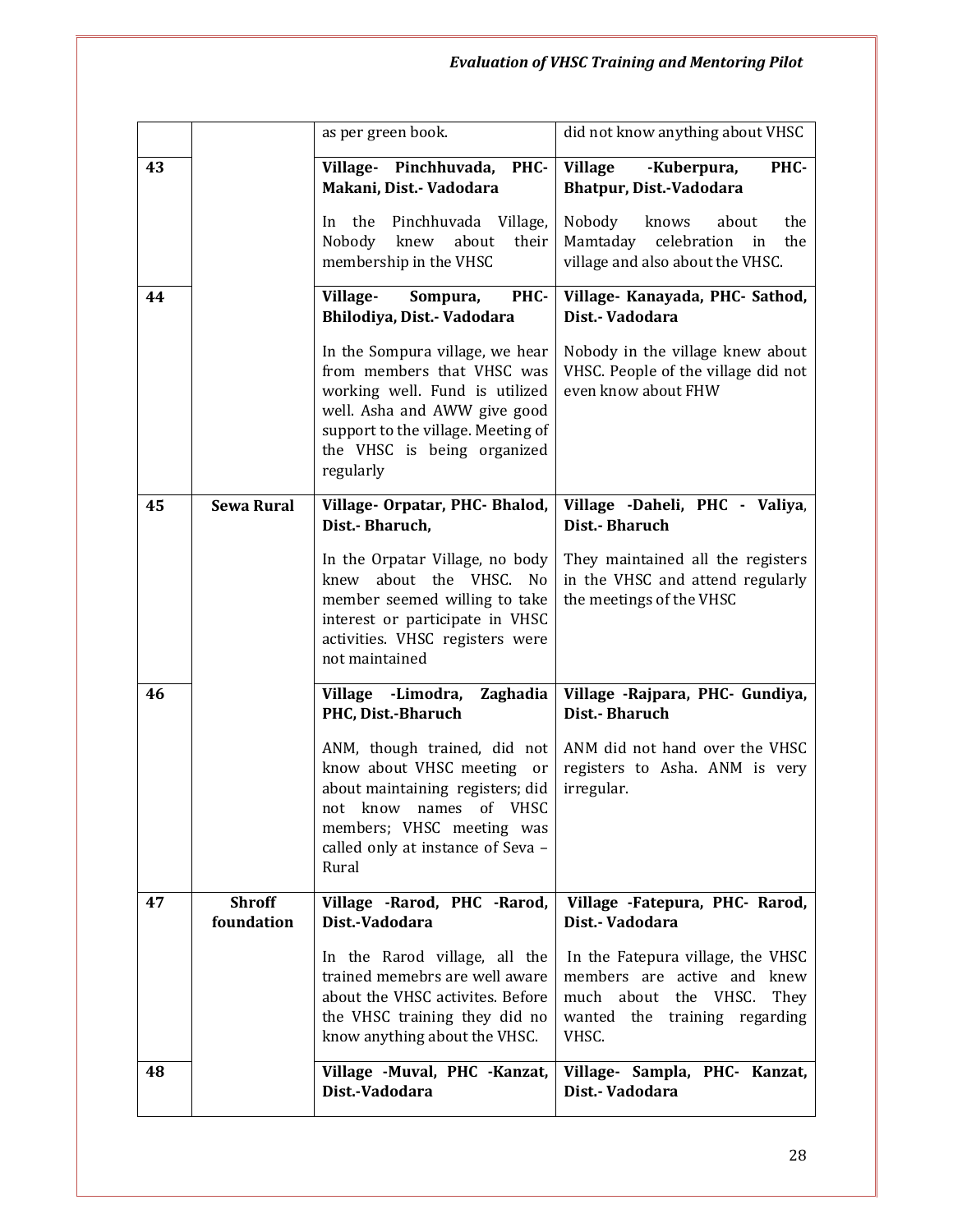|    |         | FHW had taken all the registres<br>of the VHSC with her and she<br>was not present at the time of<br>our visit to the village. Other<br>members of the VHSC knew<br>everything about the VHSC.                                                                                                                                                                                                                                                     | FHW is not coming regularly in the<br>village. Teacher of this village<br>complained that FHW did not give<br>any information about the fund<br>which was utilized for the village.   |
|----|---------|----------------------------------------------------------------------------------------------------------------------------------------------------------------------------------------------------------------------------------------------------------------------------------------------------------------------------------------------------------------------------------------------------------------------------------------------------|---------------------------------------------------------------------------------------------------------------------------------------------------------------------------------------|
| 49 |         | Village-<br>Panibar,<br>PHC-<br>Kalarani, Dist.- Vadodara<br>FHW comes rarely to the village,<br>VHSC members could not show<br>the Resolution book and other<br>registers because all register<br>were taken by another Asha who<br>was not present on the day of<br>meeting. VHSC had informed<br>the Sarpanch and Talati about<br>lack of cleanliness in the village.<br>After the complaint, sanitation<br>work was taken up, members<br>said. | Village -Seloj, PHC- Kalarani,<br>Dist.-Vadodara<br>In the Seloj village, they have<br>maintained only expenditure book.<br>They wanted training regarding<br><b>VHSC</b> activities. |
| 50 | Sarathi | PHC-<br><b>Village</b><br>Bhayasar,<br>$\blacksquare$<br>Viraniya, Dist.-Panchamahal<br>In the Bhayasar village, they<br>maintained<br>all<br>the<br>have<br>registers in the VHSC.<br><b>The</b><br><b>VHSC members liked the VHSC</b><br>training and want to get some<br>more training like the VHSC<br>training.                                                                                                                               | Village -Mor, PHC- Bariya, Dist.-<br>Panchmahal<br>Nobody except Asha, knows<br>about the VHSC. FHW was not<br>present at time of visit.                                              |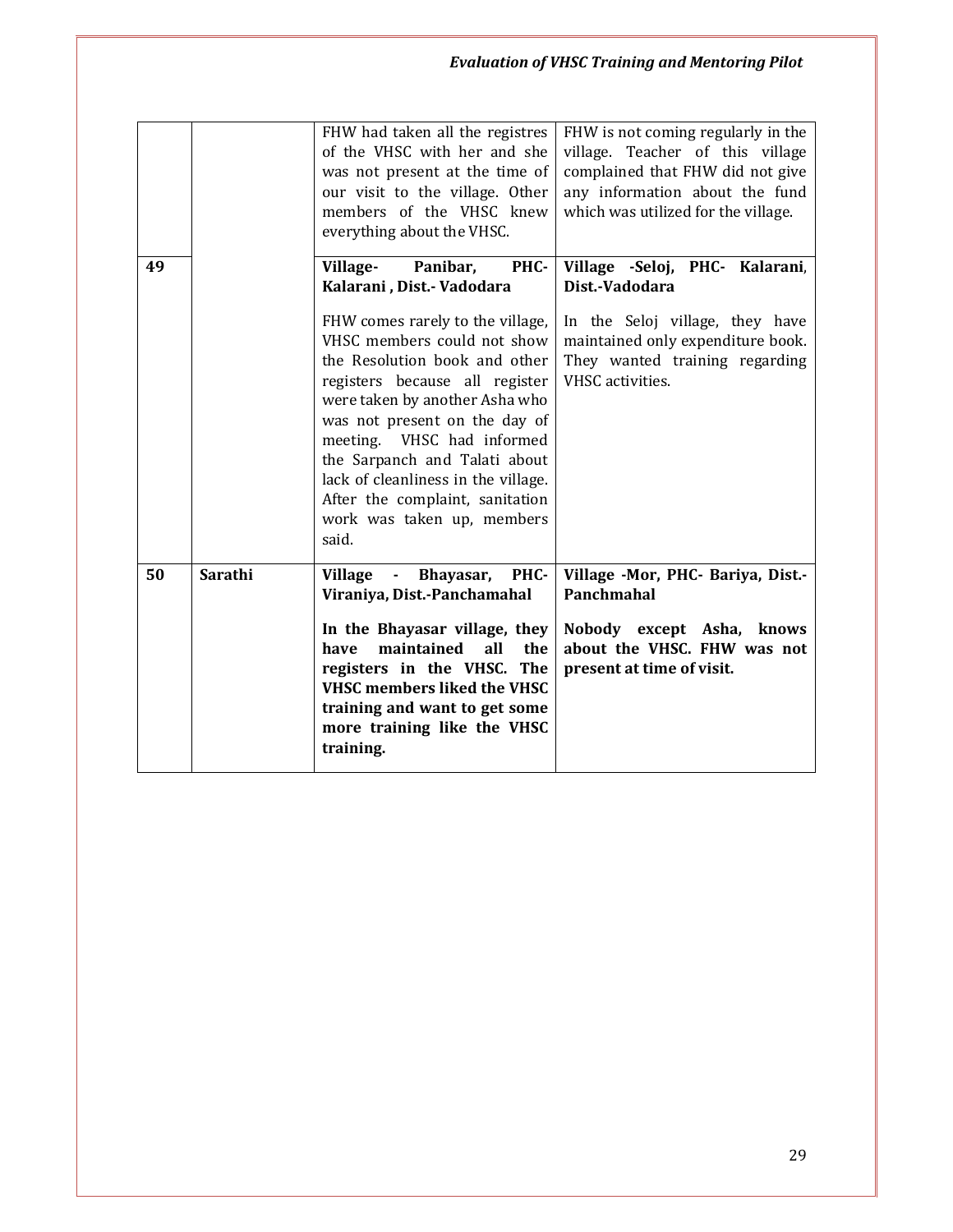Evaluation of VHSC Training and Mentoring Pilot

# APPENDIX 4

## COMMENTS AND SUGGESTIONS FROM NGOs PARTNERS

#### SWATI:

- The number of VHSC members should be the same in all villages. All members should be trained. Instructions from the state and district level are required for ANM, ASHA and AWW to attend the training.
- VHSC should have representation from all castes in the community
- VHSC members should attend MAMTA DIWAS and motivate and help the people to take the benefit of the Govt. health schemes / programs.
- VHSC should meet every month. As there were no regular meetings, many of the members didn't know that they were members. Members should be informed and their consent may also be obtained.
- Difficulties are found in utilizing the untied fund. Many a times, items are purchased first and then members' signatures are obtained in the register by circulating it. In some of the villages, tables, chairs and fans are also bought using VHSC funds.

## SHROFF FOUNDATION:

• VHSCs are required to be re-constituted. VHSC members should be selected in the Gram Sabha.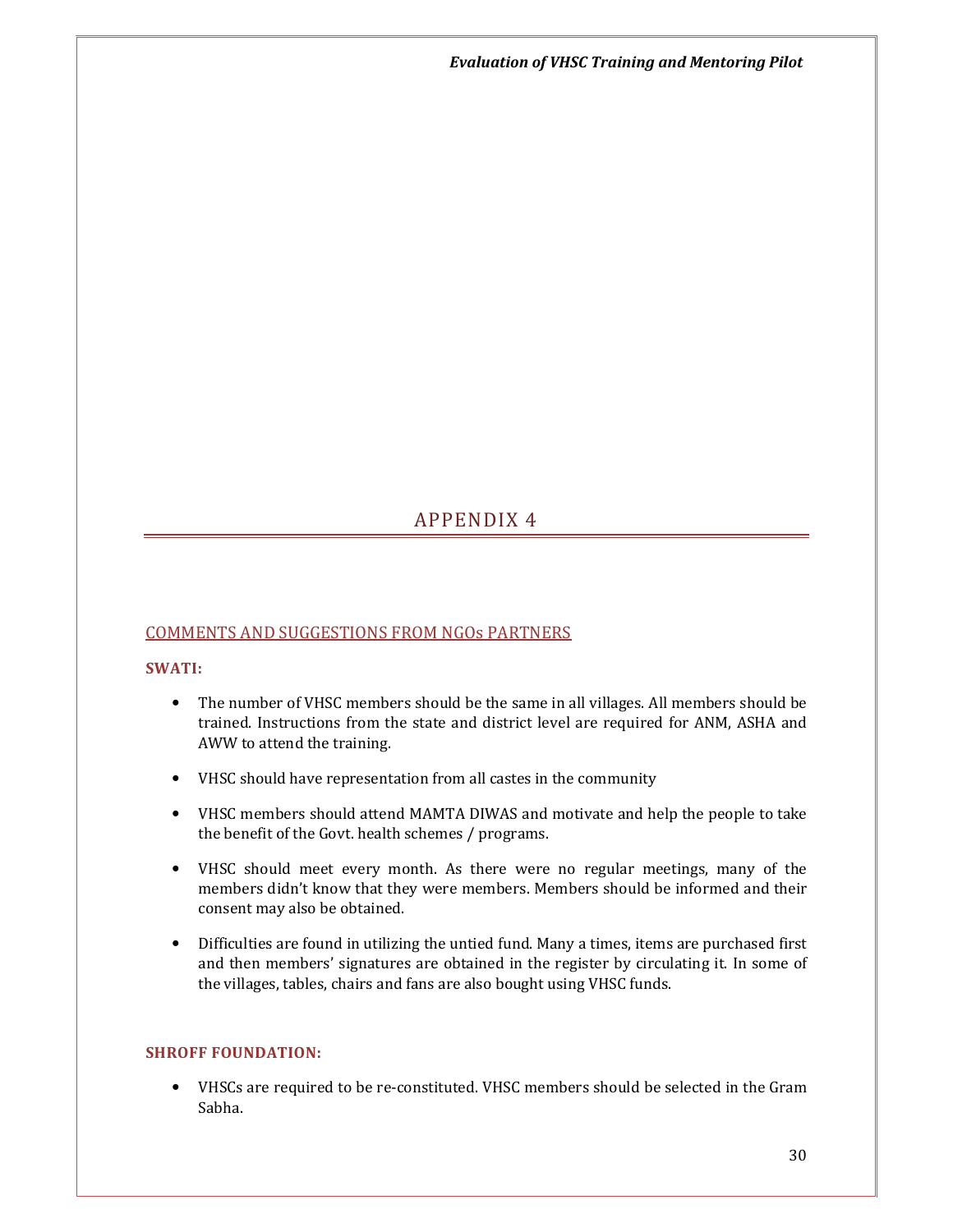- Activities of VHSC should also be discussed in the Gram Sabha.
- President of the VHSC should be an active member of the Panchayat, other than the Sarpanch.
- Field visits should be arranged for active VHSC members to improve their capacity.
- Regular monitoring of VHSCs is required as part of Health Delivery system. Their accounts should also be checked by Talati or other external agency.
- Refresher training at regular interval may be conducted.

#### GRAM VIKAS TRUST:

- All member of VHSC should be informed about all the decisions of VHSC
- More specific guidelines are required for use of untied fund
- Suggestions from other community members should also be invited by VHSC
- Regular follow up and monitoring of VHSC may be carried out by PHC MO.
- The resolutions passed by VHSC should be read in gram-sabha.
- I-card should be given to all VHSC members.

#### SARTHI:

- VHSC should meet every month.
- Field visit of active VHSC should be arranged for practical knowledge.
- Each village should have separate VHSC.
- I-card should be given to the members of VHSC.
- Special training should be arranged separately for secretary to maintain records and registers
- Refresher training at regular interval may be conducted.

#### SAVARAJ:

- VHSC should meet every month.
- Refresher training at regular interval may be conducted.
- Field visit of active VHSC should be arranged for practical knowledge.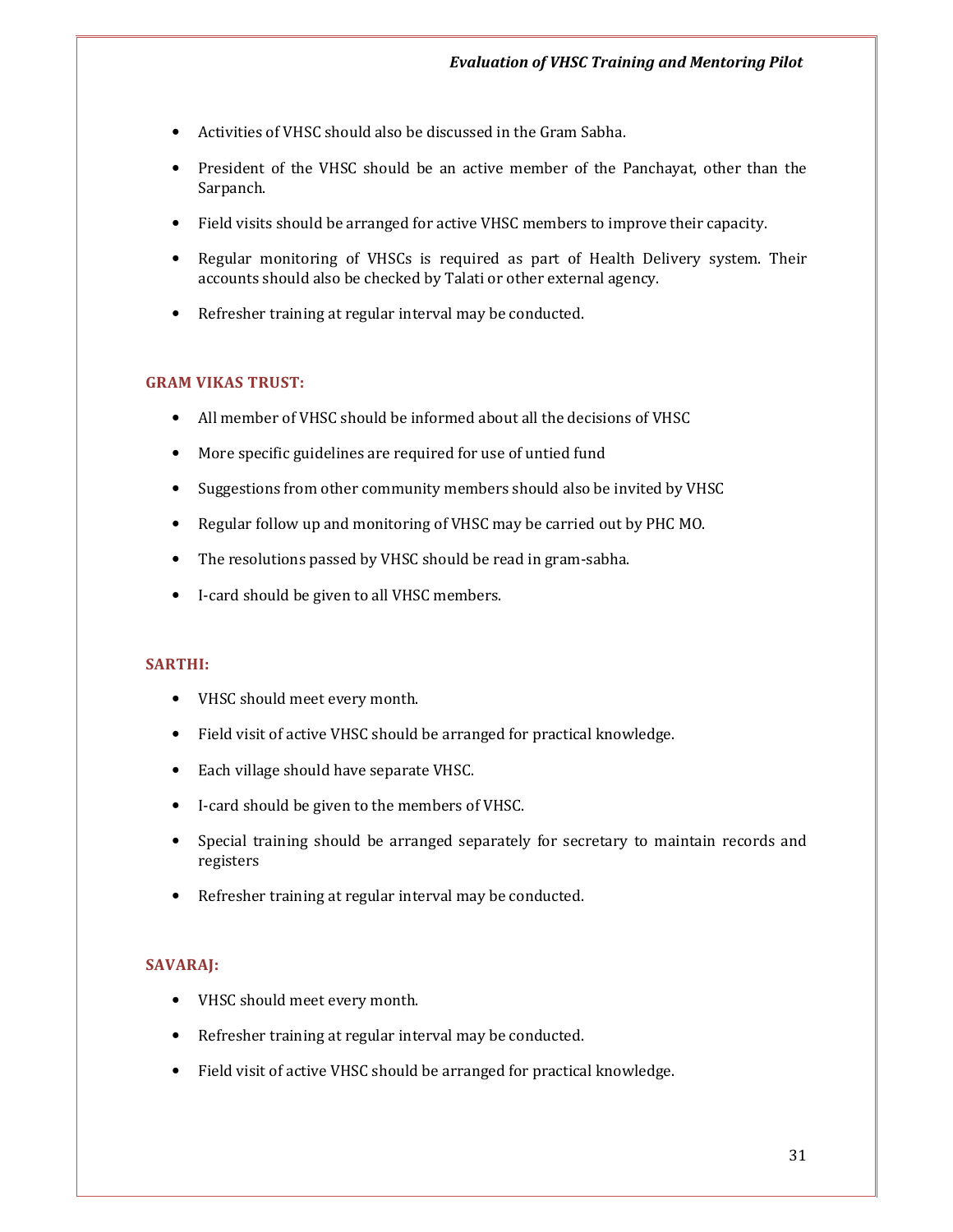- Some of the VHSC members are illiterate therefore, pre test –post test form should be short and objective.
- More cooperation is needed from health officers as resource persons in training
- Co-ordination with service provider has increased after VHSC training. People have been motivated to take benefit of government schemes.
- ASHA takes active interest and carries out her factions effectively after training.
- FHW interferes in the financial decisions taken by VHSC members.
- As the members of VHSC are not well educated, it is difficult for them to prepare village health plan.

# DEEPAK FOUNDATION:

- Committees should be formed at village level, PHC level and taluka level for community monitoring as per the government GR and NRHM guidelines.
- Each village should have separate VHSC
- Co-ordination of VHSC with other village level committees is required.
- Regular monitoring of VHSCs is required as part of Health Delivery System.
- Refresher training at regular interval may be conducted.
- Village health plans prepared by VHSCs must be considered while preparing PHC level, block level and district level plans; at present, there is inconsistency between district health action plan and the plans prepared by VHSC s
- Regularly updated information charts as wall paintings in the villages are very useful for community monitoring.
- Co-ordination with service provider has increased after VHSC training. People have been motivated to take the benefit of government schemes like chiranjivi and JSY.
- State level and district level workshops may be arranged with service providers and NGOs involved in VHSC straining.
- Training module should be updated with latest information of government schemes
- Circular/instructions should be issued from district and state level for co-operation of local officials in VHSC training.

## SAVA:

- There should be common guidelines for constituting VHSC and there should be equal number of members for each VHSC.
- The term of VHSC should be fixed and it should be re- constituted when the term is over.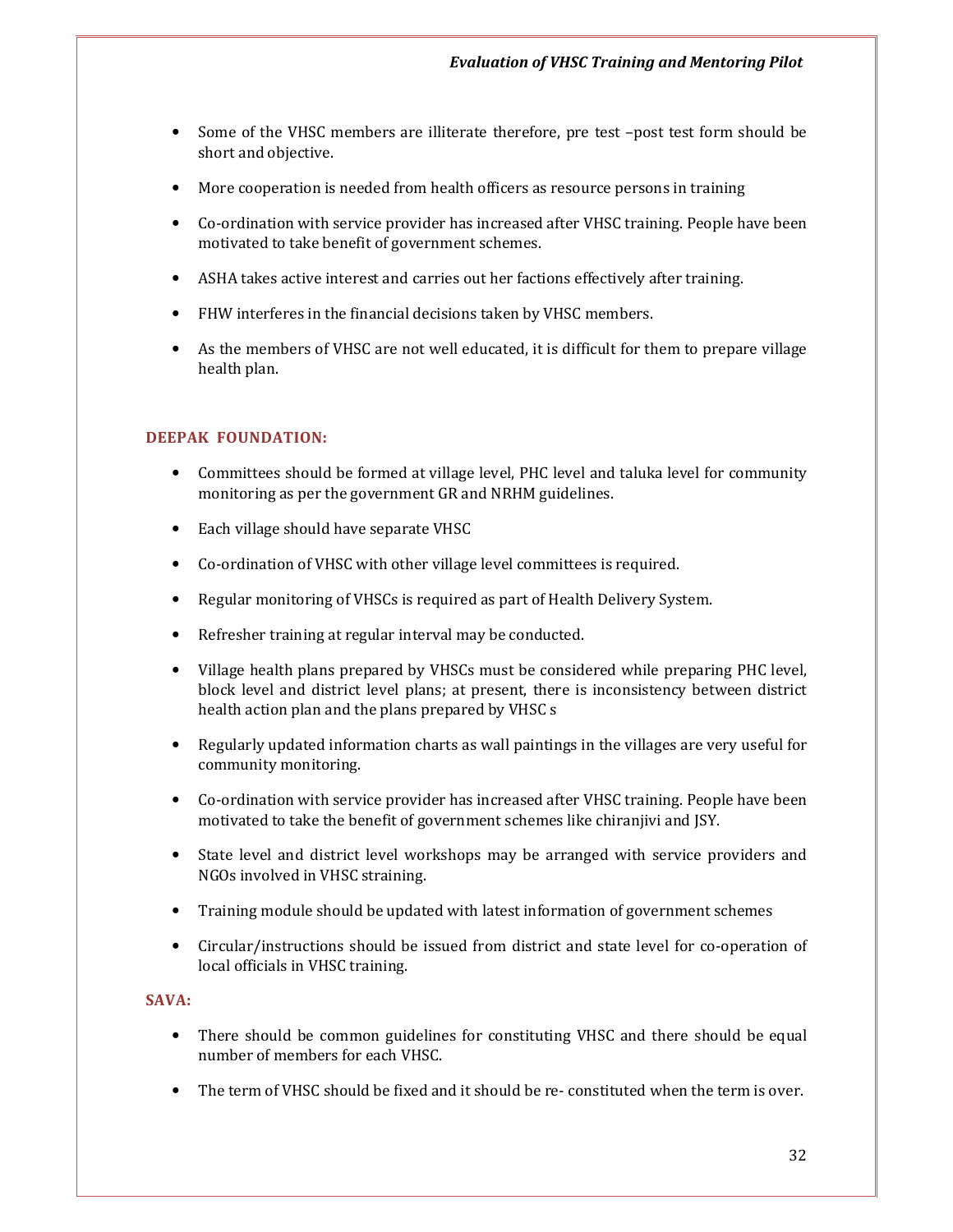- VHSC may be constituted as sub-committee of gram panchayat.
- Resolutions passed by VHSC should be read in gram shabha.
- ASHA should be made more competent to reduce her dependency on FHW in VHSC.
- Regular monitoring of VHSCs is required as part of Health Delivery System.
- VHSC and its functions should be made more popular by creating awareness among people.
- ASHA takes active interest and carries out her factions effectively after training.
- Refresher training at regular interval may be conducted.

#### SEWA:

- The right to select VHSC members should be the hand of membership based organization now the decision for member selection is done in consultation with FHW.
- Members should be informed about their role in VHSC by their subjective authorities along with the NGO.
- CDPO should inform the AWW about their role. This will help in the maximum participation from the members.
- Meetings of the VHSC members should be organized monthly rather than quarterly.
- Workshop should be organized with the government officials and NGO which would involve sharing of experiences.
- NGOs involved should be given an exposure to a model VHSC in Gujarat state. This would be a learning process for the NGOs too. During this exposure we can have few representatives from the members too.
- Sammellans for VHSC members should be organized on regular basis to provide them platform for sharing and learning from each other's experiences. Strengthening VHSC is not a one day process and neither is it one man show, it requires a lot of inputs and is a collective efforts. Therefore the financial support should be increased to the NGOs.

#### GRAM SEVA TRUST:

- VHSC were formed before VHSC training project was initiated. At the initial stage members were not aware about roles of VHSC and role and responsibilities of members of this committee. Most of them were also not active in VHSC.
- One committee should be formed at each and every village; VHSC Members have found difficulties in utilizing the untied fund when more than one village is incorporated in one VHSC.
- More attention is required in selection of members; involvement of NGOs in forming VHSC would be helpful to identify active members of villages.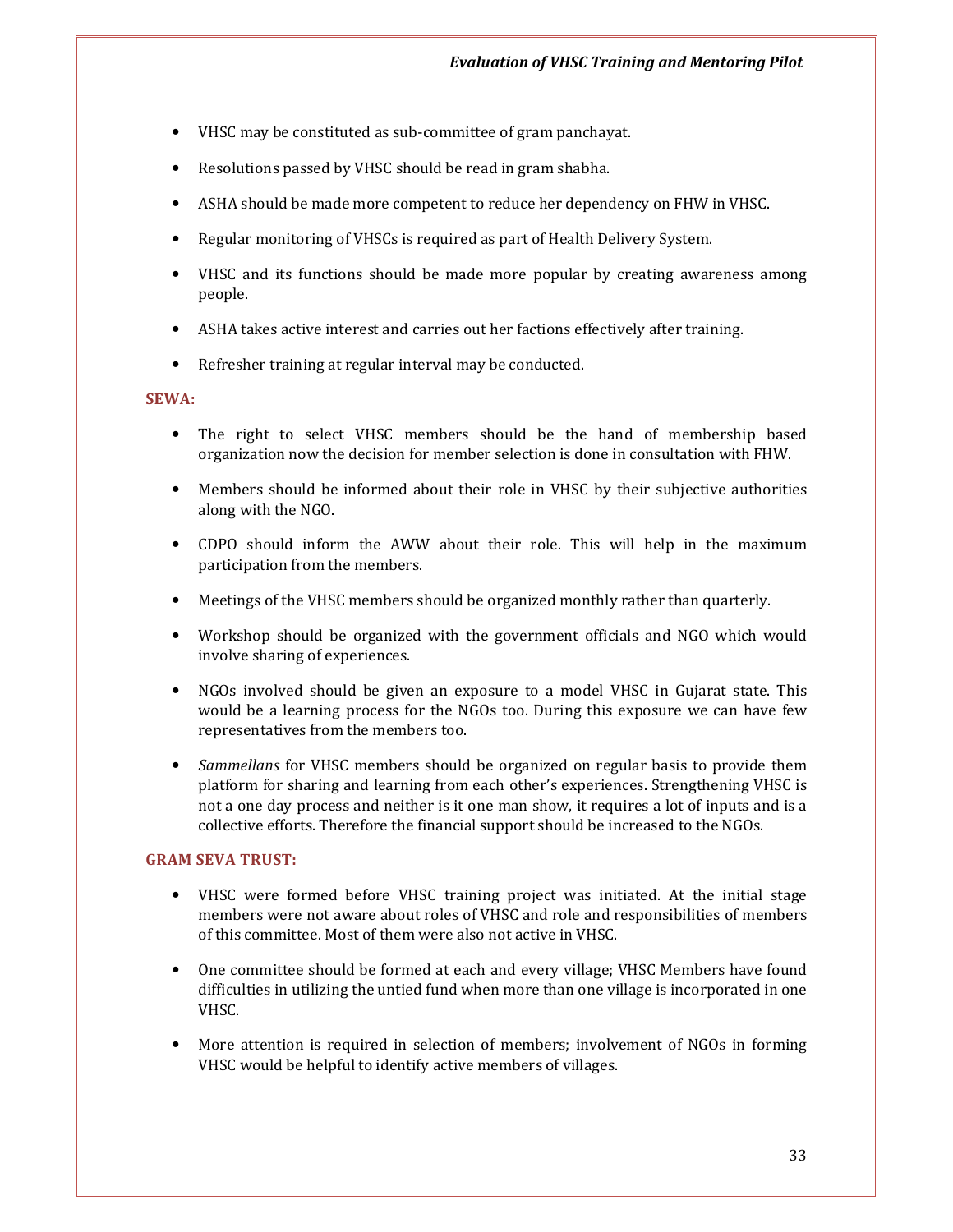- Training for community members and for ASHA, FHW should be organized separately in initial stage to reduce influence of each other.
- Mentoring of VHSC trained in phase-1 should be supported since it is difficult for VHSC members to work independently with one year support. VHSC members have been equipped with more information, now they need more support to implement activities in village.
- Review meetings should be organized by block level government officials at the end of specific period to increase involvement of government officials and to establish rapport of community members with higher officers. It gives sense of accountability to community members as meeting would be organized by authority. Other problems can be discussed and members can get other useful information of government schemes directly from higher authority.
- Sneh –sammelans for VHSCs members can be one of the platforms to share each others experience of district official. This would help to activate & motivate community members to initiate concrete steps in their respective village. This event should be organized at specific interval of time.
- It should be mandatory to keep all records, vouchers at village level rather than with FHW. Fund of VHSC should not be used for payment to ASHA etc.
- Short guideline should be prepared and issued by government to maintain harmony in understanding the activities to be carried out by VHSCs among all VHSC members, government officers and NGOs.

## Foundation for research in Health systems (FRHS):

- Some ASHA workers are not well educated and therefore not able to look after VHSC activities properly.
- Until now, ANM/FHWs were looking after the function of the VHSCs. Other members of the committee or other people of the village do not know anything about VHSC.
- The fund for VHSC is allotted in the last months of the year and ANM/FHW is instructed to spend the same before end of the financial year which amounts to improper utilization of the fund.
- Same amount of fund is provided to each village therefore the village with more population have insufficient fund.
- Since responsibility of VHSC has been entrusted to ASHA, ASHA should be given special training that should cover, preparing agenda, writing resolutions, mentoring account of the VHSC and registers etc.
- VHSC needs to be reconstituted and persons from each community of the village should be included in VHSC.
- Funds for VHSC should be regularly allotted and preferably in the beginning of the financial year.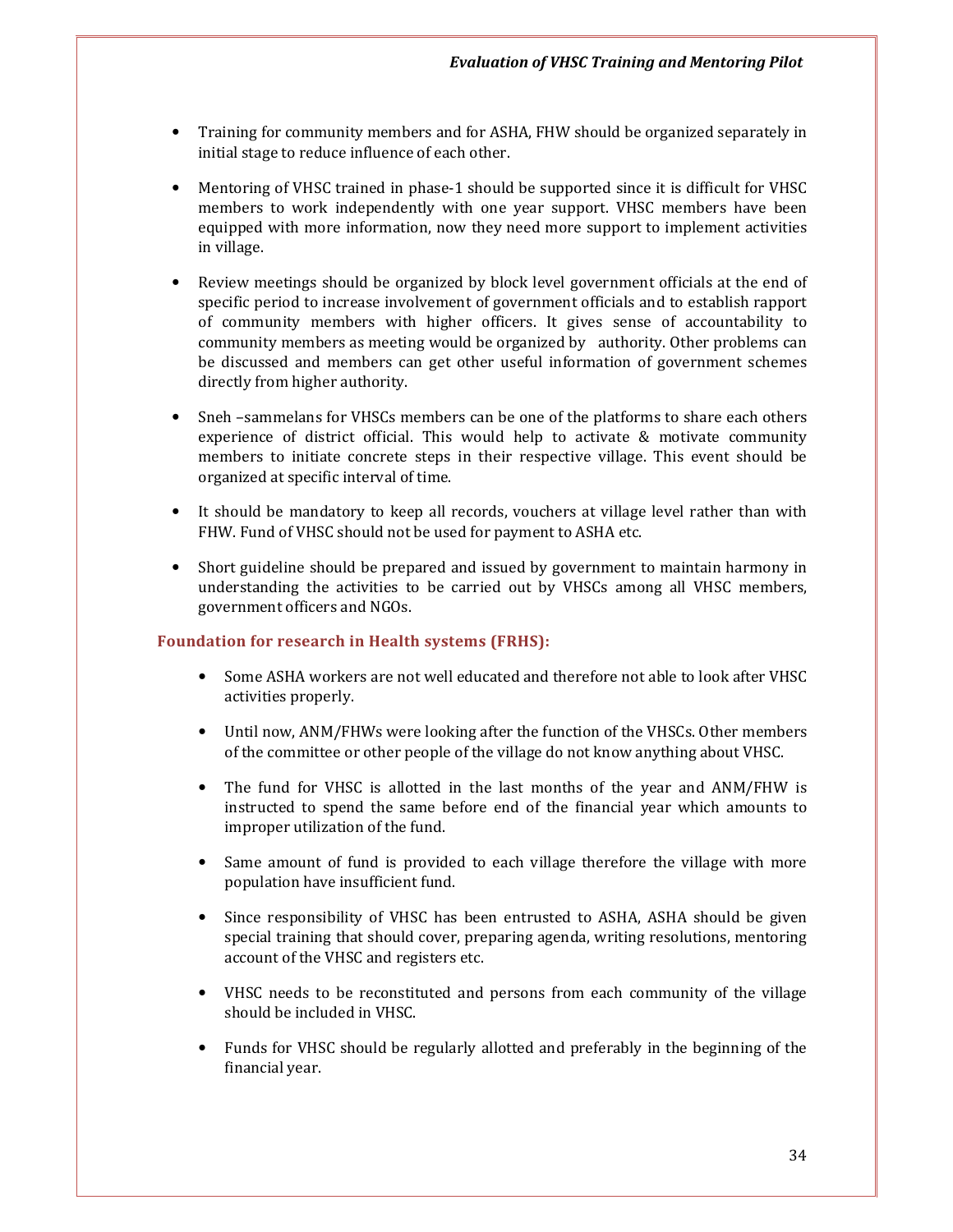The amount of VHSC fund should be in accordance with the population of different villages.

## AWAG:

- Many villages across all districts, there was absolutely no information about the existence of the village level health and sanitation committee.
- Our facilitators encountered very fundamental questions in many villages what is a village health committee? What is a village sanitation committee? What are its roles and functions? Who are its members?
- Most VHSC members were unaware that they were its members. Many members expressed their anger and wanted to know why they were not asked before their names were proposed as members of the VHSC.
- It was found that in many villages, the ANM goes to the signatory's home and take her/his signature on the Cheque book without giving them the reason. Many members would innocently put their signatures on Cheque without knowing what it would be used for.
- When health staff is inadequate in number or villages locations are remote, VHSC functioning is severely affected. For example, in Dholavira PHC there is only one ANM covering 8 sub-centers and 14 villages. More over bus service to villages is only once a day.
- VHSC work well where ANM are very active, work diligently and people access health services. They regularly utilize the untied funds; fund utilization is planned along with the members of the VHSC and people willingly take up activities such as village cleaning.
- Training has helped members to prepare appropriate action plans. In VHSC, due to the efforts of the members, ASHA was recruited with immediate effect since the village did not have ASHA.
- ASHA, AWW, FHW and daiben (mid-wife) all attended the Mamta Divas together. They organized various competitions like safe mother, healthy pregnant woman, Committee ensures that women get the benefits under Janani Suraksha scheme etc.
- Untied funds which were returned every year were utilized after the VHSC training and support intervention
- There are certain issues that emerged for advocacy at the national level:-

- AWW is accountable to women and child welfare department. There are inter-departmental issues and conflicts which arise when the Anganwadi worker has to contribute in the VHSC.

- ASHA identified at the village is usually a young woman who due to her social location finds it difficult to work with the village leaders and elders who are usually senior, upper caste, upper class men.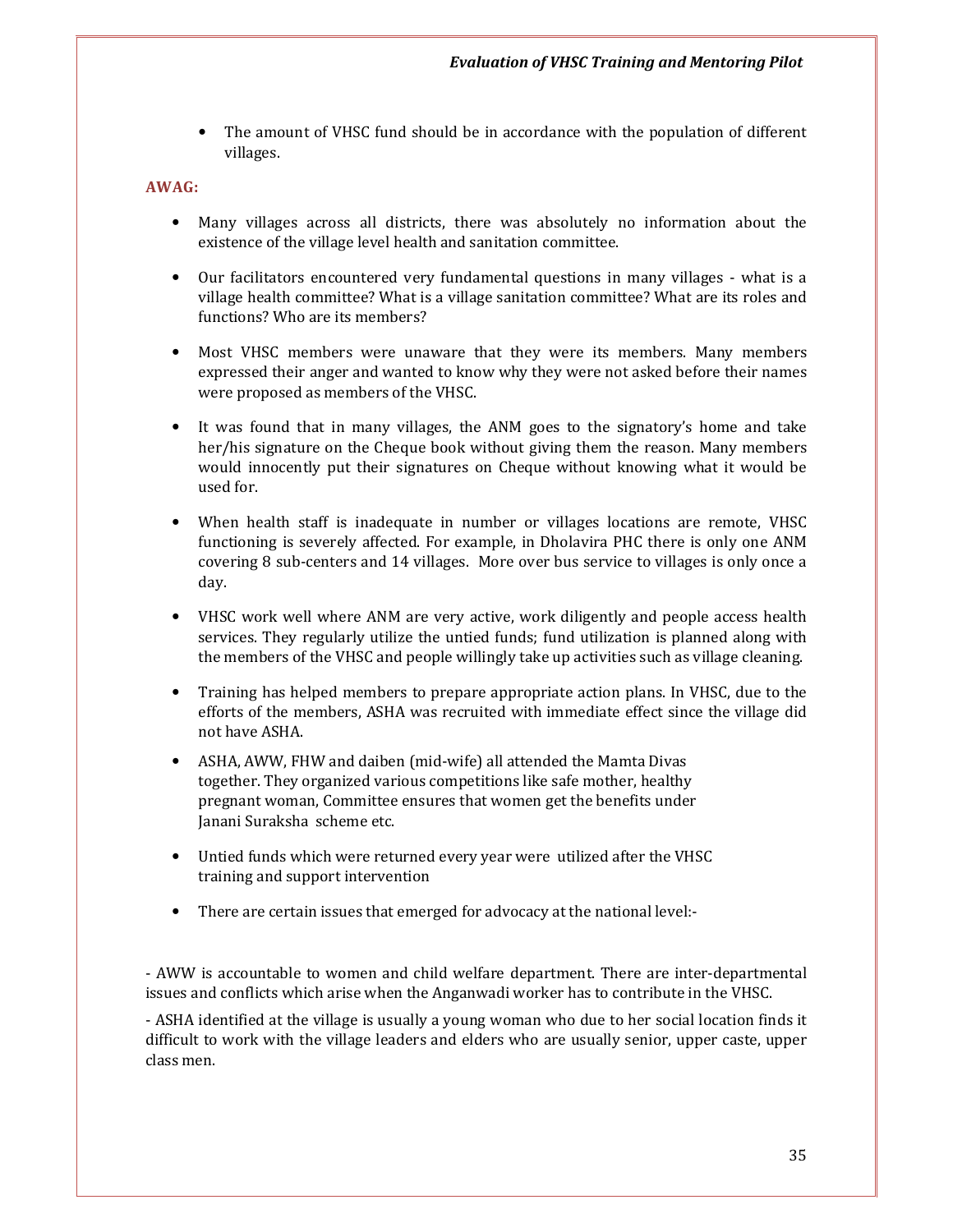- ANM or ASHA has no authority over the MO or the services available at the PHC, Sub-centre etc. In this situation their motivation is lowered as they are also responsible to the village community with whom they live and interact on a daily basis.

- There should be space for increased follow up by representatives of the NGOs for supporting the VHSC members, service providers and other stakeholders to accept the action plan, deliberate on it and implement it.

- Rather than organizing  $2 + 1$  day training, it is recommended that either keep a 3 day training or 2 days + follow up. It was difficult to get the same members who were trained in 2days' training, for the 3rd day training.

- There should be more follow up at the village level for proper implementation of the programme. More handholding support is needed at the village level after the training inputs.

- ASHA should be provided another detailed technical training apart from the generic training imparted along with the VHSC members. She carries a larger implementation responsibility and this training should support her in delivering those tasks like calling for a meeting, recording the minutes and resolutions, action plan, keeping accounts etc.

- VHSC action plan should be shared with village panchayat, *Pani Samiti* and other such committees and leaders of the village community for wider dissemination and understanding.

- VHSC action plan should be shared with the village community in the regular gram sabha for its effective implementation and community ownership.

#### DHRUVA-BAIF:

1. Restructuring the VHSC

There is need of Restructuring of VHSC. It is needed to involve new interested members:

- Leaders of self help groups.(minimum:2)
- DAI: Traditional birth attendant: (minimum:2)
- Involving Traditional Healers in VHSC.
- Dairy member:01
- NGO members:01 (as a advisor and observer)
- Account handling by three members: 1. sarpanch 2. AWW 3.ASHA
- Restructuring / New structure needed where there is group gram panchayat.

#### 2. Capacity building of VHSC:

- One day orientation training for all VHSC: at village level.
- 2 days' leaders' training at PHC or central place
- One day refresher training including planning meeting.(need assessment and planning).
- Community monitoring training.
- 3. Follow up:
	- Quarterly review meeting: by NGO.Total 4 meeting.
	- Include budget for follow up meetings.

#### 4. Financial: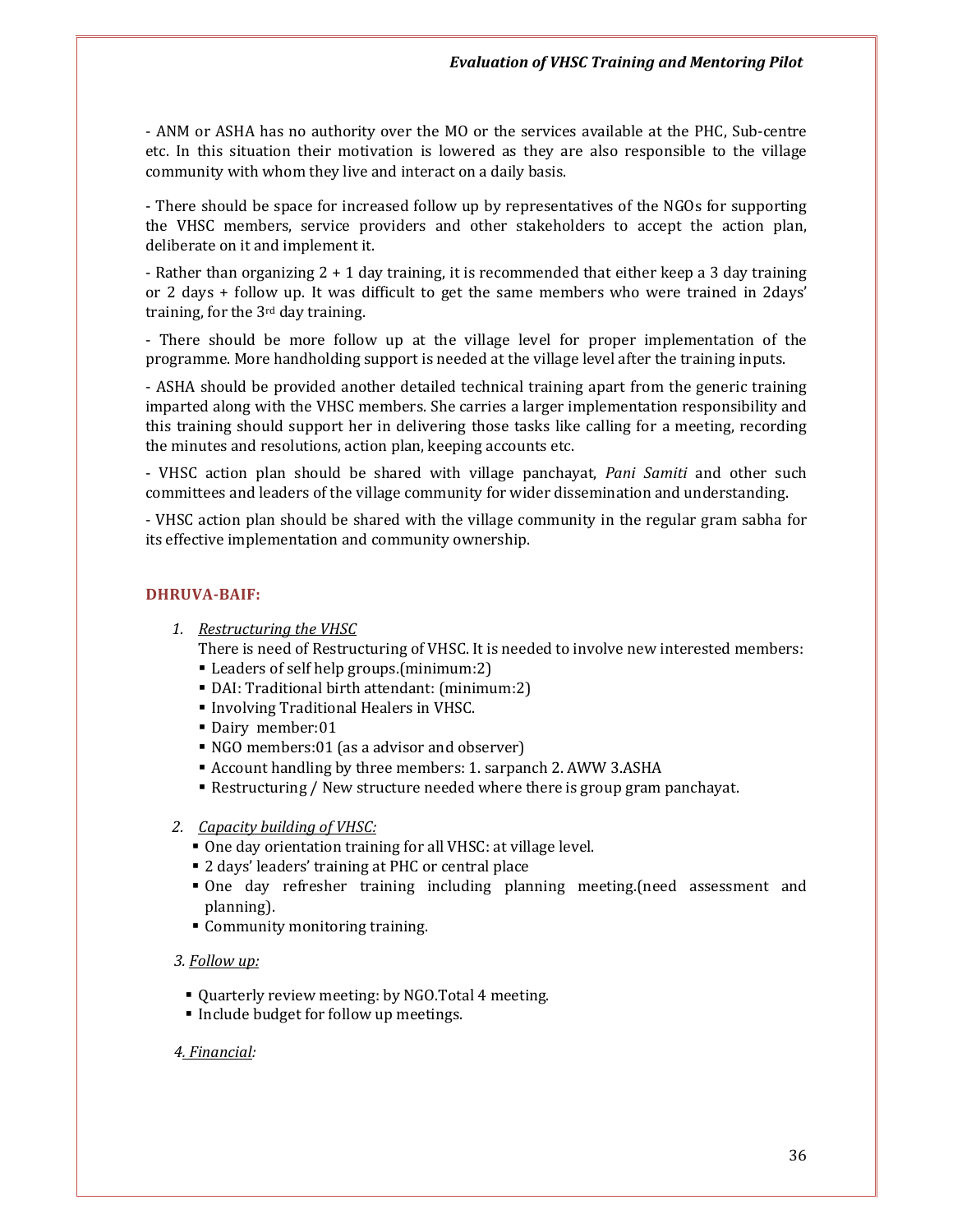Need to train AWW, ASHA for book keeping, writing resolution, maintain daybook, to maintain stoke register, to write meeting minutes, preparation of budget and work plan, maintaining vouchers as well as preparing quarterly and annual report preparation.

#### 5. Others:

- **Increase budget for VHSC training**
- Need Authorized letter by Govt. to district, taluka, and sarpanch, and ICDS for implementation of plan by respected NGOs
- Letter by district authority for implementation of project by NGO: for sarpanch, ICDS Anganwadi, ASHA. PHC etc.
- Linkages: There is also need to develop linkage with school, panchayat, other project lile jivika, Watershed development, forest project,
- Linkage and conversation with NGO projects.
- There is need to help VHSC which has not received budget due to any reasons.

#### CHETANA:

- There are 2-5 villages under the group Gram Panchayats. Selection the VHSC member is extremely difficult.
- In many villages initially the VHSCs were only made on papers. Members were not aware that they were a member of the VHSC. Usually VHSCs were created by ANM. Funds were utilised but members were not aware about it.
- Ensuring participation of all members at PHC level training for all the three days was challenging specifically for the participations of community members.
- Ensuring participation of the same participants in second day of training and in one day training after a month was also challenging.
- Vigorous efforts were made for the community participation. Community members who attended meeting on first day sent some other person on second day assuming that each one of them should get chance to attend such meeting.
- Joint training of VHSC members was found useful for common understanding for Plan of action and follow up.
- The pre post questionnaire took too much time which affected the training time. Majority of the women could not read and write and therefore with each member the trainer had to sit and fill up the questionnaire.
- Training should be for a minimum of two-three days in continuous phase without a gap of one month.
- During the joint training ANM can facilitate the sessions in the trainings.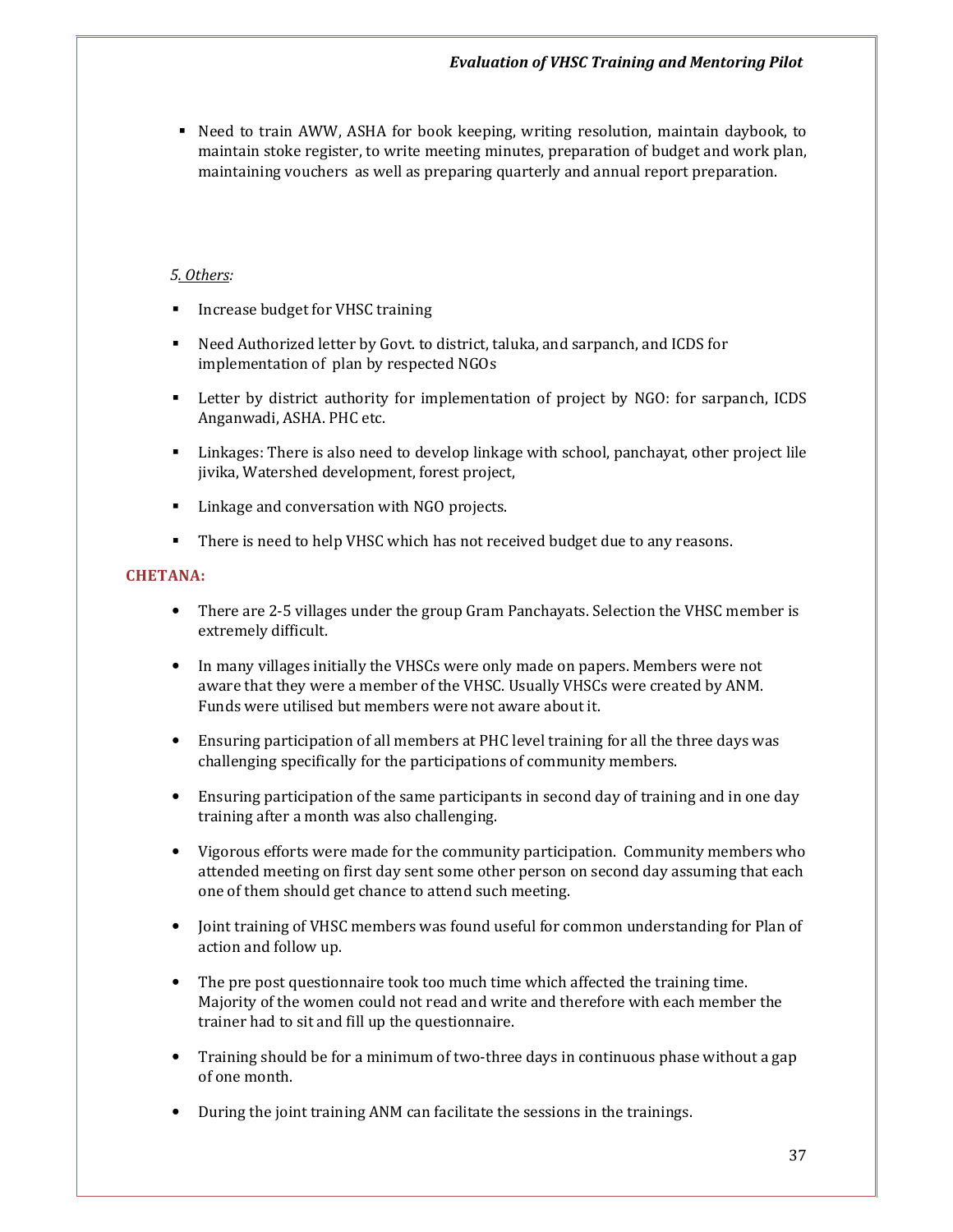- Separate orientation meetings should be conducted for ANM/ASHA and AWW
- Mostly untied funds were utilized for purchasing equipments required on Mamat Day.
- Mostly the guideline for utilizing fund was provided by PHC such as purchasing medicines for Malaria (TCL Powder).Sometimes fund was utilized for prize distribution under school health programs or purchasing TCL etc.
- Some VHSC took initiative to provide supplementary food as sukahdi and milk to pregnant and lactating women and children but later on as the members of the other village of the same panchayat also ask for similar intervention in their village they had to stop.
- Minimum three years time period is essential to enhance capacity of the VHSC members to work independently.
- Special Training input is required of VHSCs (usually ASHAs) to manage untied funds.
- For emergency expenditure some amount of money needs to keep on hand at the ASAH or any member of the community agreed by all the members of the VHSC.
- There is a need to give clear cut guideline about where the VHSC funds can not be used. We feel that VHSC funds should not be used for school health program
- ASHAs should procure registers, files, receipt book and voucher book for record keeping. She can procure this from VHSC funds. This should be mentioned very clearly during the training.
- The format of the baseline and the progress report need to be reviewed and redesigned keeping the experience of the NGOs in view.
- As the ASHA has to operate the account, we should keep in view how ASHA will withdraw money from the bank and who will pay the transportation from village to bank.

# SEVA rural, Jhagadia

- Decentralization (local governance) and community monitoring are the main basic objectives of VHSC and should be strengthened and given due weight age. Village health plans should be given due consideration as a base for preparing PHC level plans and in turn for preparing Block level , District level and State level plans.
- Field visits of some very good (ideal) VHSCs should be arranged for VHSC members.
- There should be active involvement of Govt. officials like M.O.s, B.H.O.s, and C.D.H.O.s etc. not only in the VHSC training but also in making them active and their sustainability as functioning VHSC subsequently. Govt. instruction in this regard from the state level seems necessary.
- Amount of untied fund for VHSC should be based on the criteria of the population and not uniform for small as well as big villages.